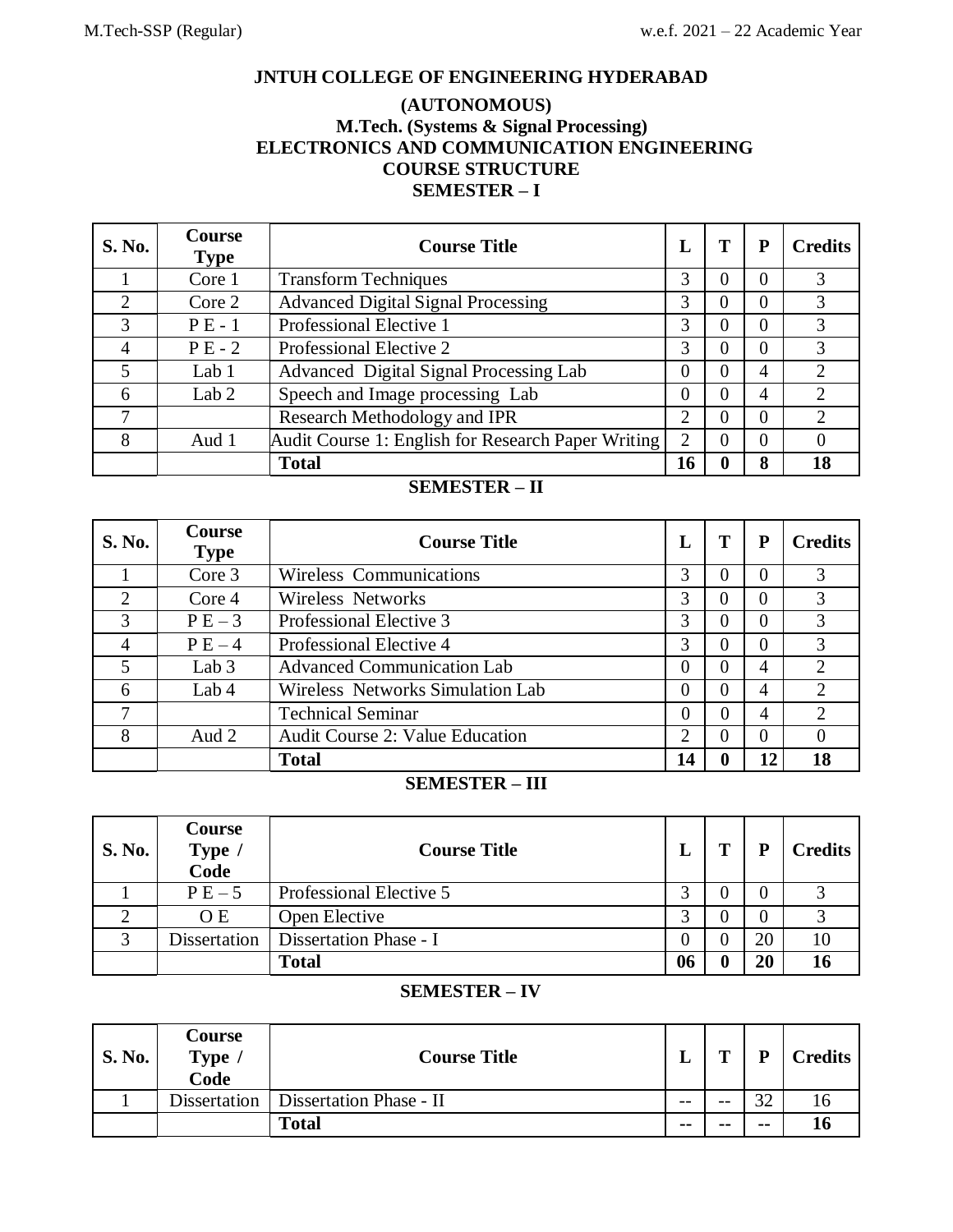# **Professional Elective – 1**

- 1. Random Processes and Queuing Theory
- 2. Coding Theory and Techniques
- 3. Advanced Data Communications
- 4. Detection and Estimation Theory

# **Professional Elective - 2**

- 1. Digital Signal Processors and Controllers
- 2. Radar Signal Processing
- 3. Multimedia and Signal Coding
- 4. Internet Protocols and Technologies.

# **Professional Elective – 3**

- 1. Image and Video Processing
- 2. Software Defined Radio
- 3. Pattern Recognition and Machine Learning
- 4. RF Circuit Design

# **Professional Elective – 4**

- 1. Communication and Networking Technologies for IOT
- 2. Artificial Neural Networks and Deep Learning
- 3. Bio-Medical Signal Processing
- 4. Adaptive Signal Processing

# **Professional Elective – 5**

- 1. Next Generation Communication
- 2. Speech Signal Processing
- 3. Adhoc and Wireless Sensor Networks
- 4. System Design Aspects of IOT

# **Open Elective**

1. Principles of Signal Processing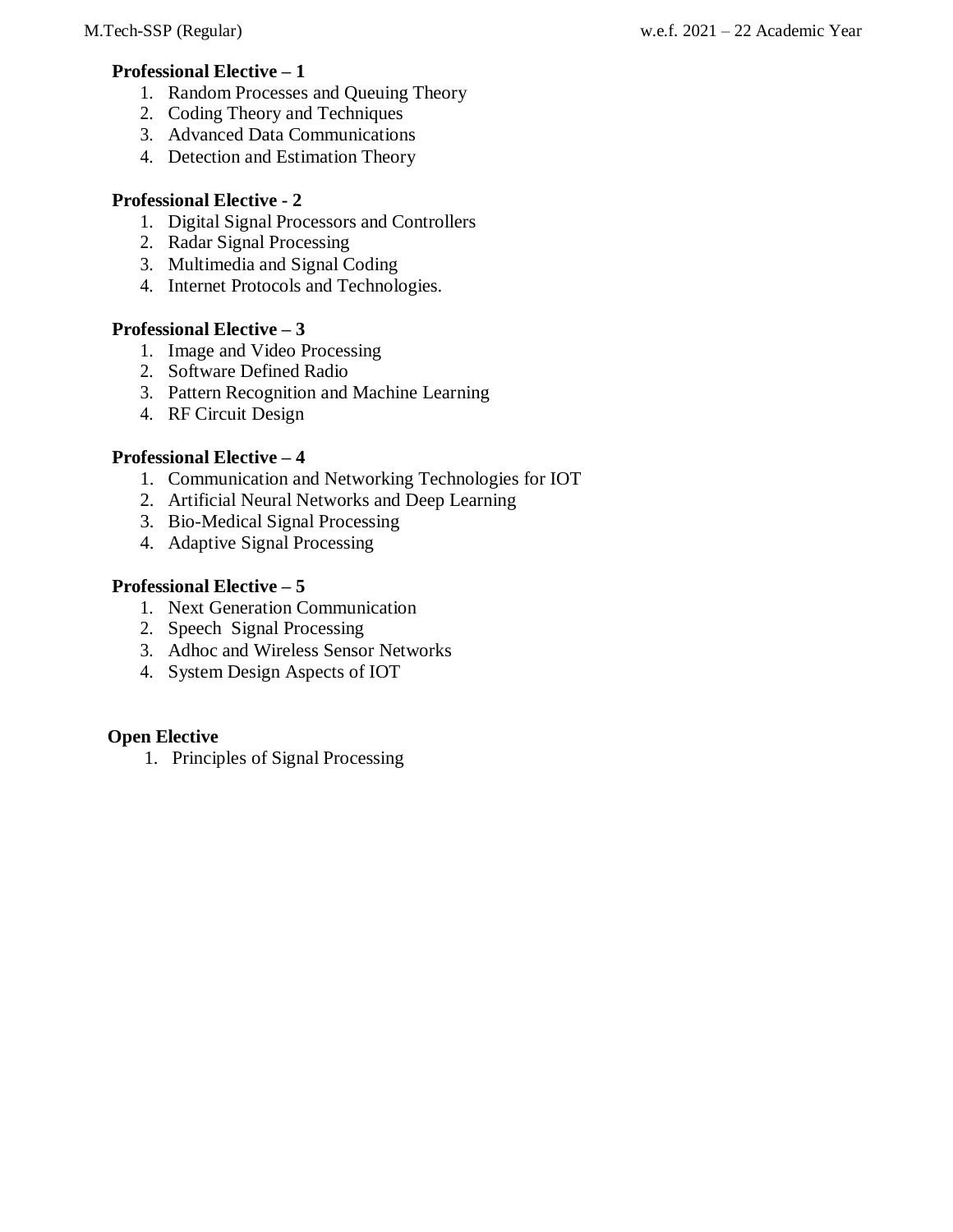# **TRANSFORM TECHNIQUES**

#### **M.Tech. I Year I-Semester L T P C**

# **3 0 0 3**

#### **Prerequisite:** None

#### **Course Objectives**

- 1. To learn basics of two dimensional transform.
- 2. Understand the various two dimensional transform definition, properties and applications.
- 3. Understand the design of filter Bank structure.
- 4. To learn the fundamentals of wavelet transform and special wavelets.

### **Course Outcomes**

On completion of this course student will be able to:

- 1. Acquire the Knowledge of two dimensional transforms.
- 2. Analyze the various two dimensional transforms.
- 3. Understand the significance and applications of wavelet transforms.
- 4. Understand the special topics such as wavelet packets, Bi-orthogonal wavelets e.t.c.

# **UNIT -I**

**Fourier Analysis:** Vector space, Hilbert spaces, Fourier basis, FT- Limitations of Fourier Analysis, Need for time-frequency analysis, DFT, 2D-DFT: Definition, Properties and Applications, IDFT, Hilbert Transform, STFT.

### **UNIT -II**

**Transforms:** Walsh, Hadamard, Haar and Slant Transforms, DCT, DST, KLT,– definition, properties and applications

### **UNIT -III**

**Continuous Wavelet Transform (CWT):** Short comings of STFT, Need for wavelets, Wavelet Basis- Concept of Scale and its relation with frequency, Continuous time wavelet Transform Equation- Series Expansion using Wavelets- CWT- Tiling of time scale plane for CWT. Important Wavelets: Haar, Mexican Hat, Meyer, Shannon, Daubechies.

### **UNIT -IV**

**Multi Rate Analysis and DWT:** Need for Scaling function – Multi Resolution Analysis, Two-Channel Filter Banks, Perfect Reconstruction Condition, Relationship between Filter Banks and Wavelet Basis, DWT, Structure of DWT Filter Banks, Daubechies Wavelet Function, Applications of DWT.

### **UNIT -V**

**Special Topics:** Wavelet Packet Transform, Multidimensional Wavelets, Bi-orthogonal basis- B-Splines, Lifting Scheme of Wavelet Generation, Multi Wavelets

### **TEXT BOOKS**

- 1. Wavelet Transforms-Introduction theory and applications -Raghuveer M.Rao and Ajit S. Bopardikar, Pearson Edu, Asia, New Delhi, 2003.
- 2. "Insight into Wavelets from Theory to practice ", Soman. K. P, Ramachandran. K.I, Printice Hall India, First Edition, 2004.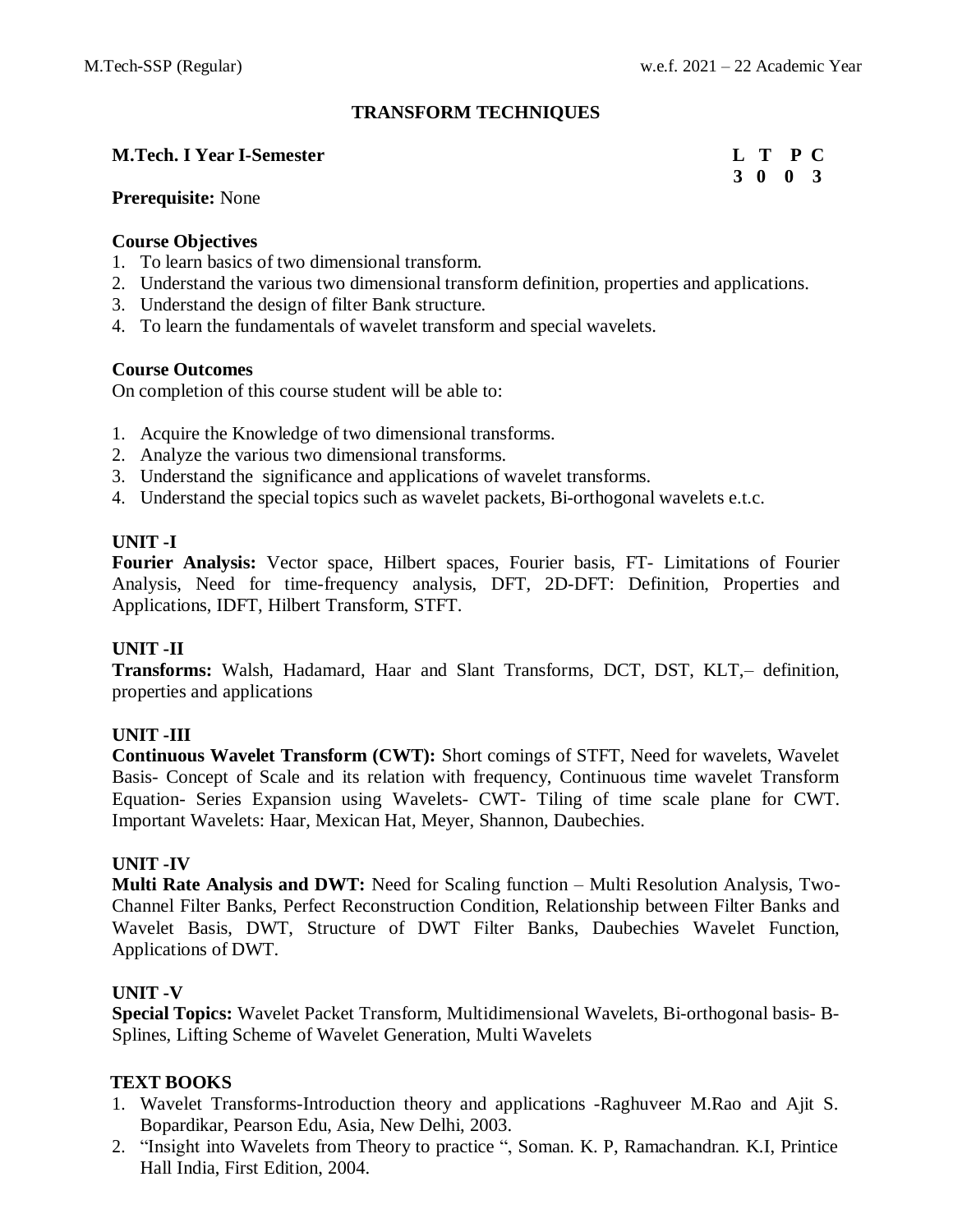- 1. "Fundamentals of Wavelets- Theory, Algorithms and Applications", Jaideva C Goswami, Andrew K Chan, John Wiley & Sons, Inc, Singapore, 1999.
- 2. "Wavelets and sub-band coding", Vetterli M. Kovacevic, PJI, 1995.
- 3. "Introduction to Wavelets and Wavelet Transforms", C. Sydney Burrus, PHI, First Edition, 1997.
- 4. "A Wavelet Tour of Signal Processing", Stephen G. Mallat,. Academic Press, Second Edition, 2008.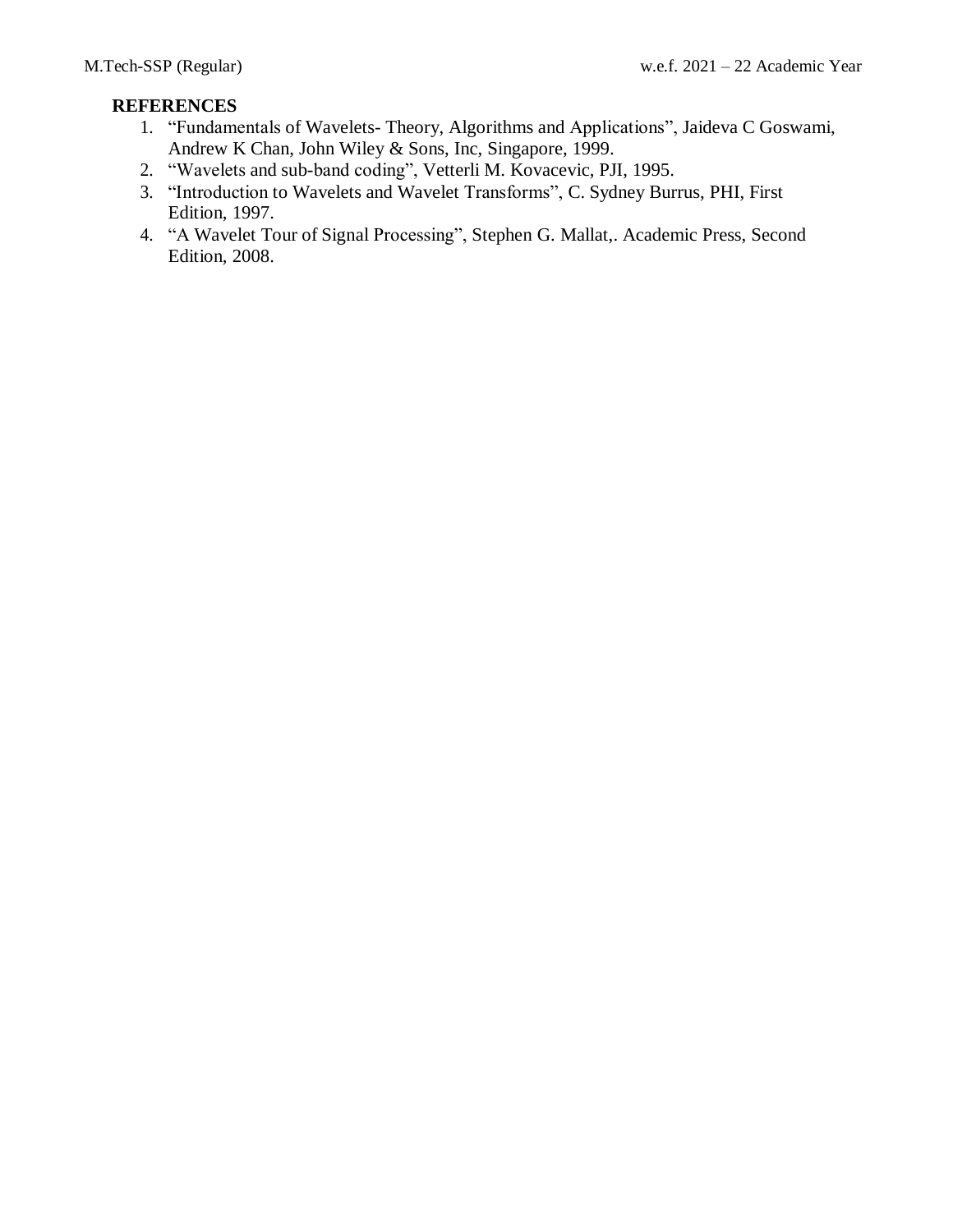# **ADVANCED DIGITAL SIGNAL PROCESSING**

#### **M.Tech. I Year I-Semester L T P C**

**3 0 0 3**

#### **Prerequisite:** Digital Signal Processing

#### **Course Objectives**

The objectives of this course are to:

- 1. Understand the implementation of digital filters using various structures and study the advantages & disadvantages of implementation structures.
- 2. Study various parametric and non-parametric methods of power spectrum estimation.
- 3. Understand the effects of finite word length in hardware implementation of IIR filters and FFT.
- 4. Understand the concepts of Multirate signal Processing and their applications.

### **Course Outcomes**

On completion of this course student will be able to:

- 1. Implement a filter in various forms.
- 2. Estimate the power spectrum of signal corrupted by noise using Non-Parametric or Parametric methods.
- 3. Understand finite word length effects in IIR filters and FFT.
- 4. Implement Multirate systems and understand the applications of Multirate signal processing.

### **UNIT –I**

**Review of DFT, FFT, IIR Filters and FIR Filters:** Introduction to filter structures (IIR & FIR), Implementation of Digital Filters, specifically 2<sup>nd</sup> Order Narrow Band Filter and 1<sup>st</sup> Order All Pass Filter, Frequency sampling structures of FIR, Lattice structures, Forward prediction error, Backward prediction error, Reflection coefficients for lattice realization, Implementation of lattice structures for IIR filters, Advantages of lattice structures.

### **UNIT -II**

**Non-Parametric Methods:** Estimation of spectra from finite duration observation of signals, Non-parametric Methods: Bartlett, Welch & Blackman-Tukey methods, Comparison of all Non-Parametric methods

### **UNIT - III**

**Parametric Methods:** Autocorrelation & Its Properties, Relation between auto correlation & model parameters, AR Models - Yule-Walker & Burg Methods, MA & ARMA models for power spectrum estimation, Finite word length effect in IIR digital Filters – Finite word-length effects in FFT algorithms.

### **UNIT –IV**

**Multi Rate Signal Processing:** Introduction, Decimation by a factor D, Interpolation by a factor I, Sampling rate conversion by a rational factor I/D, Multistage Implementation of Sampling Rate Conversion, Filter design & Implementation for sampling rate conversion. Examples of up sampling using an All Pass Filter.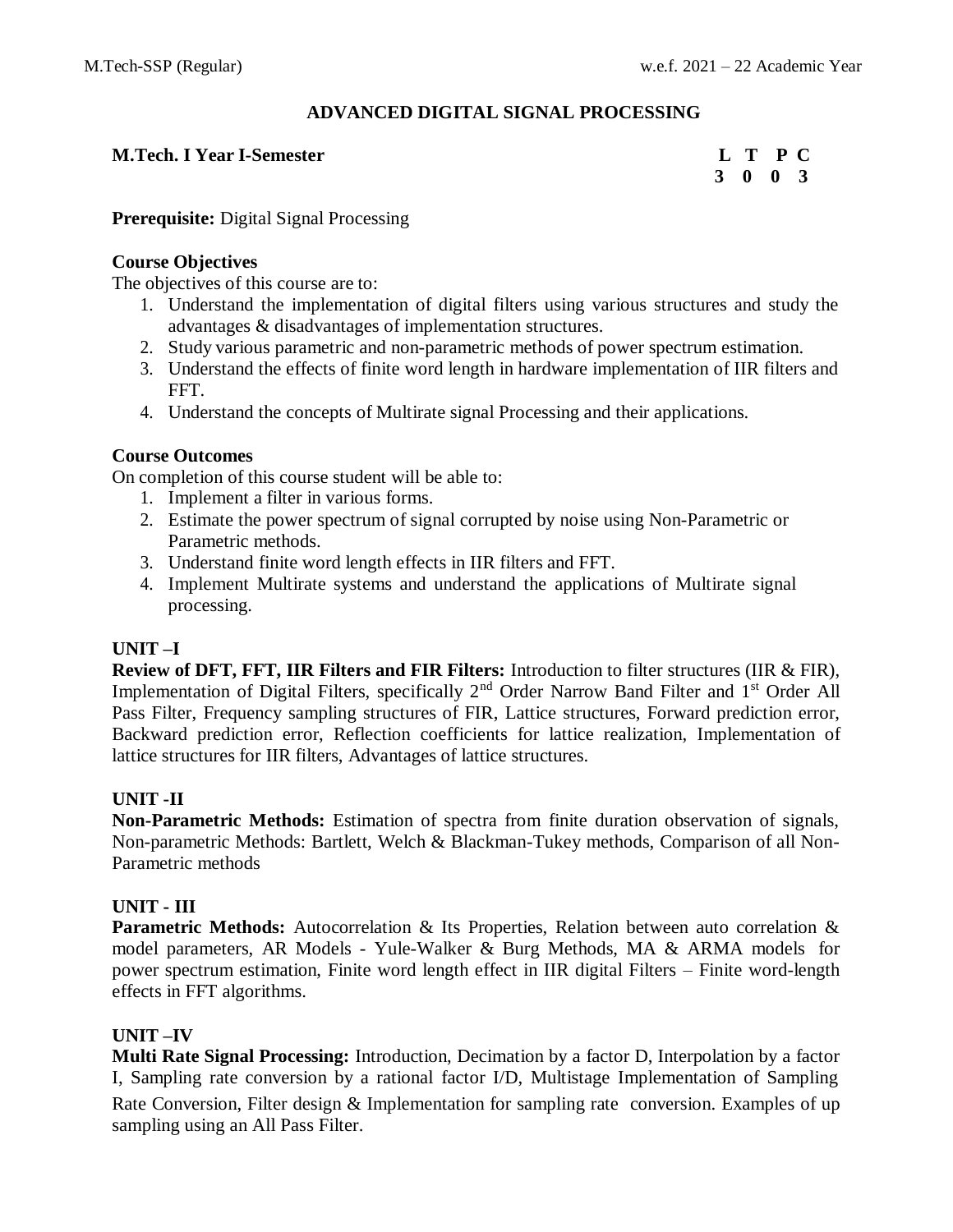# **UNIT –V**

**Applications of Multi Rate Signal Processing:** Design of Phase Shifters, Interfacing of Digital Systems with Different Sampling Rates, Implementation of Narrow Band Low Pass Filters, Implementation of Digital Filter Banks, Subband Coding of Speech Signals, Quadrature Mirror Filters, Transmultiplexers, Over Sampling A/D and D/A Conversion.

# **TEXT BOOKS**

- 1. Digital Signal Processing: Principles, Algorithms & Applications J.G.Proakis & D. G. Manolakis, 4<sup>th</sup> Ed., PHI.
- 2. Discrete Time signal processing Alan V Oppenheim & Ronald W Schaffer, PHI.

- 1. Modern spectral Estimation: Theory & Application S. M .Kay, PHI, 1988.
- 2. Multi Rate Systems and Filter Banks P.P.Vaidyanathan Pearson Education.
- 3. DSP A Practical Approach Emmanuel C. Ifeacher, Barrie. W. Jervis, 2 Ed., Pearson Education.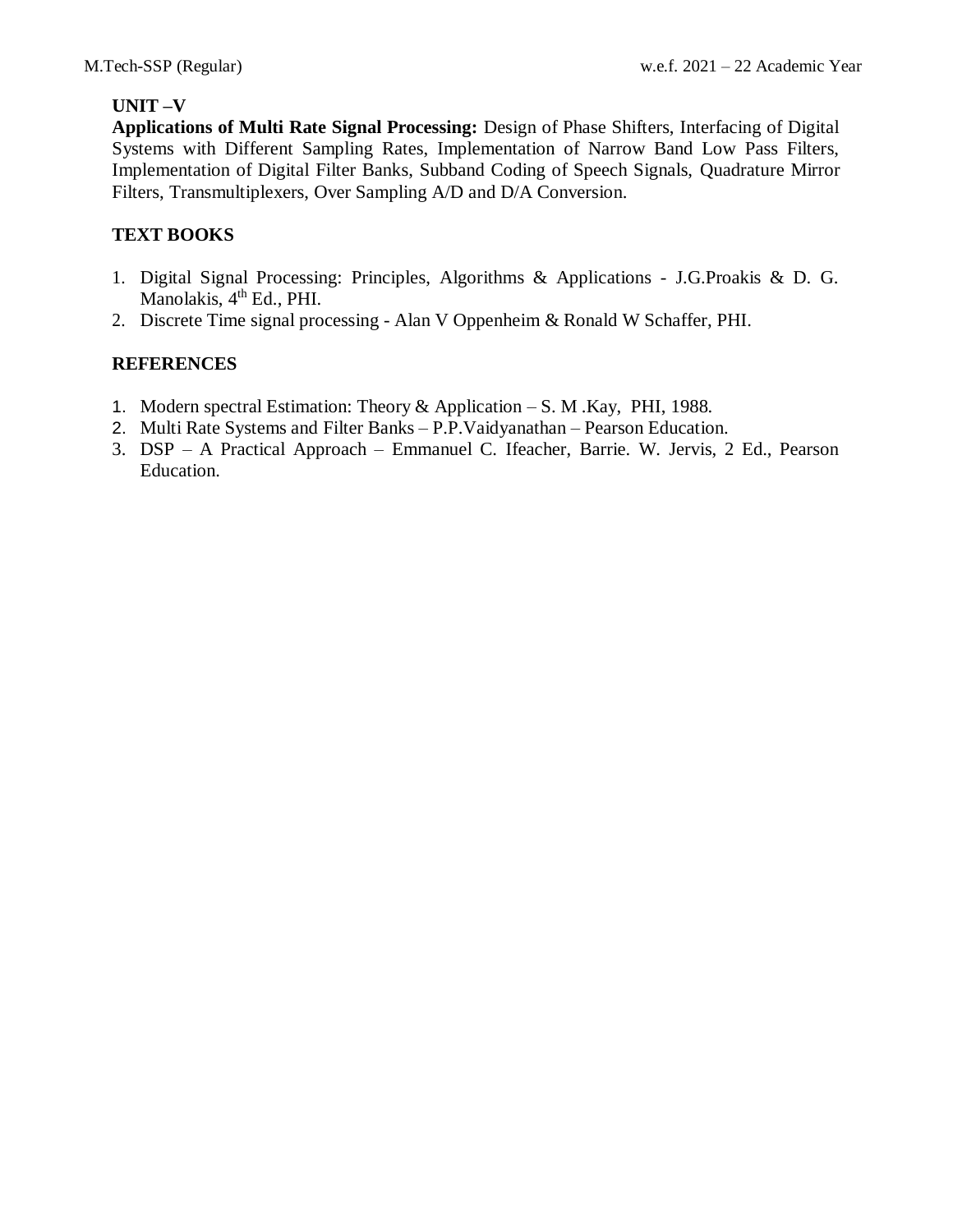# **RANDOM PROCESSES AND QUEUING THEORY (PE-1)**

#### **M.Tech. I Year I-Semester L T P C**

**3 0 0 3**

**Prerequisite:** Probability Theory & Stochastic Processes

#### **Course Objectives**

The main objectives of the course are:

- 1. To explore in the random process and queuing theory useful for Computer and communication Networks.
- 2. Understand Random variables as an intrinsic need for the analysis of random phenomena.
- 3. To understand the modeling of telecommunication networks using appropriate queuing process.
- 4. To know the need of Markov chains and queuing theory in communication networks.

### **Course Outcomes**

Students will be able to**:**

- 1. Evaluate and apply moments and Characteristics functions.
- 2. Understand the concept of random process spectral density of stationary process.
- 3. Understand the concepts of Markov Chains and queuing theory.
- 4. Understand the concepts of M| M|1, M|M|1|K, M|G|1 queuing Process.

### **UNIT I**

#### **Random Variable**

Random Variables-Basic Definitions and properties, Sum of independent random variables, Minimum and Maximum of random variables, Comparisons between random variables, Moments of the random variables, Random variables in the field of telecommunications, Transformations of random variables-The probability generating function, the characteristic function of a pdf, The Laplace Transform of a pdf, Methods for the generation of random variables- Method of the inverse of the distribution function, Method of the transformation.

#### **UNIT II**

#### **Random Processes**

The Random Process Concept, Concept of Stationarity and Statistical Independence, First Order Stationary Processes, Second Order and Wide Sense Stationary, (N-Order) and Strict Sense Stationarity, Time Averages and Ergodicity, Mean Ergodic Processes, Correlation Ergodic Processes, Autocorrelation Function and its Properties, Cross Correlation function and its properties, Covariance Functions, The Power Spectrum- Properties, Relationship between Power spectrum and Autocorrelation function.

### **UNIT III**

# **Markov Chains and Queuing Theory**

Queues, Poisson arrival process- Sum of independent Poisson processes, Random splitting of a Poisson process, Compound Poisson processes, Birth death Markov chains, Formulation of Hidden Markov Model (HMM), building, evaluation and decoding of HMM, Notations for Queuing systems, The Little Theorem, M/M/1 queue analysis, M/M/1/K queue analysis, M/M/S queue analysis, M/M/S/S queue analysis, The M/M/ $\infty$  queue analysis, Distribution of the queuing delays in the FIFO case- M/M/1 case, M/M/S case.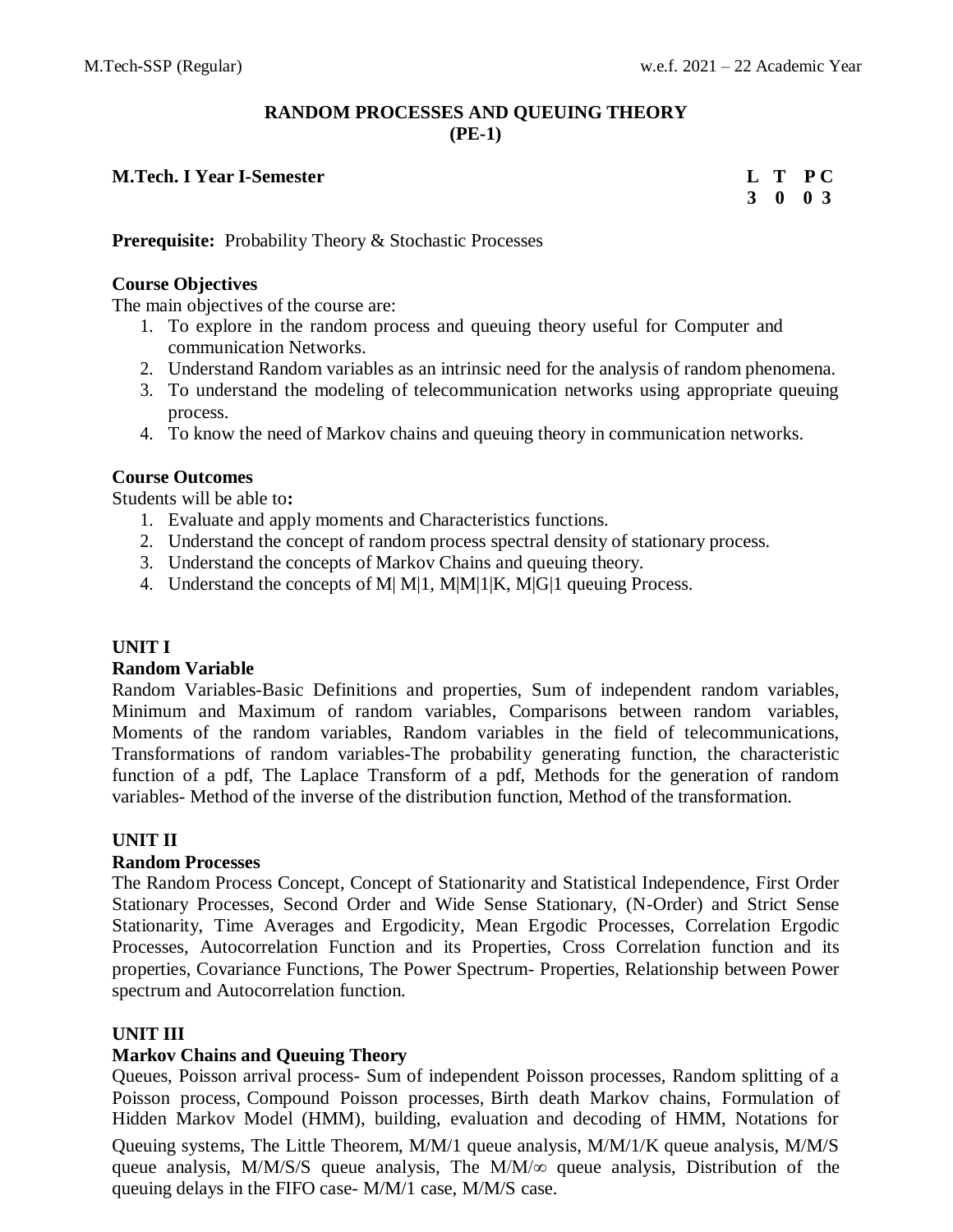# **UNIT IV**

# **M/G/1 Queuing Theory**

M/G/1 queue, M/G/1 system delay distribution in the FIFO case, Laplace Transform numerical inversion method, Generalizations of the M/G/1 theory, Different imbedding instants in the M/G/1 theory, M/G/1 with geometrically distributed messages.

# **UNIT V**

# **Local Area Network Analysis**

Introduction, Contention based protocols- Aloha, Slotted Aloha, Aloha Protocol with ideal capture effect, CSMA Schemes, Demand assignment protocols-Polling protocol, Token passing protocol, Analysis of token and polling Schemes, R-Aloha, PRMA protocol, Comparisons between CSMA/CD and Token Protocols, Fixed assignment Protocols- FDMA, TDMA, Resource reuse in cellular systems, CDMA.

# **TEXTBOOKS**

- 1. Probability, Random Variables & Random Signal Principles-Peyton Z. Peebles, TMH, 4th Edition,2001.
- 2. Queuing Theory and Telecommunications Networks and Applications, Springer, Giovanni Giambene, 2014.

- 1. Probability, Random Variables and Stochastic Processes Athanasios Papoulis, S. Unnikrishna Pillai – TMH, 2008
- 2. Probability and Random Processes with Applications to Signal Processing Henry Stark, John W. Woods, 3rd Edition, Pearson, 2003
- 3. Probability and Stochastic Processes A Friendly Introduction for Electrical and Computer Engineers – Roy D. Yates, David J. Goodman.2014
- 4. Digital Processing of Speech Signals. L.R Rabinar and R W Jhaung, 1978, PHI.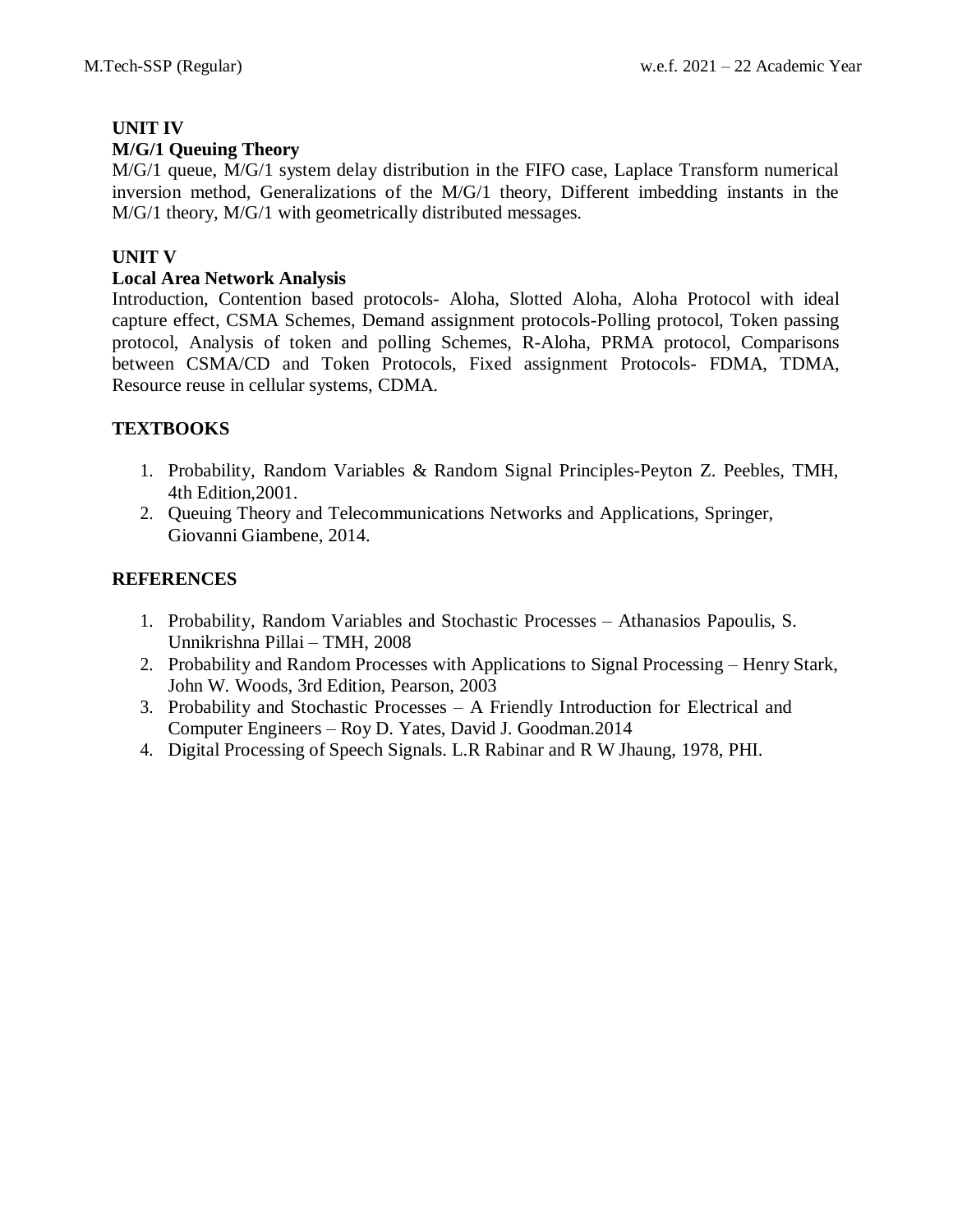# **CODING THEORY AND TECHNIQUES (PE - 1)**

### **M.Tech. I** Year **I-Semester**

**3 0 0 3 T P C**

#### **Prerequisite:** Digital Communications

#### **Course Objectives**

- 1. To acquire the knowledge in measurement of information and errors.
- 2. T study the generation of various code methods.
- 3. To study the various application of codes.

#### **Course Outcomes**

On completion of this course student will be able to

- 1. Learning the measurement of information and errors.
- 2. Obtain knowledge in designing Linear Block Codes and Cyclic codes.
- 3. Construct tree and trellies diagrams for convolution codes
- 4. Design the Turbo codes and Space time codes and also their applications

### **UNIT – I**

#### **Coding for Reliable Digital Transmission and storage**

Mathematical model of Information, A Logarithmic Measure of Information, Average and Mutual Information and Entropy, Types of Errors, Error Control Strategies.

#### **Linear Block Codes**

Introduction to Linear Block Codes, Syndrome and Error Detection, Minimum Distance of a Block code, Error-Detecting and Error-correcting Capabilities of a Block code, Standard array and Syndrome Decoding, Probability of an undetected error for Linear Codes over a BSC, Hamming Codes. Applications of Block codes for Error control in data storage system

### **UNIT - II**

### **Cyclic Codes**

Description, Generator and Parity-check Matrices, Encoding, Syndrome Computation and Error Detection, Decoding ,Cyclic Hamming Codes, Shortened cyclic codes, Error-trapping decoding for cyclic codes, Majority logic decoding for cyclic codes.

### **UNIT – III**

### **Convolutional Codes**

Encoding of Convolutional Codes, Structural and Distance Properties, maximum likelihood decoding, Sequential decoding, Majority- logic decoding of Convolution codes. Application of Viterbi Decoding and Sequential Decoding, Applications of Convolutional codes in ARQ system.

### **UNIT – IV**

### **Turbo Codes**

LDPC Codes- Codes based on sparse graphs, Decoding for binary erasure channel, Loglikelihood algebra, Brief propagation, Product codes, Iterative decoding of product codes, Concatenated convolutional codes- Parallel concatenation, The UMTS Turbo code, Serial concatenation, Parallel concatenation, Turbo decoding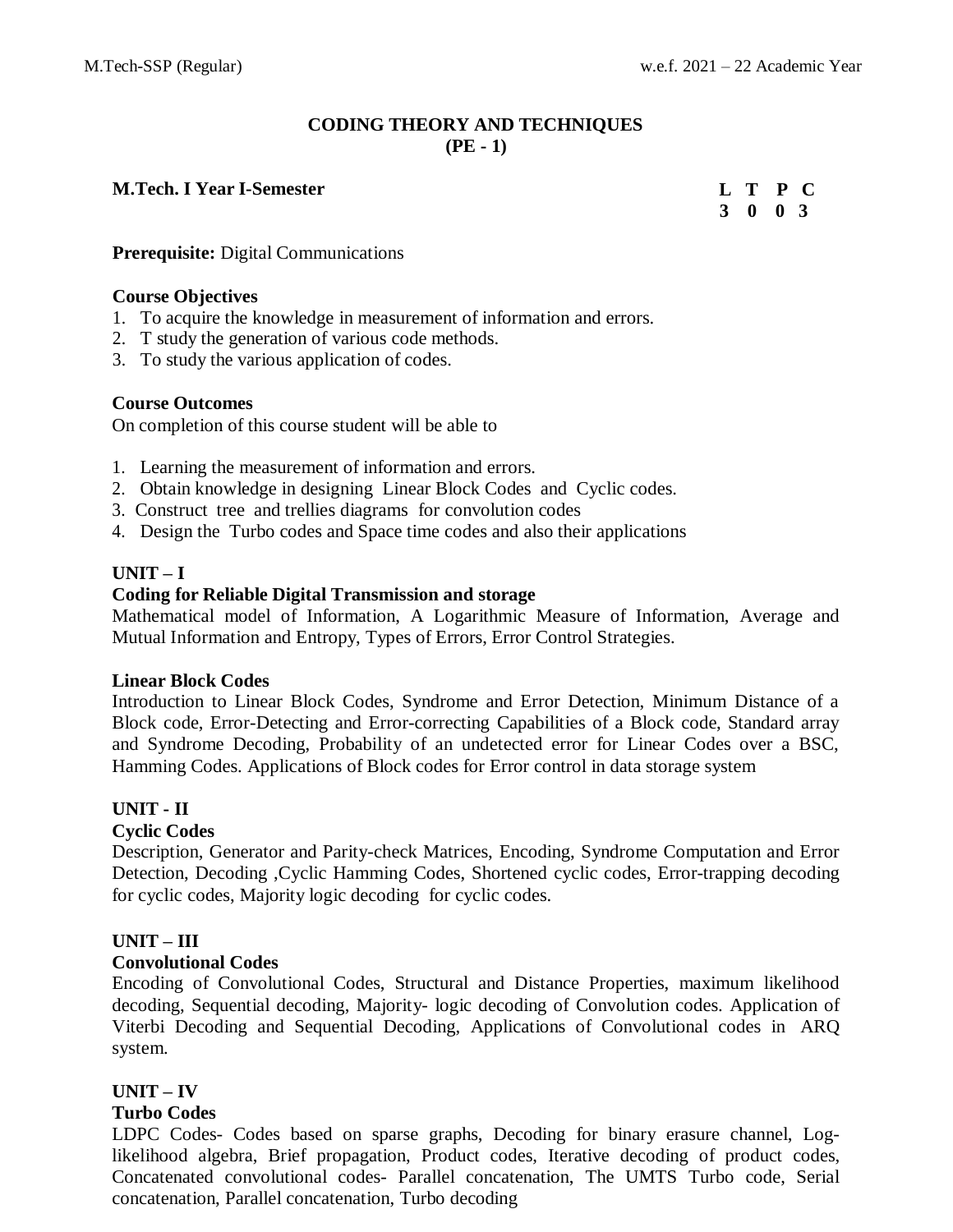# **UNIT - V**

# **Space-Time Codes**

Introduction, Digital modulation schemes, Diversity, Orthogonal space- Time Block codes, Alamouti's schemes, Extension to more than Two Transmit Antennas, Simulation Results, Spatial Multiplexing : General Concept, Iterative APP Preprocessing and Per-layer Decoding, Linear Multilayer Detection, Original BLAST Detection, QL Decomposition and Interface Cancellation, Performance of Multi – Layer Detection Schemes, Unified Description by Linear Dispersion Codes.

# **TEXT BOOKS**

- 1. Error Control Coding- Fundamentals and Applications –Shu Lin, Daniel J.Costello,Jr, Prentice Hall, Inc.
- 2. Error Correcting Coding Theory-Man Young Rhee, McGraw-Hill,1989.

- 1. Digital Communications-Fundamental and Application Bernard Sklar, PE.
- 2. Digital Communications- John G. Proakis, 5<sup>th</sup> ed. TMH, 2008.
- 3. Error Correction Coding Mathematical Methods and Algorithms Todd K.Moon, Wiley India, 2006.
- 4. Information Theory, Coding and Cryptography Ranjan Bose,  $2<sup>nd</sup>$  Edition, TMH, 2009.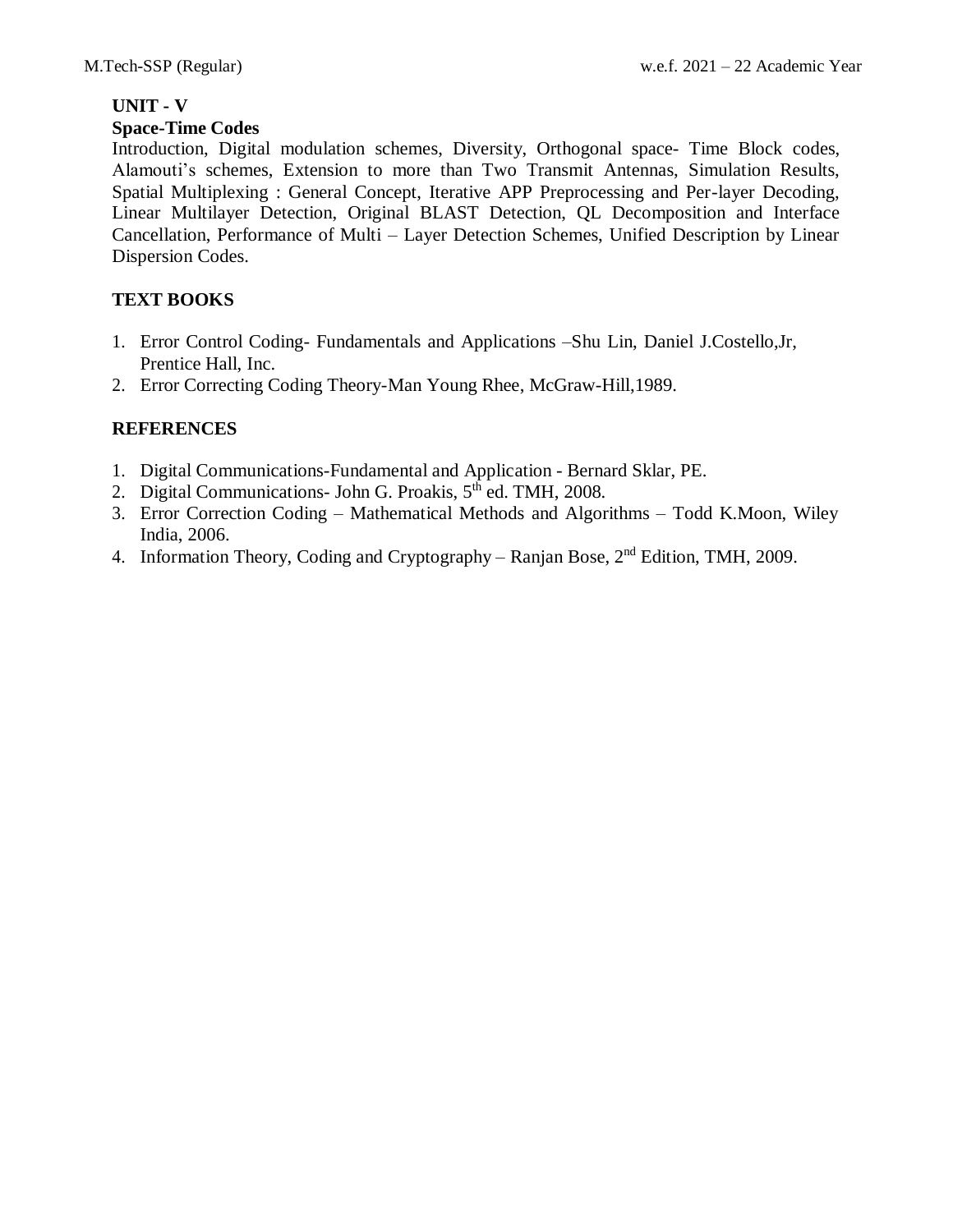# **ADVANCED DATA COMMUNICATIONS (PE-1)**

#### **M.Tech. I Year I-Semester L T P C**

**3 0 0 3**

**Prerequisite:** Digital Communication

### **Course Objectives**

The main objectives of the course are:

- 1. To learn about basics of data communication networks, different protocols, standards and layering concepts.
- 2. To study about error detection and correction techniques.
- 3. To know about link layer, point to point, medium access and control sub layer protocols.
- 4. To learn about characteristics of network layer protocols and functions of interconnecting devices.
- 5. To study about physical and electrical characteristics of Wired LAN, serial buses and to know about architecture & layers of CAN.

### **Course Outcomes**

At the end of the course, the student will be able to:

- 1. Understand various transmission modes, configurations and topologies of data communication networks.
- 2. Analyze and compare various error detection and correction techniques of data communication networks.
- 3. Acquire the knowledge about the features and functions of various medium access control and network layer protocols.
- 4. Understand the features of WLAN, significance of communication buses, interfaces and interconnecting devices of data communication networks.

### **UNIT I**

Data Communications, Networks and Network Types, Internet History, Standards and Administration, Protocol Layering, TCP/IP protocol suite, OSI Model, Digital Data Transmission, DTE-DCE interface. **Multiplexing**

# Multiplexing, Frequency Division Multiplexing, Synchronous and Statistical Time Division Multiplexing, OFDM.

### **Data Link Layer**

Introduction, Data Link Layer, Nodes and Links, Services, Categories of Links, sub layers, Link Layer Addressing, Address Resolution Protocol.

# **UNIT II**

### **Error Detection and Correction**

Types of Errors, Redundancy, Detection versus Correction, Coding, Block Coding-Error Detection, Vertical Redundancy Checks, Longitudinal Redundancy Checks, Error Correction- Single bit Error Correction, Hamming Code.

### **Cyclic Codes**

Cyclic Redundancy Check, Polynomials, Cyclic Code Encoder Using Polynomials, Cyclic Code Analysis, Advantage of Cyclic Codes, Checksum

**Data Link Control**: DLC Services, Data Link Layer Protocols, HDLC, Point to Point Protocol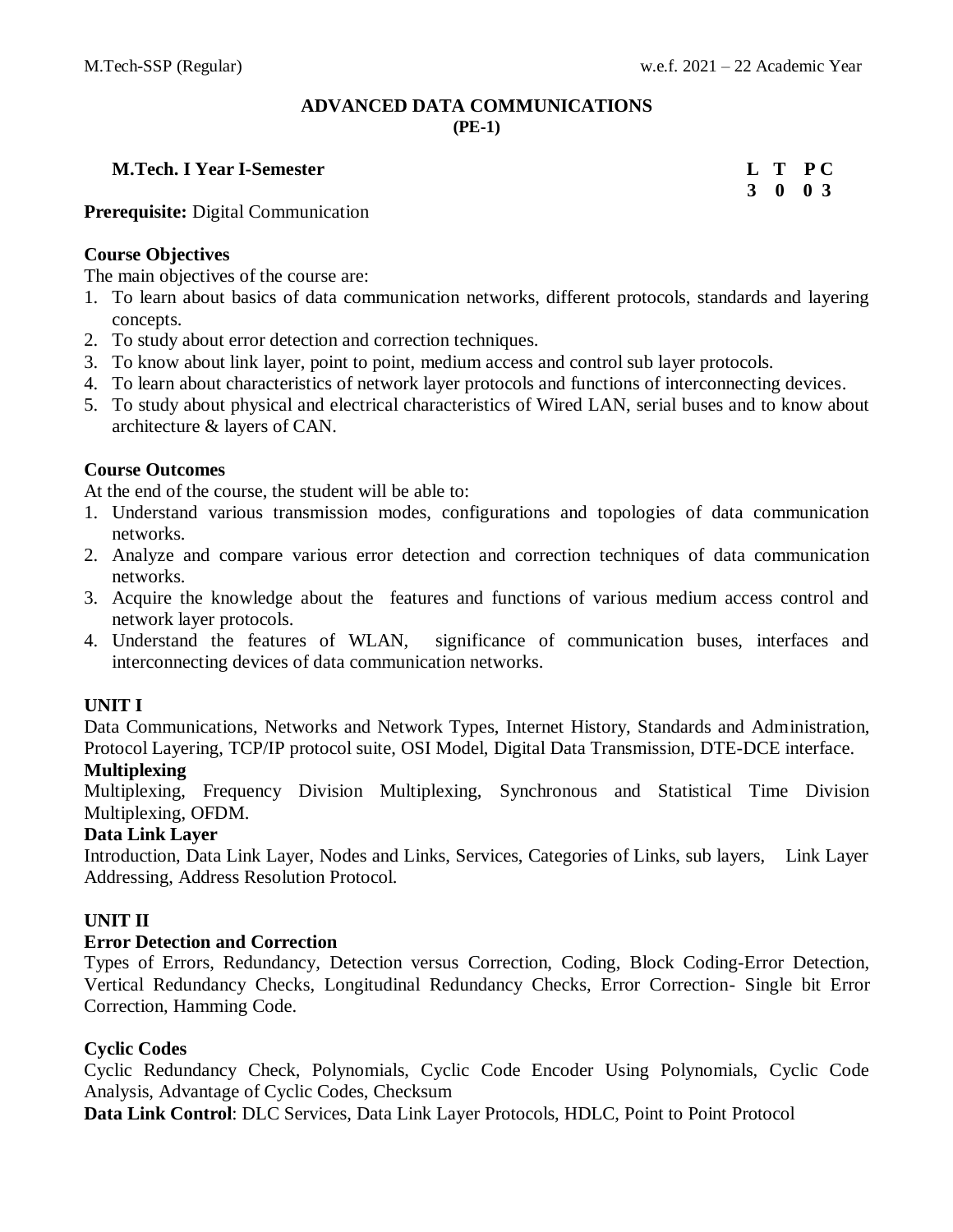# **UNIT III**

# **Media Access Control (MAC) Sub Layer**

Random Access, ALOHA, Carrier Sense Multiple Access (CSMA), Carrier Sense Multiple Access with Collision Detection(CSMA/CD), Carrier Sense Multiple Access with Collision Avoidance(CSMA/CA), Controlled Access- Reservation, Polling-Token Passing, Channelization - Frequency Division Multiple Access(FDMA), Time - Division Multiple Access(TDMA),

Code - Division Multiple Access(CDMA).

# **UNIT IV**

# N**etworks Layer**

Packetizing, Routing and Forwarding, Packet Switching, Network Layer Performance, IPv4 Address, Address Space, Classful Addressing, Classless Addressing, Dynamic Host Configuration Protocol(DHCP), Network Address Resolution(NATF), Forwarding of IP Packets, Forwarding based on Destination Address, Forwarding based on Label, Router as Packet Switches.

### **Connecting devices**

Passive Hubs, Repeaters, Active Hubs, Bridges, Two Layer Switches, Routers, Three Layer Switches, Gateway, Backbone Networks.

# **UNIT V**

# **Wired LANS**

Ethernet Protocol, Standard Ethernet, Fast Ethernet, Gigabit Ethernet, 10 Giga bit Ethernet

**Serial Busses**- Cables, Serial busses, serial versus parallel, Data and Control Signal- data frame, data rate, features, Limitations and applications of RS232, RS485,  $I^2C$ , SPI

### **CAN**

Architecture- ISO 11898-2, ISO 11898-3, Data Transmission- ID allocation, Bit timing, Layers-Application layers, Object layer, Transfer layer, Physical layer, Frame formats- Data frame, Remote frame, Error frame, Over load frame, Ack slot, Inter frame spacing, Bit spacing, Applications.

### **TEXT BOOKS**

- 1. Data Communications and Networking B. A. Forouzan,  $2<sup>nd</sup>$  &  $5<sup>th</sup>$  Ed. TMH, 2013.
- 2. A Comprehensive Guide to controller Area Network Wilfried Voss, Copperhill Media Corporation,  $2<sup>nd</sup> Ed.$ , 2005.

- 1. Computer Networking: A Top-Down Approach- James Kurose & Keith Ross, 7<sup>th</sup> Ed., Pearson, 2017.
- 2. Serial Port Complete-COM Ports, USB Virtual Com Portsand Ports for Embedded Systems- Jan Axelson, Lakeview Research, 2nd Ed.
- 3. Data Communications and Computer Networks- Brijendra Singh, 2<sup>nd</sup> Ed., 2008.
- 4. Wireless Digital Communications-Kamilo Feher, Prentice Hall,2003.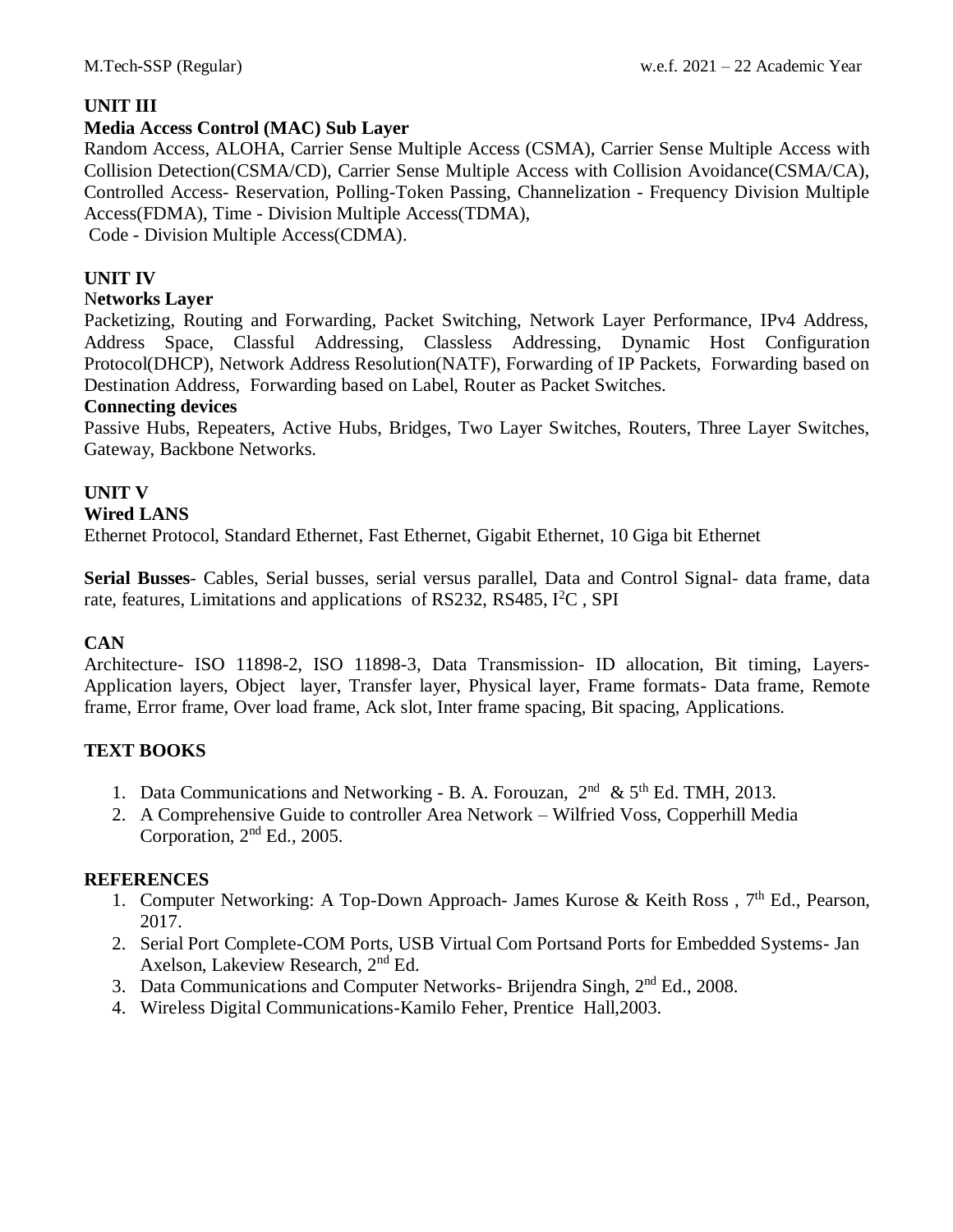# **DETECTION AND ESTIMATION THEORY**

**(PE-1)**

# **M.Tech. I Year <b>I-Semester**

| L | Т        | P  | C              |
|---|----------|----|----------------|
| 3 | $\bf{0}$ | -0 | $\overline{3}$ |

**Prerequisite:** Probability Theory and Stochastic Processes

# **Course Objectives**

The main objectives of the course are:

- 1. The main objective of this course is to provide basic estimation and detection background for engineering applications.
- 2. This course provides the main concepts and algorithms for detection and estimation theory.
- 3. Students learn the statistics and estimating the parameters of Random Process from detection.
- 4. To apply estimation methods for real time engineering problems.

# **Course Outcomes**

On completion of this course student will be able to

- 1. Understand the basic Random Process and detection methods.
- 2. Known the significance of Probability of error
- 3. Learn about basic estimation methods and filters
- 4. Measure the statistical parameters for random processes

# **UNIT –I**

### **Random Processes**

Discrete Linear Models, Markov Sequences and Processes, Point Processes, and Gaussian Processes.

### **UNIT –II**

### **Detection Theory**

Basic Detection Problem, Maximum A posteriori Decision Rule, Minimum Probability of Error Classifier, Bayes Decision Rule, Multiple-Class Problem (Bayes)- minimum probability error with and without equal a priori probabilities, Neyman-Pearson Classifier, General Calculation of Probability of Error, General Gaussian Problem, Composite Hypotheses.

### **UNIT –III**

### **Linear Minimum Mean-Square Error Filtering**

Linear Minimum Mean Squared Error Estimators, Nonlinear Minimum Mean Squared Error Estimators. Innovations, Digital Wiener Filters with Stored Data, Real-time Digital Wiener Filters, Kalman Filters.

# **UNIT –IV**

### **Statistics**

Measurements, Nonparametric Estimators of Probability Distribution and Density Functions, Point Estimators of Parameters, Measures of the Quality of Estimators, Introduction to Interval Estimates, Distribution of Estimators, Tests of Hypotheses, Simple Linear Regression, Multiple Linear Regression.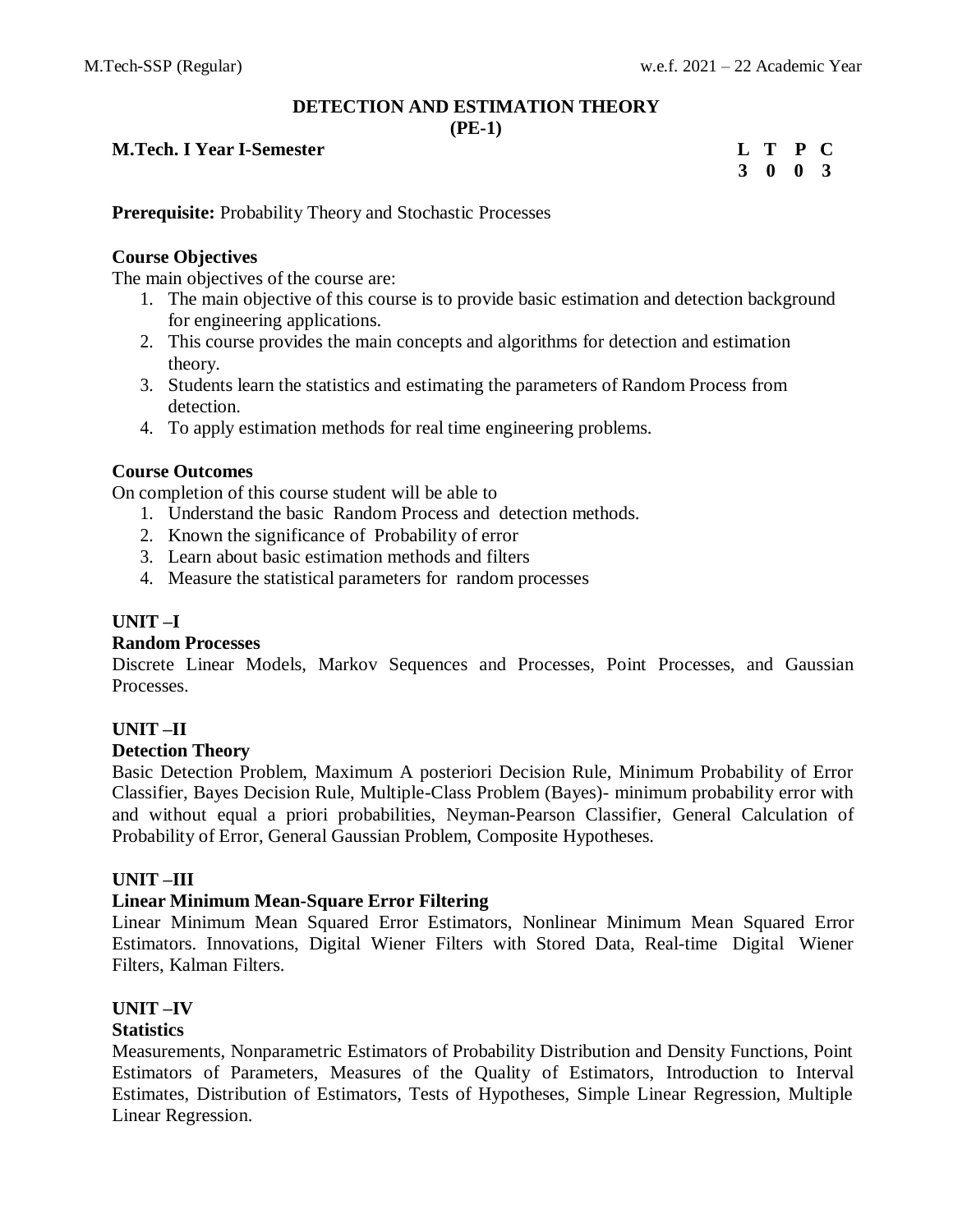# **UNIT –V**

### **Estimating the Parameters of Random Processes from Data**

Tests for Stationarity and Ergodicity, Model-free Estimation, Model-based Estimation of Autocorrelation Functions, Power Special Density Functions.

# **TEXT BOOKS**

- 1. Random Signals: Detection, Estimation and Data Analysis K. Sam Shanmugan & A.M. Breipohl, Wiley India Pvt. Ltd, 2011.
- 2. Random Processes: Filtering, Estimation and Detection Lonnie C. Ludeman, Wiley India Pvt. Ltd., 2010.

- 1. Fundamentals of Statistical Signal Processing: Volume I Estimation Theory– Steven.M.Kay, Prentice Hall, USA, 1998.
- 2. Introduction to Statistical Signal Processing with Applications Srinath, Rajasekaran, Viswanathan, 2003, PHI.
- 3. Statistical Signal Processing: Detection, Estimation and Time Series Analysis Louis L.Scharf, 1991, Addison Wesley.
- 4. Signal Processing: Discrete Spectral Analysis Detection & Estimation Mischa Schwartz, Leonard Shaw, 1975, Mc Graw Hill.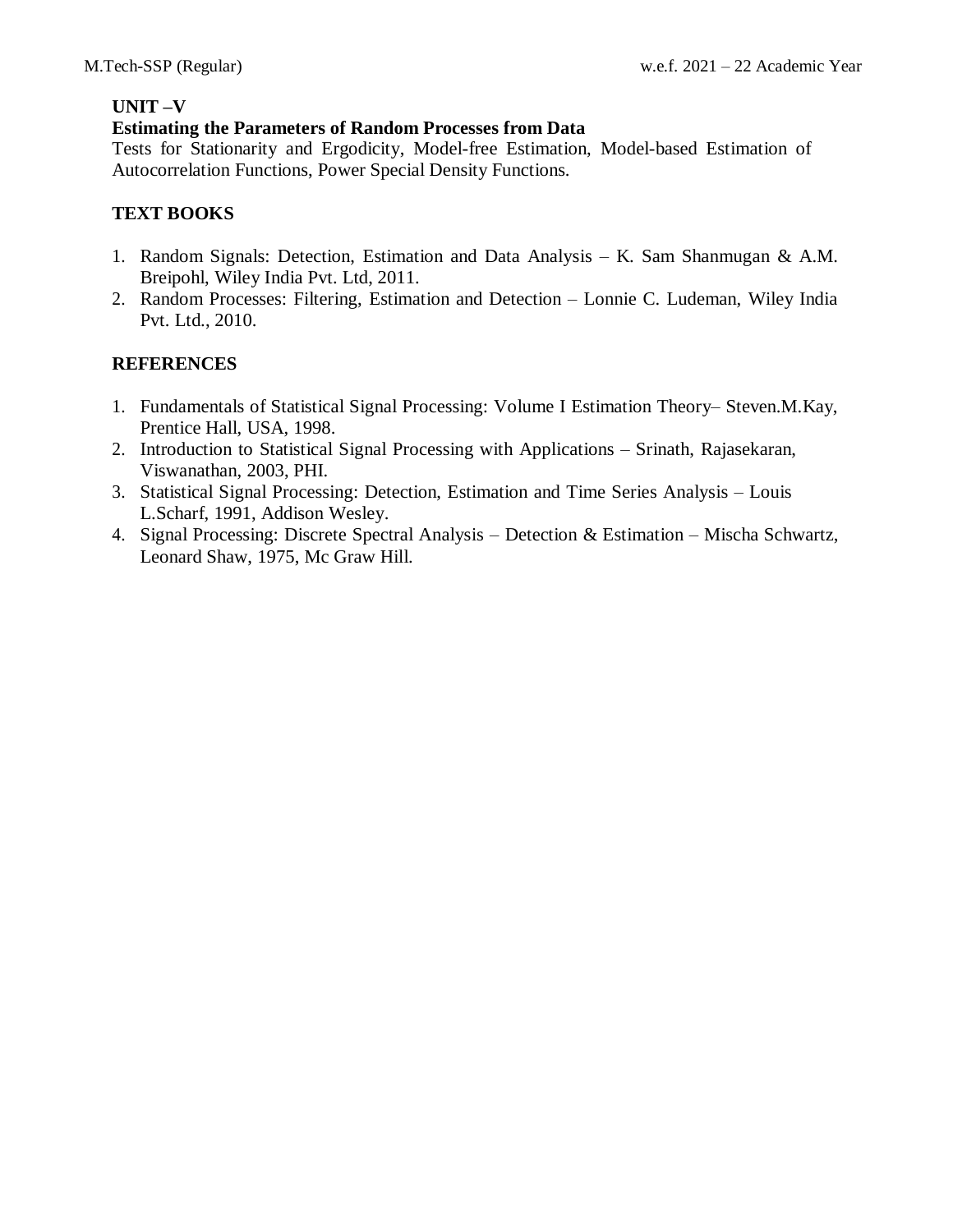# **DIGITAL SIGNAL PROCESSORS AND CONTROLLERS (PE- 2)**

# **M.Tech. I Year I Semester L T P C**

 **3 0 0 3**

**Prerequisite:** Microprocessors and Micro Controllers

# **Course Objectives:**

- 1. To provide a comprehensive understanding of various programs of DSP Processors.
- 2. To distinguish between the architectural difference of ARM and DSPs along with floating point capabilities.

# **Course Outcomes:**

The students are

- 1. Expected to learn various DSPs and their architectural features.
- 2. Explore the ARM development towards the functional capabilities of DS Processing.
- 3. Expected to work with ASM level program using the instruction set.
- 4. To explore the selection criteria of DSP / ARM processors by understanding thefunctional level trade off issues.

# **UNIT-I: Introduction to Digital Signal Processing:**

Introduction, A digital Signal – Processing system, the sampling process, Discrete time sequences, Discrete Fourier Transform (DFT) and Fast Fourier Transform (FFT), linear timeinvariant systems, Digital filters, Decimation and interpolation. Computational Accuracy in DSP Implementations- Number formats for signals and coefficients in DSP systems, Dynamic Range and Precision, Sources of error in DSP implementations

# **Architectures for Programmable DSP devices:**

Basic Architectural features, DSP computational building blocks, Bus Architecture andMemory, Data addressing capabilities, Address generation UNIT, programmability and program execution, speed issues, features for external interfacing. [TEXTBOOK-1]

# **UNIT-II: Programmable Digital Signal Processors:**

Commercial Digital signal-processing Devices, Data Addressing modes of TMS320C54XX processors, memory space of TMS320C54XX processors, program control, TMS320C54XX instructions and programming, On-Chip peripherals, Interrupts of TMS320C54XX processors, Pipeline operation of TMS320C54XX processors. [TEXTBOOK-1]

# **UNIT-III: Analog Devices Family of DSP Devices:**

Analog Devices Family of DSP Devices – ALU and MAC block diagram, Shifter Instruction, Base Architecture of ADSP 2100, ADSP-2181 high performance Processor. Introduction to Blackfin Processor - The Blackfin Processor, Introduction to Micro Signal Architecture, Overview of Hardware Processing Units and Register files, Address Arithmetic Unit, Control Unit, Bus Architecture and Memory, Basic Peripherals (TEXT BOOK- 3)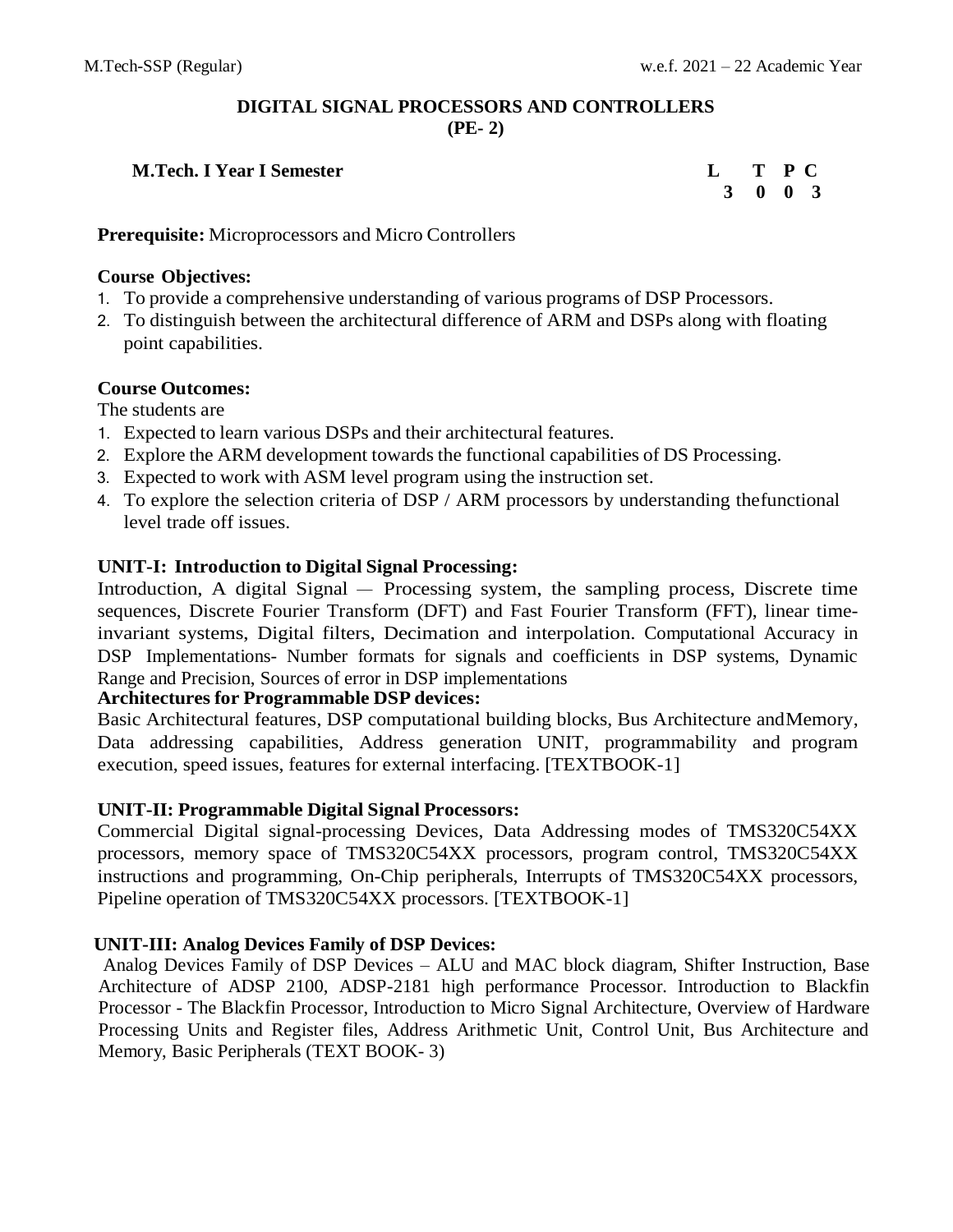# **UNIT-IV: Architecture of ARM Processors:**

Introduction to the architecture, Programmer's model- operation modes and states, registers, special registers, floating point registers, Behaviour of the application program status register(APSR)-Integer status flags, Q status flag, GE bits, Memory system-Memory system features, memory map, stack memory, memory protection unit (MPU), Exceptions and Interrupts-what are exceptions?, nested vectored interrupt controller(NVIC), vector table, Fault handling, System control block (SCB), Debug, Reset and reset sequence. (TEXT BOOK - 2)

# **UNIT-V ARM Cortex-M Processor:**

General information about Cortex-M3 and cortex M4 processors-Processor type, processor architecture, instruction set, block diagram, memory system, interrupt and exception support, Features of the cortex-M3 and Cortex-M4 Processors-Performance, code density, low power, memory system, memory protection unit, interrupt handling, OS support and system level features, Cortex-M4 specific features, Ease of use, Debug support, Scalability, Compatibility. [TEXTBOOK-2]

# **TEXTBOOKS:**

- 1. Digital Signal Processing- Avtar Singh and S. Srinivasan, Thomson Publications, 2004.
- 2. The Definitive Guide to ARM Cortex-M3 and Cortex-M4 Processors by Joseph Yiu, Elsevier Publications, Third edition.
- 3. A Practical Approach to Digital Signal Processing K.Padmanabhan , S. Ananthi , Second Edition.

# **REFERENCES:**

1. ARM System Developer's Guide Designing and Optimizing System Software by Andrew N. SLOSS, Dominic SYMES, Chris WRIGHT, Elsevier Publications, 2004.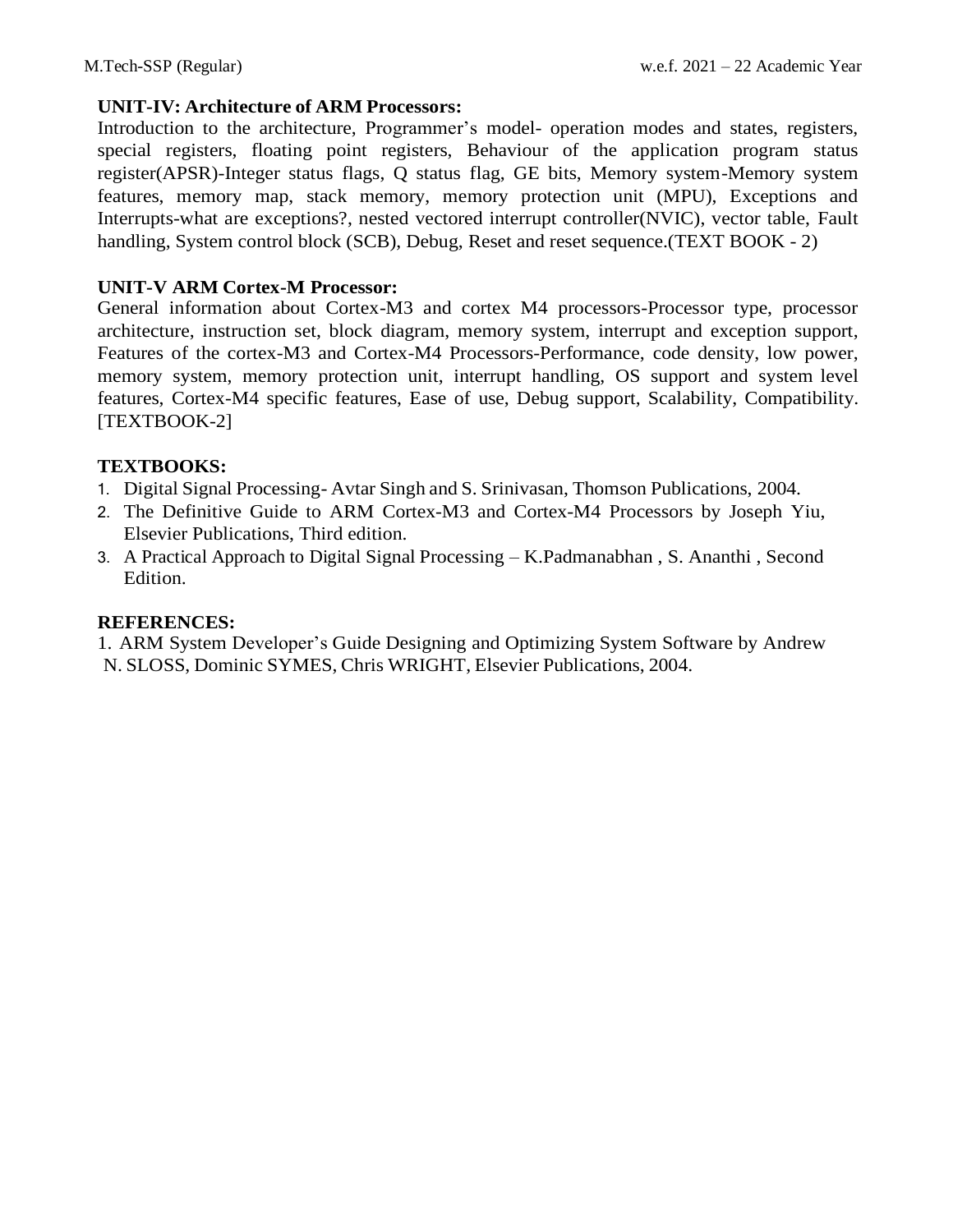# **RADAR SIGNAL PROCESSING (PE-2)**

### **M.Tech. I** Year **I** Semester

| L | T | P | $\mathbf C$             |
|---|---|---|-------------------------|
| 3 | 0 | 0 | $\overline{\mathbf{3}}$ |

#### **Prerequisite:** Radar Systems

### **Course Objectives**

The main objectives of the course are:

- 1. This course emphasis on the principles of Radar Systems and Signal Processing techniques.
- 2. Ability to understand the various parameters of Radar like pdf , prf.
- 3. Acquire knowledge about pulse compression Radar.
- 4. To study the phase coding Techniques.

### **Course Outcomes**

Upon the completion of this course, the student will be able to

- 1. Acquire a knowledge in Radar Systems.
- 2. Learn the appropriate model, calculate system performance parameters and assess the limitations of particular systems.
- 3. Understand the concepts of pulse compression Radar.
- 4. Analyze and Interprete the various phase coding techniques.

# **UNIT -I**

#### **Introduction**

Radar, Radar Block Diagram, Radar Equation, Detection of Signals in Noise, Receiver Noise and the Signal to Ratio.

### **UNIT –II**

### **Radar Equation**

Probability Density Function, Probability of Detection and False Alarm, Radar Cross Section of Targets, Transmitter Power, PRF and Antenna Parameters, CFAR Receiver.

### **UNIT –III**

### **Waveform Selection**

Radar Ambiguity Function and Ambiguity Diagram – Principles and Properties; Specific Cases – Ideal Case, Single Pulse of Sine Wave, Periodic Pulse Train, Single Linear FM Pulse.

### **UNIT -IV**

### **Pulse Compression in Radar Signals**

Introduction, Significance, Types, Linear FM Pulse Compression – Block Diagram, Characteristics, Reduction of Time Side lobes, Stretch Techniques, Generation and Decoding of FM Waveforms.

### **UNIT –V**

#### **Phase Coding Techniques**

Principles, Binary Phase Coding, Barker Codes, Maximal Length Sequences (MLS/LRS/PN), Block Diagram of a Phase Coded CW Radar.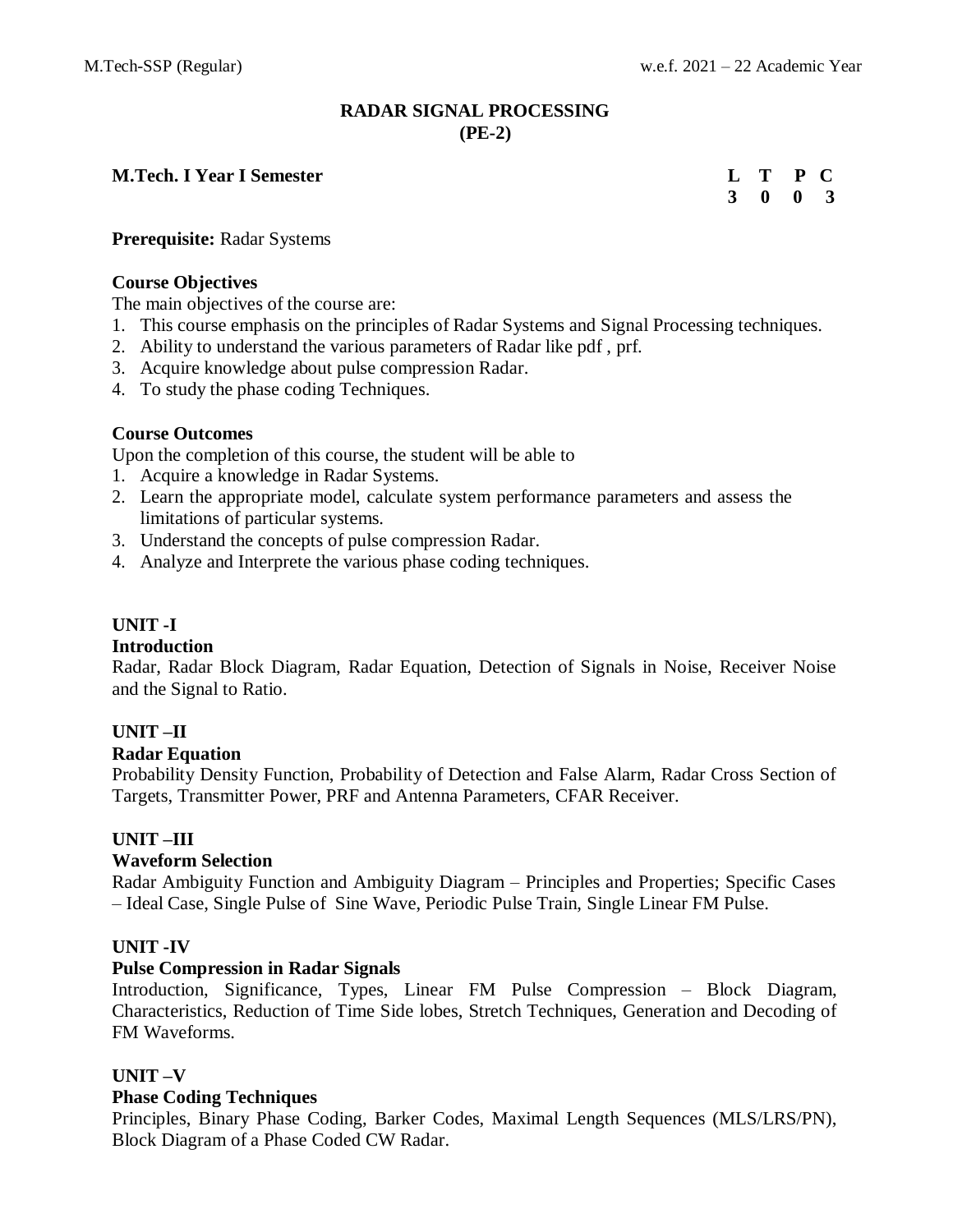# **TEXT BOOKS**

- 1. Radar Handbook M.I. Skolnik, 2<sup>nd</sup> Ed., 1991, McGraw Hill.
- 2. Radar Design Principles: Signal Processing and the Environment Fred E. Nathanson, 2<sup>nd</sup> Ed.,1999, PHI.
- 3. Introduction to Radar Systems M.I. Skolnik, 3rd Ed., 2001, TMH.

- 1. Radar Principles Peyton Z. Peebles, Jr., 2004, John Wiley.
- 2. Radar Signal Processing and Adaptive Systems R. Nitzberg, 1999, Artech House.
- 3. Radar Design Principles F.E. Nathanson, 1<sup>st</sup> Ed., 1969, McGraw Hill.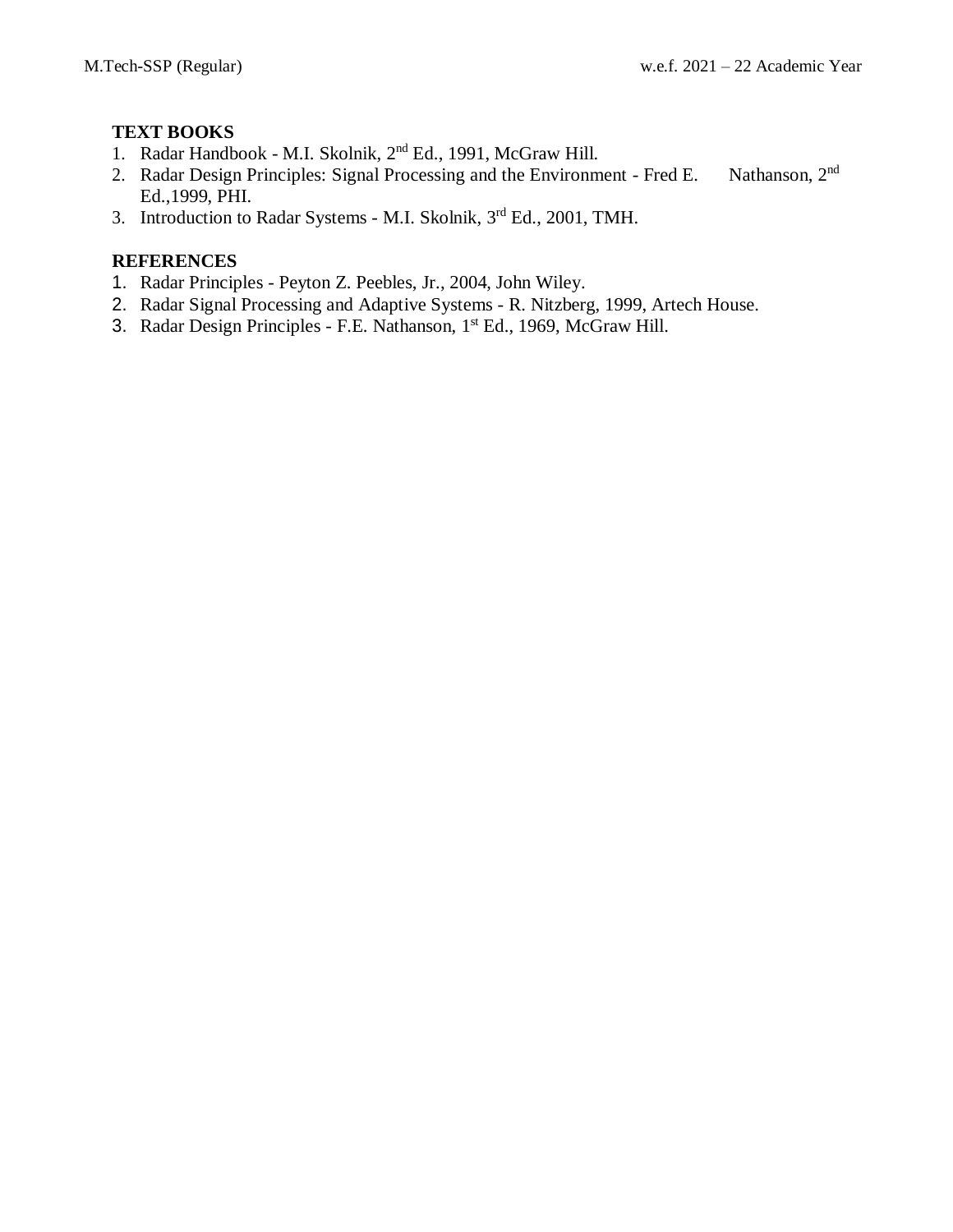# **MULTI-MEDIA AND SIGNAL CODING**

**(PE-2)**

# **M.Tech. I Year I-Semester L T P C**

**3 0 0 3**

**Prerequisite:** Artificial Neural Networks and Fuzzy Systems.

# **Course Objectives**

This course makes the students to Understand

- 1. Various image & video processing algorithms.
- 2. Various video compression techniques.
- 3. Various audio compression techniques.

# **Course Outcomes**

On completion of this course the students will be able to

- 1. Represent and convert various colour models.
- 2. Simulate various video compression image techniques and can suggest the appropriate video compression techniques for specific application.
- 3. Simulate various audio compression techniques and can suggest the appropriate audio compression method for specific application.

# **UNIT -I**

### **Introduction to Multimedia**

Multimedia, World Wide Web, Overview of Multimedia Tools, Multimedia Authoring, Graphics/ Image Data Types, and File Formats.

### **Color in Image and Video**

Color Science – Image Formation, Camera Systems, Gamma Correction, Color Matching Functions, CIE Chromaticity Diagram, Color Monitor Specifications, Out-of-Gamut Colors, White Point Correction, XYZ to RGB Transform, Transform with Gamma Correction, L\*A\*B\* Color Model. Color Models in Images – RGB Color Model for CRT Displays, Subtractive Color: CMY Color Model, Transformation from RGB to CMY, Under Color Removal: CMYK System, Printer Gamuts, Color Models in Video – Video Color Transforms, YUV Color Model, YIQ Color Model, Ycbcr Color Model.

### **UNIT -II**

**Video Concepts** Types of Video Signals, Analog Video, Digital Video. **Audio Concepts** Digitization of Sound, Quantization and Transmission of Audio.

### **UNIT -III**

# **Compression Algorithms**

### **Lossless Compression Algorithms**

Run Length Coding, Variable Length Coding, Arithmetic Coding, Lossless JPEG, Image Compression.

**Lossy Image Compression Algorithms:** Transform Coding: KLT And DCT Coding, Wavelet Based Coding.

**Image Compression Standards:** JPEG and JPEG2000.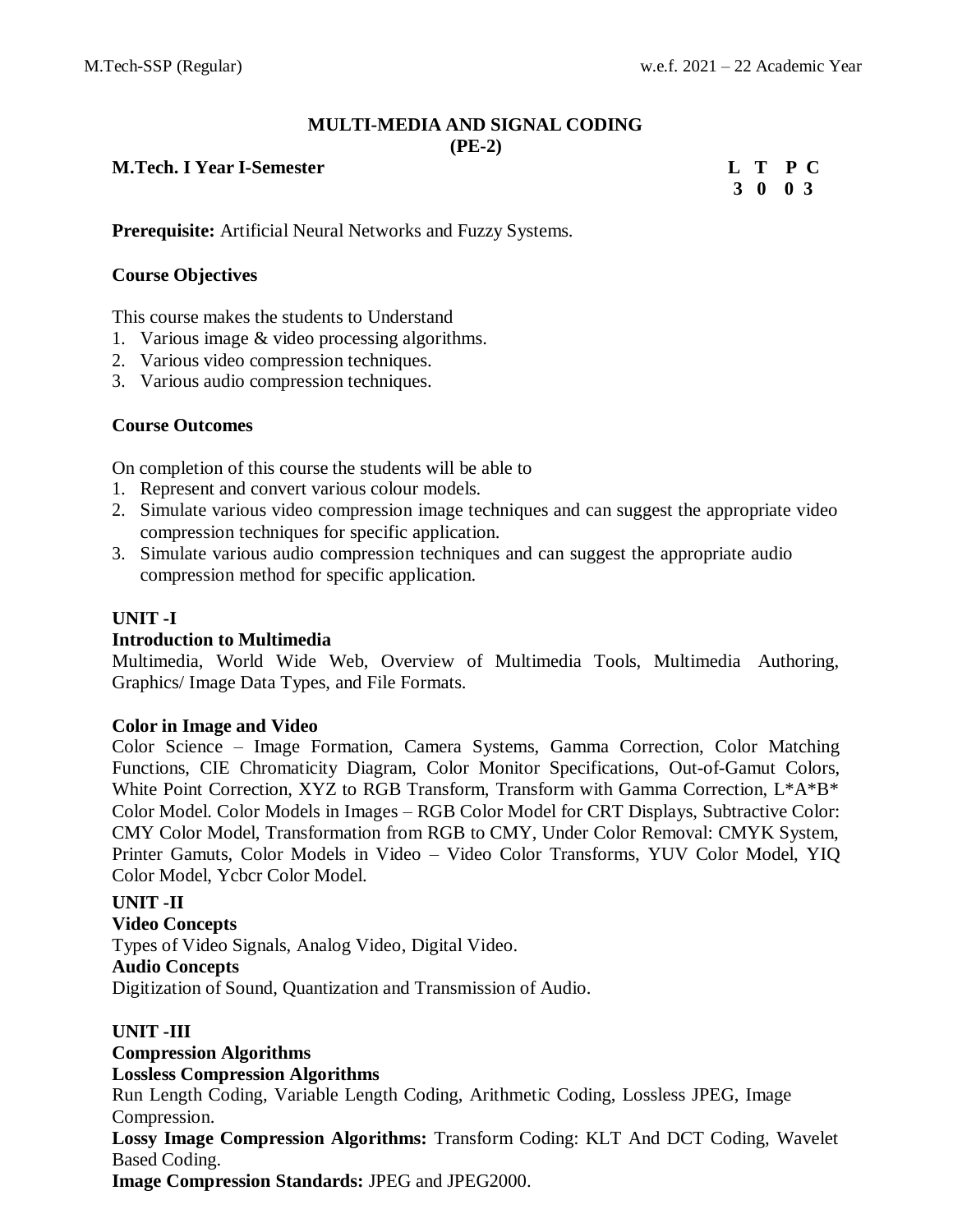# **UNIT -IV**

**Video Compression Techniques:** Introduction to Video Compression, Video Compression Based on Motion Compensation, Search for Motion Vectors, H.261- Intra-Frame and Inter-Frame Coding, Quantization, Encoder and Decoder, Overview of MPEG1 and MPEG2.

# **UNIT -V**

**Audio Compression Techniques:** ADPCM in Speech Coding, G.726 ADPCM, Vocoders – Phase Insensitivity, Channel Vocoder, Formant Vocoder, Linear Predictive Coding, CELP, Hybrid Excitation Vocoders, MPEG Audio – MPEG Layers, MPEG Audio Strategy, MPEG Audio Compression Algorithms, MPEG-2 AAC, MPEG-4 Audio.

# **TEXT BOOKS**

- 1. Fundamentals of Multimedia Ze- Nian Li, Mark S. Drew, PHI, 2010.
- 2. Multimedia Signals & Systems Mrinal Kr. Mandal Springer International Edition 1st Edition, 2009

- 1. Multimedia Communication Systems Techniques, Stds& Netwroks K.R. Rao, Zorans. Bojkoric, Dragorad A.Milovanovic, 1<sup>st</sup> Edition, 2002.
- 2. Fundamentals of Multimedia Ze- Nian Li, Mark S.Drew, Pearson Education (LPE), 1st Edition, 2009.
- 3. Multimedia Systems John F. Koegel Bufond Pearson Education (LPE), 1<sup>st</sup> Edition, 2003.
- 4. Digital Video Processing A. Murat Tekalp, PHI, 1996.
- 5. Video Processing and Communications Yaowang, Jorn Ostermann, Ya-QinZhang, Pearson, 2002.
- 6. Judith Jeffocate, "*Printmedia in practice (Theory and Applications)*", PHI, 1998.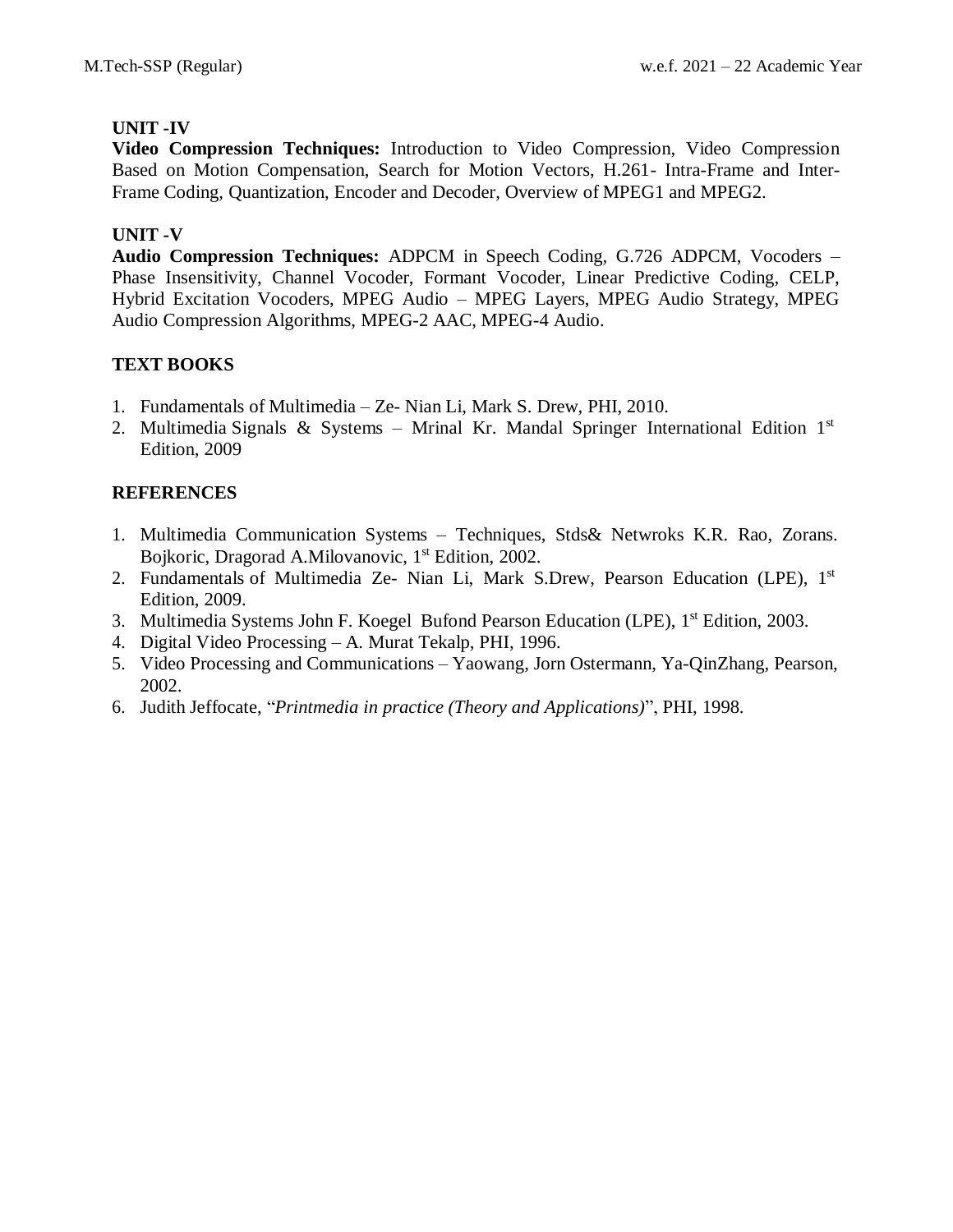# **INTERNET PROTOCOLS AND TECHNOLOGIES**

#### **(PE- 2)**

# **M.Tech. I Year I Semester**

| L | Т | P        | $\mathbf C$    |
|---|---|----------|----------------|
| 3 | 0 | $\bf{0}$ | $\overline{3}$ |

**Prerequisite:** Computer Networks

### **Course Objectives**

The main objectives of the course are:

- 1. To study the Underlying technologies, features and functions of Network Layer Protocols
- 2. To learn about User Datagram Protocol, Transmission Control Protocol and stream control Transmission protocol.
- 3. To learn about Modifications of Transport Layer Protocols for Ad Hoc Wireless Networks
- 4. To understand the techniques to improve QoS in Data Communication Networks

### **Course Outcomes**

At the end of the course, the student will be able to:

- 1. Understand the functions of Network Layer Protocols
- 2. Understand the functions Transport layer protocols.
- 3. Acquire the knowledge about the operation and performance of modified version of TCP protocols in Ad-hoc wireless networks.
- 4. Learn about various mechanisms to improve QoS in data communication networks

# **UNIT I**

**Review of Underlying Technologies**: Local Area Networks - Wired LANs, Wireless LANs ,Point to Point WANS, Switched WANS, X.25, Frame Relay , ATM, Connecting Devices

### **Network Layer Protocols**

Network Layer Services**,** Packet Switching**,** Network Layer Performance, IP Datagram, Fragmentation, Options, Checksum,ICMP, Types of Messages, Message Format, Error Reporting, Query, Checksum, IGMP, Group Management, IGMP Messages, Encapsulation, IGMP Package, , ARP, ARP Package, RARP. Mobile IP, IPv6 Protocol IPv6 Addressing, , ICMPv6 Protocol, Transition from IPv4 to IPv6,

### **Unit-II**

**IPV4 Addressing**: Classful Addressing- Sub netting and Super netting. Classless Addressing- Variable Length Blocks, Sub netting, Address Allocation

### **Delivery, Forwarding, and Routing**

Delivery, Forwarding, and Routing of IP Packets, Structure of Router, Unicast Routing- Routing Algorithms: Distance Vector Routing, Link state Routing, Path- Vector routing, Unicat Routing Potocols : Internet Structure, Routing Information Protocol (RIP), Open Shortest Path First (OSPF), Border Gate way Protocol version 4 ( BGP4)

### **UNIT III**

**Congestion Control and Quality of Service**: Data Traffic, Congestion, Congestion Control, Quality of Service- flow characteristics, flow classes, [Techniques to Improve QoS](http://accessengineeringlibrary.com/browse/data-communications-and-networking-fourth-edition/p2000f7cb9970761001#p2000f7cb9970776003) - Scheduling, Traffic Shaping, Passive Queue management Schemes – drop-tail, drop front, Random Drop Active Queue management Schemes – Early Random Drop (ERD), Random Early Detection (RED) , Resource Reservation, Admission control.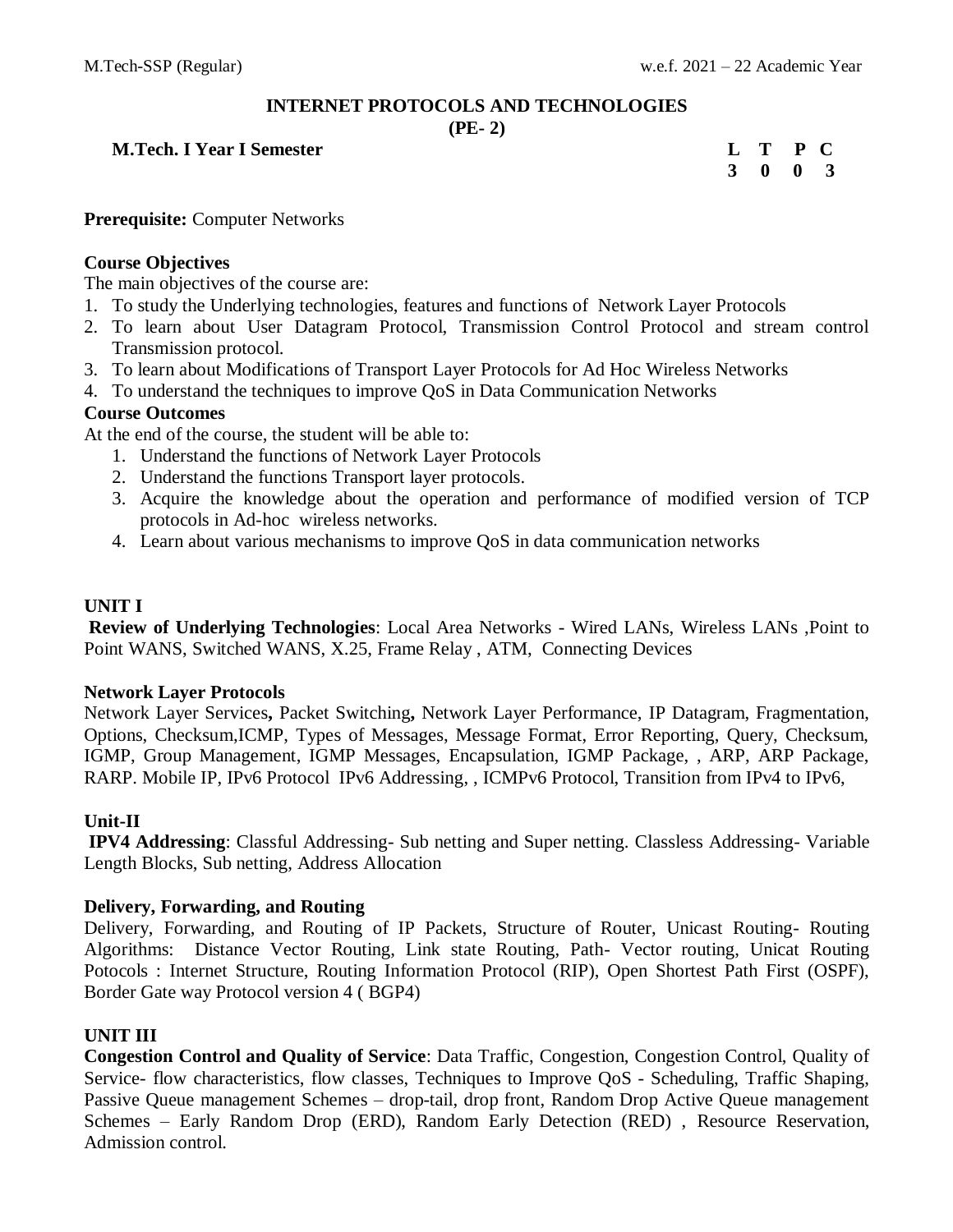#### **Integrated and Differentiated Services:**

Integrated Services- Signaling, Flow Specification, Admission, Service Classes, Integrated Services Architecture (ISA), ISA components, ISA Services Resource Reservation (RSVP. Problems with Integrated Services, Differentiated Services**-**DS Field, DS configuration and Operation, Per-hop Behavior, Traffic conditioners.

# **UNIT IV**

# **Transport Layer Protocols**

Introduction to Transport Layer, Transport layer services, Connectionless Versus Connection Oriented Protocols, Transport Layer Protocols-Simple Protocols, Stop and Wait Protocols, Go Back N Protocol, Selective Repeat Protocol, Bidirectional Protocols-Piggybacking, Transport layer protocols: User Datagram Protocol(UDP)-User Datagram, UDP Services, UDP Applications, Transmission Control Protocol(TCP)-TCP Services, TCP Features, Segments, TCP Connection, State Transition Diagram, Windows in TCP, Flow and Error Control, TCP Timers, SCTP-SCTP Services, SCTP Features, Packet Format, An SCTP Association SCTP Flow and Error Control

# **UNIT V**

### **Traditional TCP**

Congestion Control, Additive Increase Multiplicative Decrease (AIMD), Slow Start, Fast recovery, fast retransmit.

**[TCP in Wireless Domain](file:///C:/Users/ECEHOD~1/AppData/Local/Temp/Rar$DI00.110/TCP%20-IP%20%2013-8-2018.docx%23page190) -**Traditional TCP, TCP over wireless**,** [Snoop TCP](file:///C:/Users/ECEHOD~1/AppData/Local/Temp/Rar$DI00.110/TCP%20-IP%20%2013-8-2018.docx%23page193) [, TCP-Unaware Link](file:///C:/Users/ECEHOD~1/AppData/Local/Temp/Rar$DI00.110/TCP%20-IP%20%2013-8-2018.docx%23page193)  [Layer Indirect TCP,](file:///C:/Users/ECEHOD~1/AppData/Local/Temp/Rar$DI00.110/TCP%20-IP%20%2013-8-2018.docx%23page193) [Mobile TCP,](file:///C:/Users/ECEHOD~1/AppData/Local/Temp/Rar$DI00.110/TCP%20-IP%20%2013-8-2018.docx%23page194) [Explicit Loss Notification,](file:///C:/Users/ECEHOD~1/AppData/Local/Temp/Rar$DI00.110/TCP%20-IP%20%2013-8-2018.docx%23page194) [WTCP,](file:///C:/Users/ECEHOD~1/AppData/Local/Temp/Rar$DI00.110/TCP%20-IP%20%2013-8-2018.docx%23page195) [TCP SACK](file:///C:/Users/ECEHOD~1/AppData/Local/Temp/Rar$DI00.110/TCP%20-IP%20%2013-8-2018.docx%23page195) , [Transaction-](file:///C:/Users/ECEHOD~1/AppData/Local/Temp/Rar$DI00.110/TCP%20-IP%20%2013-8-2018.docx%23page195)[Oriented TCP](file:///C:/Users/ECEHOD~1/AppData/Local/Temp/Rar$DI00.110/TCP%20-IP%20%2013-8-2018.docx%23page195)

#### **Transport Layer Protocols for Ad Hoc Wireless Networks**

TCP Over Ad Hoc Wireless Networks-Feedback-Based TCP, TCP with Explicit Link Failure Notification, TCP-Bus, Ad Hoc TCP, Split TCP.

### **TEXT BOOKS**

- 1. TCP/IP Protocol Suite-Behrouz A. Forouzan- 4th Edition, McGraw-Hill, 2010.
- 2. Data Communications and Networking B. A. Forouzan, 5<sup>th</sup> edition, TMH, 2013

- 1. Ad Hoc Wireless Networks Architectures and Protocols C. Siva Ram Murthy B.S. Manoj, Prentice Hall, 6<sup>th</sup> Edition, 2008.
- 2. Computer Networking: A Top-Down Approach- James Kurose & Keith Ross, 5<sup>th</sup> Ed., Pearson, 2017.
- 3. Mobile Communications by Jochen H. Schiller, 2nd Edition, Pearson-Wesley, 2003.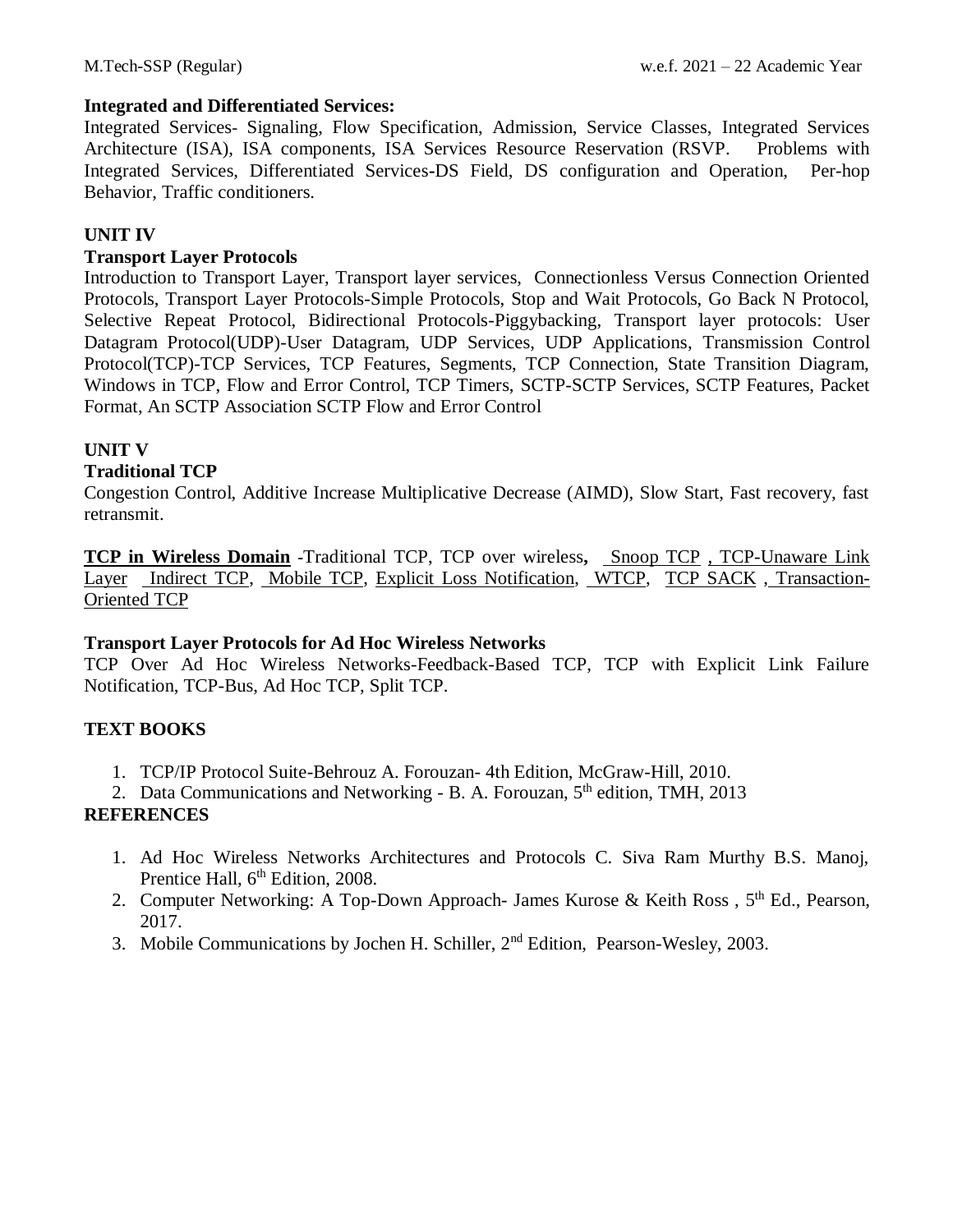# **ADVANCED DIGITAL SIGNAL PROCESSING LABORATORY**

# **M.Tech. I Year I Semester**

| L | Т | ${\bf P}$               | $\mathbf C$    |
|---|---|-------------------------|----------------|
| 0 | 0 | $\overline{\mathbf{4}}$ | $\overline{2}$ |

# **Note:**

A. Minimum of 10 Experiments have to be conducted

- 1. Basic Operations on Signals, Generation of Various Signals and finding its FFT.
- 2. Program to verify Decimation and Interpolation of a given Sequences.
- 3. Program to Convert CD data into DVD data
- 4. Generation of Dual Tone Multiple Frequency (DTMF) Signals
- 5. Plot the Periodogram of a Noisy Signal and estimate PSD using Periodogram and Modified Periodogram methods
- 6. Estimation of Power Spectrum using Bartlett and Welch methods
- 7. Verification of Autocorrelation Theorem
- 8. Parametric methods (Yule-Walker and Burg) of Power Spectrum Estimation
- 9. Estimation of data series using Nth order Forward Predictor and comparing to the Original Signal
- 10. Design of LPC filter using Levinson-Durbin Algorithm
- 11. Computation of Reflection Coefficients using Schur Algorithm
- 12. To study Finite Length Effects using Simulink
- 13. ECG signal compression
- 14. Design and verification of Matched filter
- 15. Adaptive Noise Cancellation using Simulink
- 16. Design and Simulation of Notch Filter to remove 60Hz Hum/any unwanted frequency component of given Signal (Speech/ECG)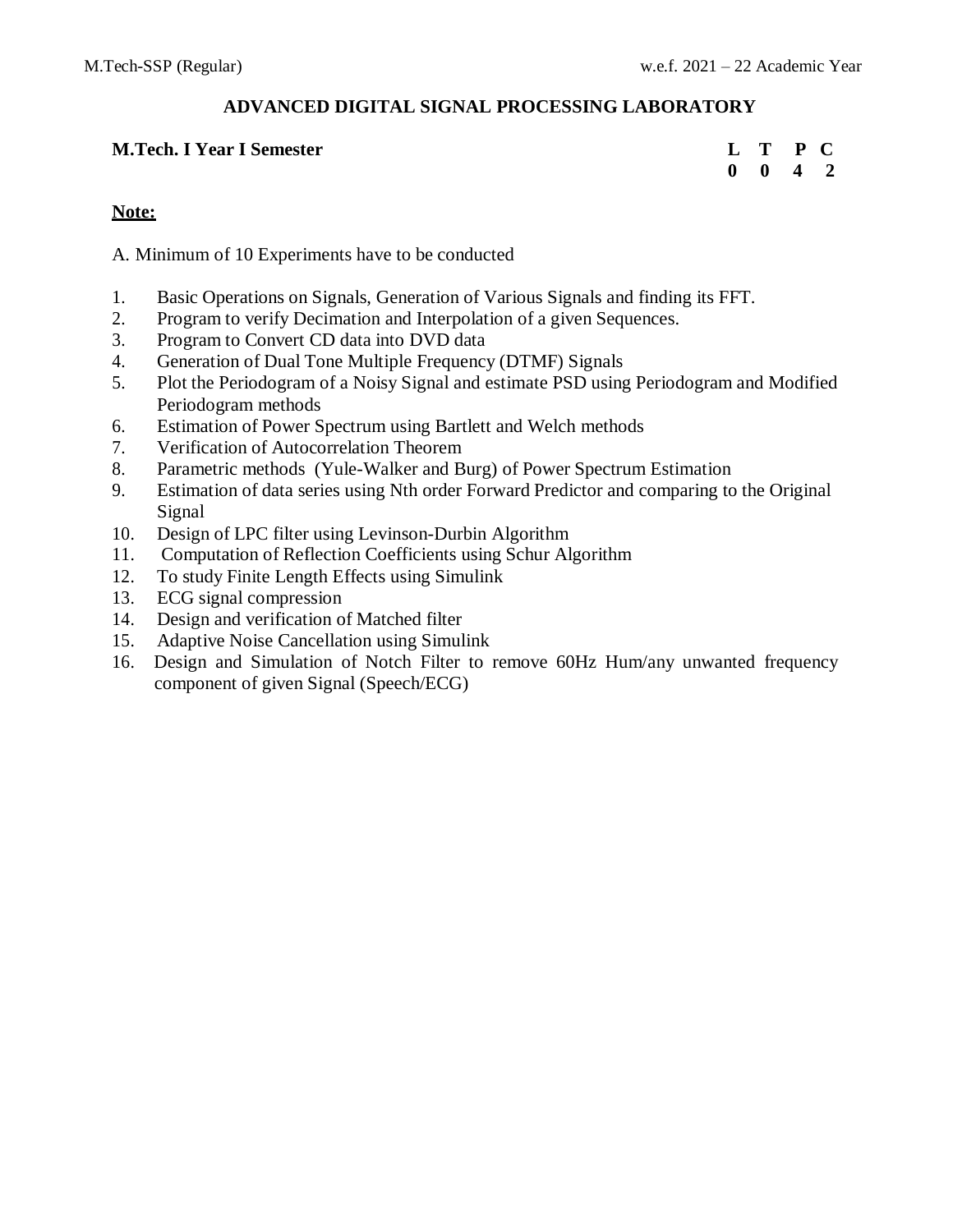# **SPEECH AND IMAGE PROCESSING LAB**

# **M.Tech. I Year I Semester L T P C**

**0 0 4 2**

Design an App for the following

- 1) Displaying various types of image files and formats
- 2) Transforming image (gray/RGB) to a bit planes and displaying
- 3) Performing the following operations on image
	- i) Image resize: Effect on spatial resolution
	- ii) Quantization, Dilhering, error diffusion
- 4) Performing the following point processing operations on image
	- i) Adding / Subtracting / Multiplying / Dividing by a constant
	- ii) Complement of image
	- iii) Histogram Processing , Contrast Stretching, Equalization.
- 5) Filtering of images in Spatial domain
	- i) Low Pass : Mean, Median filtering
	- ii) High Pass: Laplacian filter, Laplacian of Gaussian(LOG) filter
	- iii) Edge Sharpening filters: Unsharp marking, High Boost filtering
	- iv) ROI processing on Images
- 6) Filtering of Images in Frequency domain
	- i) Ideal low pass filtering
	- ii) Ideal high pass filtering
	- iii) Butterworth filtering
	- iv) Gaussian filtering
	- v) Homomorphic filtering
- 7) Image Restoration
	- i) Generating different types of Noisy, Images : Salt and pepper, Gaussian, Speckle, Periodic
	- ii) Enhancement of Salt and Pepper noisy image
	- iii) Enhancement of Gaussian noisy image
	- iv) Enhancement of periodic noisy Image
	- v) Wiener filtering
- 8) Image segmentation
	- i) Thresholding for converting Gray image to Binary image
	- ii) Edge detection: 1<sup>st</sup> order : Robert, Sobel, Prewitt, II order : Laplacian, Canny
- 9) Wavelets:
	- i) Applying Haar wavlet on image for different scales
	- ii) High Pass filtering using wavlets
	- iii) Denoising using wavlets

# Cycle: 2

- 1) Recording speech signal with different sampling rates and quantization and saving as .wav file.
- 2) Framing and windowing of speech using different windows and plotting its spectrum and spectrograms.
- 3) Plotting the pitch contour using parallel pitch estimation
- 4) Extraction of LPC coefficients from speech signal in Simulink
- 5) Synthesis of speech signal using LPC coefficient in Simulink
- 6) Real time analysis speech signal with LPC coefficients using DSK 6713
- 7) Real time synthesis of speech signal from LPC coefficients using DSK 6713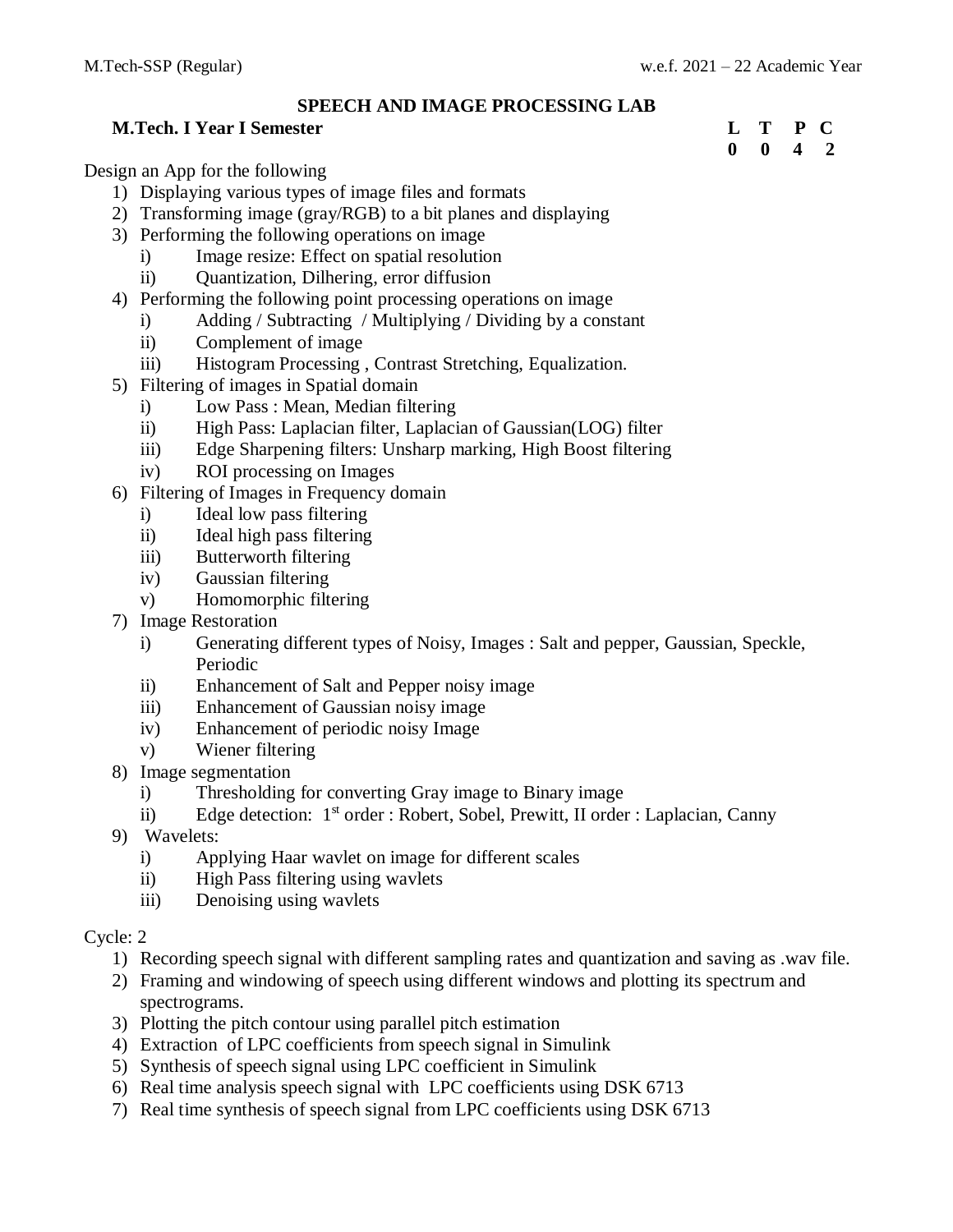#### **RESEARCH METHODOLOGY AND IPR**

#### **M.Tech. I Year I Semester L T P C**

#### **Course Objectives:**

- To understand the research problem
- To know the literature studies, plagiarism and ethics
- To get the knowledge about technical writing
- To analyze the nature of intellectual property rights and new developments
- To know the patent rights

**Course Outcomes:** At the end of this course, students will be able to

- Understand research problem formulation.
- Analyze research related information
- Follow research ethics
- Understand that today's world is controlled by Computer, Information Technology, but tomorrow world will be ruled by ideas, concept, and creativity.
- Understanding that when IPR would take such important place in growth of individuals & nation, it is needless to emphasis the need of information about Intellectual Property Right to be promoted among students in general & engineering in particular.
- Understand that IPR protection provides an incentive to inventors for further research work and investment in R & D, which leads to creation of new and better products, and in turn brings about, economic growth and social benefits.

#### **UNIT-I:**

Meaning of research problem, Sources of research problem, Criteria Characteristics of a good research problem, Errors in selecting a research problem, Scope and objectives of research problem.

Approaches of investigation of solutions for research problem, data collection, analysis, interpretation, Necessary instrumentations

#### **UNIT-II:**

Effective literature studies approaches, analysis, Plagiarism, Research ethics

#### **UNIT-III:**

Effective technical writing, how to write report, Paper Developing a Research Proposal, Format of research proposal, a presentation and assessment by a review committee

#### **UNIT-IV:**

Nature of Intellectual Property: Patents, Designs, Trade and Copyright. Copyleft and Creative Commons Licensing. Process of Patenting and Development: technological research, innovation, patenting, development. International Scenario: International cooperation on Intellectual Property. Procedure for grants of patents, Patenting under PCT.

#### **UNIT-V:**

Patent Rights: Scope of Patent Rights. Licensing and transfer of technology. Patent information

and databases. Geographical Indications. New Developments in IPR: Administration of Patent System. New developments in IPR; IPR of Biological Systems, Computer Software etc. Traditional knowledge Case Studies, IPR and IITs.

#### **TEXT BOOKS:**

- 1. Stuart Melville and Wayne Goddard, "Research methodology: an introduction for science & engineering students'"
- 2. Wayne Goddard and Stuart Melville, "Research Methodology: An Introduction"

### **REFERENCES:**

- 1. Ranjit Kumar, 2nd Edition , "Research Methodology: A Step by Step Guide for beginners"
- 2. Halbert, "Resisting Intellectual Property", Taylor & Francis Ltd ,2007.
- 3. Mayall , "Industrial Design", McGraw Hill, 1992.
- 4. Niebel , "Product Design", McGraw Hill, 1974.
- 5. Asimov , "Introduction to Design", Prentice Hall, 1962.
- 6. Robert P. Merges, Peter S. Menell, Mark A. Lemley, " Intellectual Property in New Technological Age", 2016.
- 7. T. Ramappa, "Intellectual Property Rights Under WTO", S. Chand, 2008

# **2 0 0 2**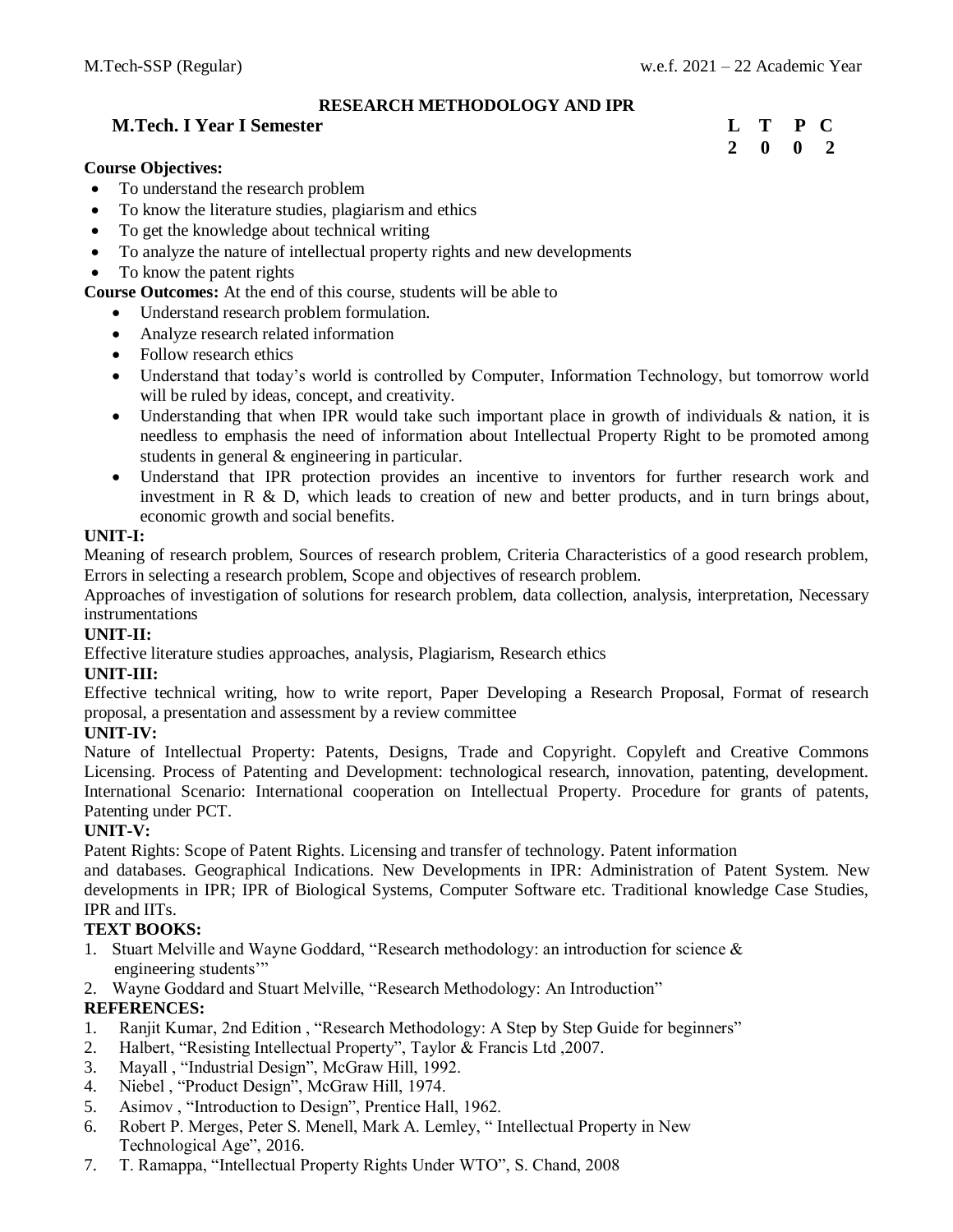# **ENGLISH FOR RESEARCH PAPER WRITING**

#### **(AUDIT COURSE-I)**

# **M.Tech. I Year I Semester L T P C**

**2 0 0 0**

**Course Objectives**: To help students:

1. Understand the essentials of writing skills and their level of readability

2. Learn about what to write in each section

3. Ensure qualitative presentation with linguistic accuracy.

**Course Outcomes:** Students will be able to:

1. Understand writing skills and level of readability

2. Write title, abstract, different sections in research paper

3. Develop the skills needed while writing a research paper

### **Syllabus**

**Unit 1** Overview of a Research Paper- Planning and Preparation- Word Order- Useful Phrases - Breaking up Long Sentences-Structuring Paragraphs and Sentences -Being Concise and Removing Redundancy -Avoiding Ambiguity

**Unit 2** Essential Components of a Research Paper- Abstracts- Building Hypothesis-Research Problem - Highlight Findings- Hedging and Criticizing, Paraphrasing and Plagiarism, Chapterisation

**Unit 3** Introducing Review of the Literature – Methodology - Analysis of the Data-Findings - Discussion- Conclusions-Recommendations.

**Unit 4** Key skills needed for writing a Title, Abstract, and Introduction

**Unit 5** Appropriate language to formulate Methodology, incorporate Results, put forth Arguments and draw Conclusions

# **Suggested Reading:**

1. Goldbort R (2006) Writing for Science, Yale University Press (available on Google Books) Model Curriculum of Engineering & Technology PG Courses [Volume-I]

2. Day R (2006) How to Write and Publish a Scientific Paper, Cambridge University Press

3. Highman N (1998), Handbook of Writing for the Mathematical Sciences, SIAM. Highman'sbook .

4. Adrian Wallwork , English for Writing Research Papers, Springer New York Dordrecht Heidelberg London, 2011

\*\*\*\*\*\*\*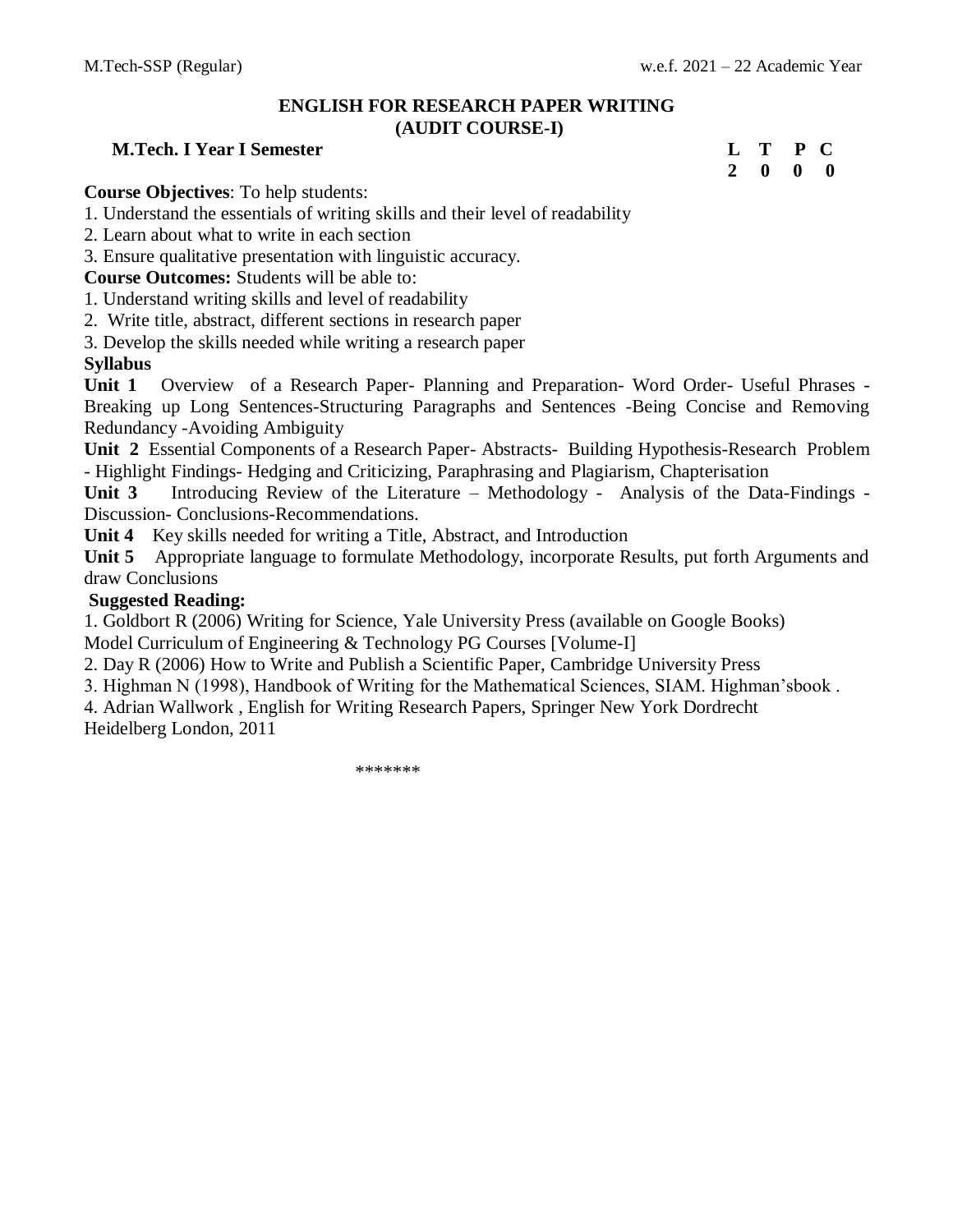#### **WIRELESS COMMUNICATIONS**

#### **M.Tech. I Year II-Semester**

# **UNIT -I**

### **The Cellular Concept-System Design Fundamentals**

Introduction, Frequency Reuse, Channel Assignment Strategies, Handoff Strategies- Prioritizing Handoffs, Practical Handoff Considerations, Interference and system capacity – Co channel Interference and system capacity, Channel planning for Wireless Systems, Adjacent Channel interference , Power Control for Reducing interference, Trunking and Grade of Service, Improving Coverage & Capacity in Cellular Systems- Cell Splitting, Sectoring .

### **UNIT –II**

#### **Mobile Radio Propagation: Large-Scale Path Loss**

Introduction to Radio Wave Propagation, Free Space Propagation Model, Relating Power to Electric Field, The Three Basic Propagation Mechanisms, Reflection-Reflection from Dielectrics, Brewster Angle, Reflection from prefect conductors, Ground Reflection (Two-Ray) Model, Diffraction-Fresnel Zone Geometry, Knife-edge Diffraction Model, Multiple knife-edge Diffraction, Scattering, Outdoor Propagation Models- Longley-Rice Model, Okumura Model, Hata Model, PCS Extension to Hata Model, Walfisch and Bertoni Model, Wideband PCS Microcell Model, Indoor Propagation Models-Partition losses (Same Floor), Partition losses between Floors, Log-distance path loss model, Ericsson Multiple Breakpoint Model, Attenuation Factor Model, Signal penetration into buildings, Ray Tracing and Site Specific Modeling.

### **UNIT –III**

### **Mobile Radio Propagation: Small –Scale Fading and Multipath**

Small Scale Multipath propagation-Factors influencing small scale fading, Doppler shift, Impulse Response Model of a multipath channel- Relationship between Bandwidth and Received power, Small-Scale Multipath Measurements-Direct RF Pulse System, Spread Spectrum Sliding Correlator Channel Sounding, Frequency Domain Channels Sounding, Parameters of Mobile Multipath Channels-Time Dispersion Parameters, Coherence Bandwidth, Doppler Spread and Coherence Time, Types of Small-Scale Fading-Fading effects Due to Multipath Time Delay Spread, Flat fading, Frequency selective fading, Fading effects Due to Doppler Spread-Fast fading, slow fading, Statistical Models for multipath Fading Channels-Clarke's model for flat fading, spectral shape due to Doppler spread in Clarke's model, Simulation of Clarke and Gans Fading Model, Level crossing and fading statistics, Two-ray Rayleigh Fading Model.

### **UNIT -IV**

### **Modulation Techniques for Mobile Radio**

Geometric representation of Modulation signals, Linear Modulation Techniques**-**Binary Phase Shift Keying(BPSK), Differential Phase Shift Keying (DPSK), Quadrature Phase Shift Keying ( QPSK), QPSK Transmission and Detection Techniques, Offset QPSK,  $\pi/4$  QPSK,  $\pi/4$  QPSK Transmission and Detection Techniques, Constant Envelope Modulation- Binary Frequency Shift Keying, Minimum Shift Keying (MSK), Gaussian Minimum Shift Keying (GMSK), Combined Linear and Constant Envelope Modulation Techniques- M-ary Phase Shift Keying (MPSK), M-ary Quadrature Amplitude Modulation(QAM), M-ary Frequency Shift Keying (MFSK) and OFDM, Spread Spectrum Modulation Techniques- Pseudo Noise(PN) sequences, Direct Sequence Spread Spectrum (DS-SS), Frequency Hopped Spread Spectrum (FH-SS), Performance of Direct Sequence Spread Spectrum, Performance of Frequency Hopped Spread Spectrum, Modulation Performance in Fading and Multipath Channels-Performance of Digital Modulation in Slow Flat Fading Channels, Digital Modulation in Frequency Selective Mobile Channels, Performance of  $\pi/4$  DQPSK in Fading and Interference.

|                             |  | L T P C |
|-----------------------------|--|---------|
| $3 \quad 0 \quad 0 \quad 3$ |  |         |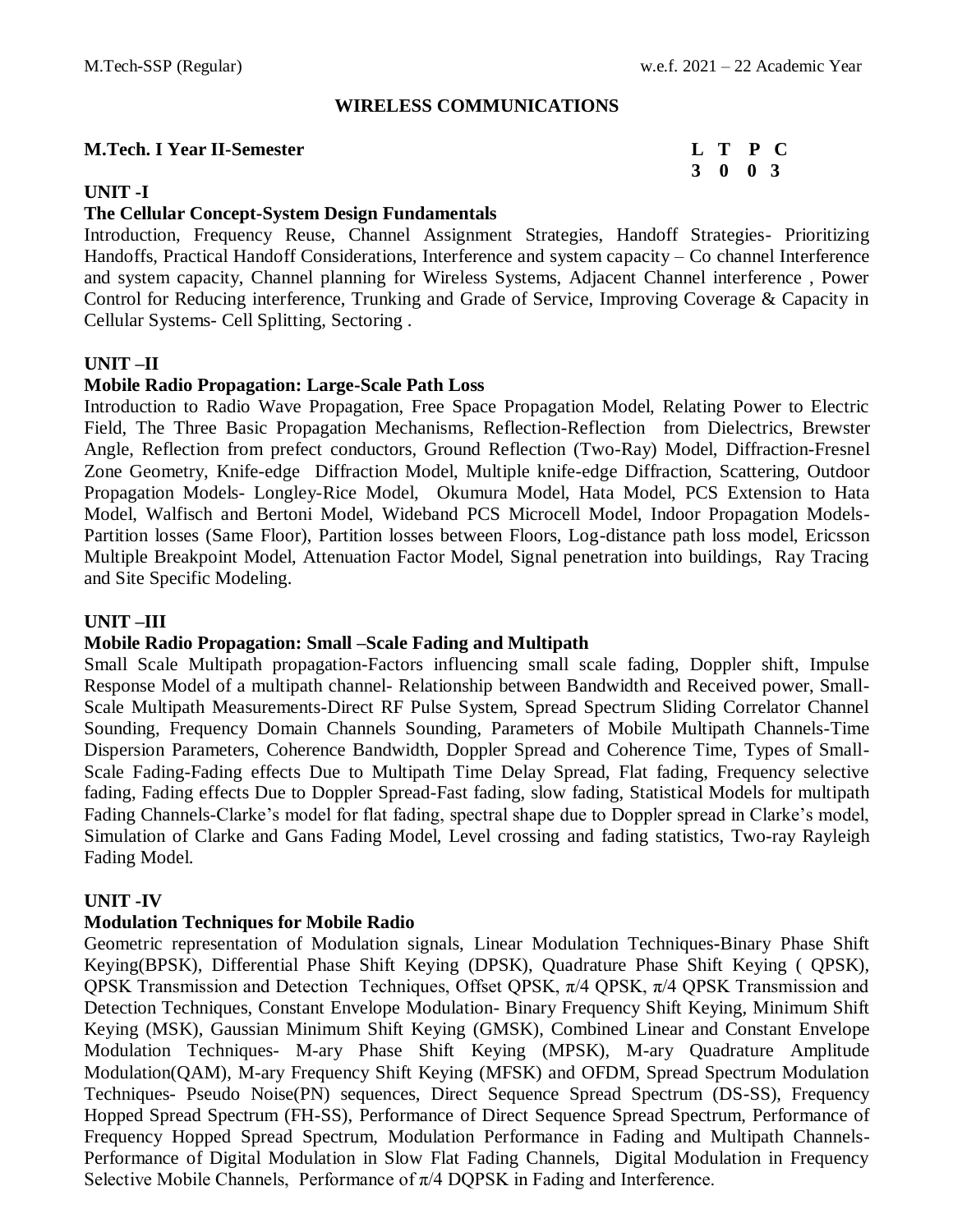# **UNIT –V**

# **Equalization and Diversity**

Introduction, Fundamentals of Equalization, Training A Generic Adaptive Equalizer, Equalizers in a communication Receiver, Linear Equalizers, Non linear Equalization-Decision Feedback Equalization (DFE), Maximum Likelihood Sequence Estimation (MLSE) Equalizer, Algorithms for adaptive equalization-Zero Forcing Algorithm, Least Mean Square Algorithm, Recursive least squares algorithm. Diversity Techniques-Derivation of selection Diversity improvement, Derivation of Maximal Ratio Combining improvement, Practical Space Diversity Consideration-Selection Diversity, Feedback or Scanning Diversity, Maximal Ratio Combining, Equal Gain Combining, Polarization Diversity, Frequency Diversity, Time Diversity, RAKE Receiver.

# **TEXT BOOKS**

- 1. Wireless Communications, Principles, Practice Theodore, S. Rappaport, 2nd Ed., 2002, PHI.
- 2. Wireless Communications-Andrea Goldsmith, 2005 Cambridge University Press.
- 3. Wireless Communications- Andreas F. Molisch,Wiley India Pvt.Ltd
- 4. Mobile Cellular Communication Gottapu Sasibhushana Rao, Pearson Education, 2012.

- 1. Wireless Digital Communications Kamilo Feher, 1999, PHI.
- 2. Wireless Communication and Networking William Stallings, 2003, PHI.
- 3. Principles of Wireless Networks Kaveh Pah Laven and P. Krishna Murthy, 2002, PE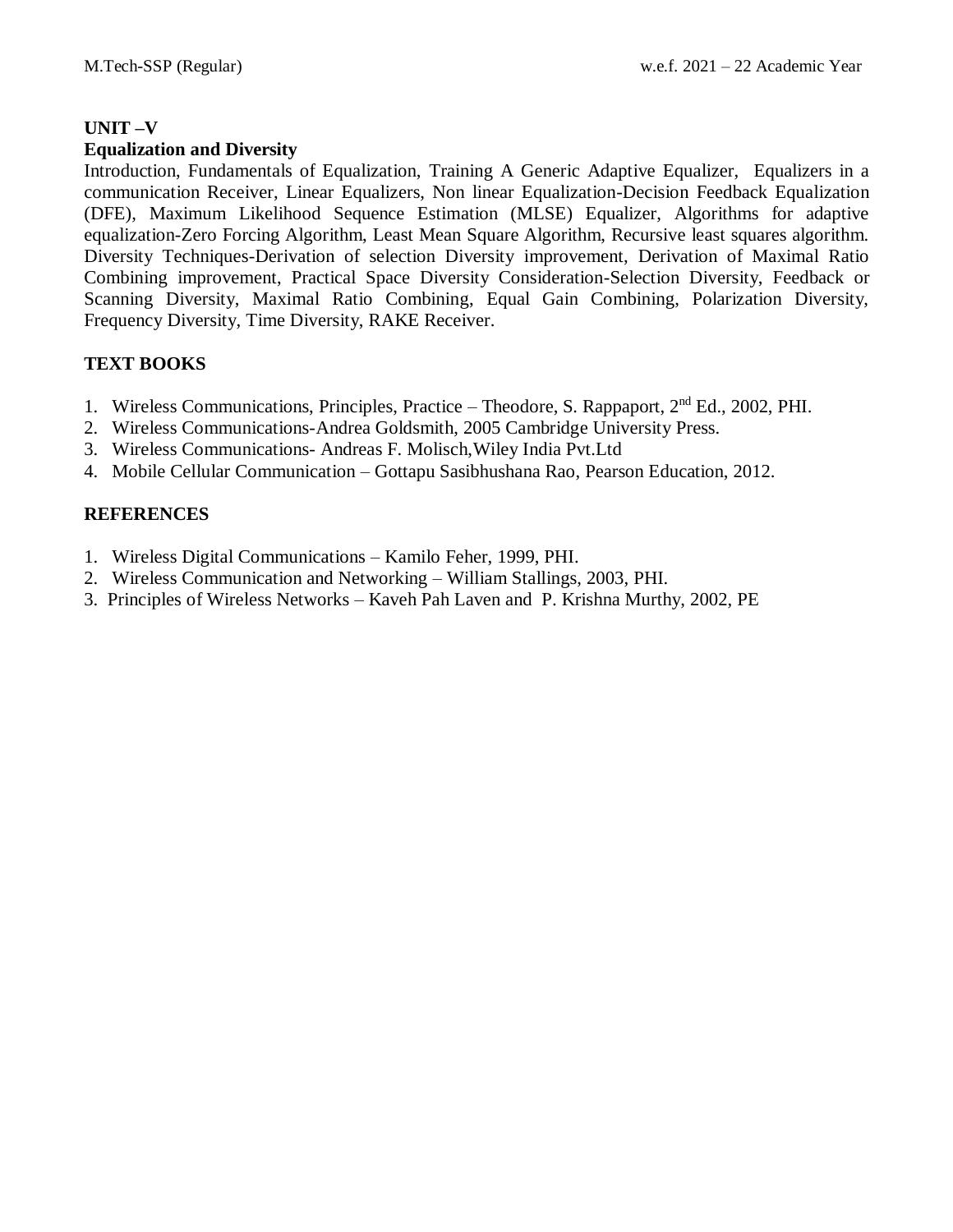#### **WIRELESS NETWORKS**

#### **M.Tech. I Year II-Semester L T P C**

# **3 0 0 3**

# **UNIT-I Technologies of Wireless Networks**

Introduction to Wireless Networks, Development of Wireless Networks, Diversity of Wireless Networking Technologies, Introduction to Wireless Network Architecture, Wireless Network Logical Architecture, the OSI Network Model, Network Layer Technologies, Data Link Layer Technologies, Physical Layer Technologies. Wireless Network Physical Architecture, Wireless Network Topologies ,Wireless LAN Devices ,Wireless PAN Devices ,Wireless MAN Devices

# **UNIT-II Wireless WLAN & WPAN**

Introduction, Fundamentals of WLANS, Technical Issues, Difference between Wired and Wireless Transmission, Network Architecture, Use of LANS, Design Goals, IEEE Standards, Data Link Layer, Physical Layer, Standard Ethernet, MAC Sublayer, Physical Layer, Changes in Standard, Bridge Ethernet, Switched Ethernet, Full-Duplex Ethernet, Fast Ethernet, Gigabit Ethernet, MAC Sublayer, Physical Layer, Ten-Gigabit Ethernet, Bluetooth, Transport Protocol Group, Middleware Protocol , Bluetooth Profiles.

# **UNIT-III Wireless MAN & WAN**

Introduction, cellular concepts, capacity enhancement , channel allocation algorithms, cellular Architecture, First and Second Generation Cellular Systems, third Generation cellular Systems, wireless local loop, Generic WLL Architecture , WLL Technologies, Wireless ATM, Introduction to ATM ,MAC Layer for WATM, Handoff Issues in WATM, Local Management, DLC and RLC Layers**.** 

# **Unit- IV**

# **AD HOC WIRELESS NETWORKS**

Introduction, Issues in Ad Hoc Wireless Networks. MAC Protocols - Introduction, Issues in Designing a MAC protocol for Ad Hoc Wireless Networks, Design goals of a MAC Protocol for Ad Hoc Wireless Networks, Classifications of MAC Protocols, Routing Protocols-Introduction, Issues in Designing a Routing Protocol for Ad-Hoc Wireless Networks, Classification of Routing Protocols, Transport Layer Protocols - Introduction, Issues in Designing a Transport Layer Protocol for Ad Hoc Wireless Networks, Design Goals of a Transport Layer Protocol for Ad Hoc Wireless Networks.

# **UNIT V**

### **Wireless Sensor Networks**

Introduction, Sensor Network Architecture-Layered Architecture, Clustered Architecture, Data Dissemination-Flooding, Gossiping, Rumor Routing, Sequential Assignment Routing, Directed Diffusion, Sensor Protocols for Information via Negotiation, Cost Field Approach, Geographic Hash Table, Small Minimum Energy Communication Network, Data Gathering-Direct Transmission, Power Efficient Gathering for Sensor Information Systems, Binary Scheme, Chain based Three Level Binary Scheme, MAC Protocols for Sensor Networks-Self Organizing MAC for Sensor Networks and Eavesdrop and register, Hybrid TDMA/FDMA, CSMA based MAC protocols.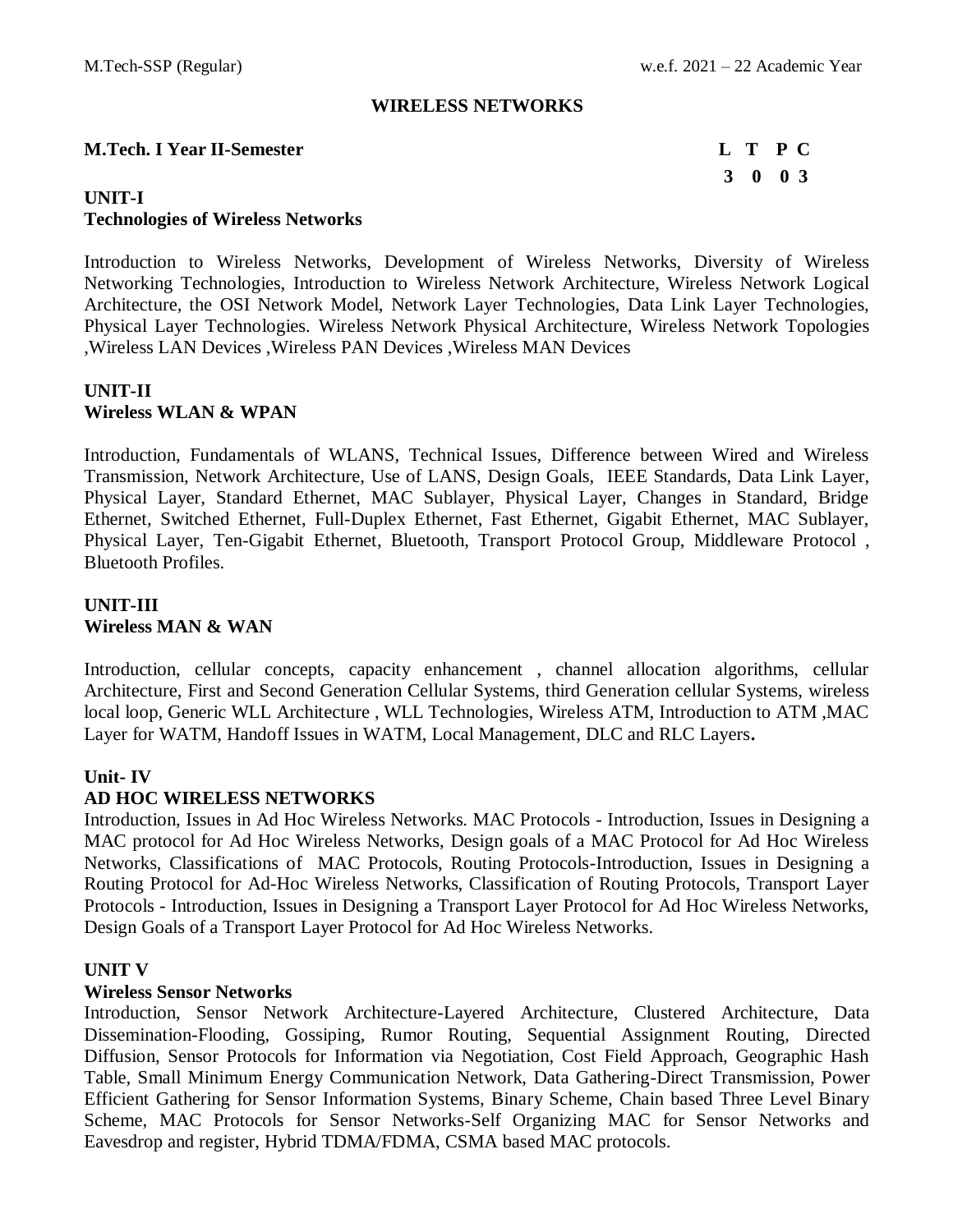# **TEXT BOOKS**

- 1. Ad Hoc Wireless Networks Architectures and Protocols C. Siva Ram Murthy B.S. Manoj, Prentice Hall,  $6<sup>th</sup>$  Edition, 2008.
- 2. Wireless Ad- hoc and Sensor Networks: Protocols, Performance and Control Jagannathan Sarangapani, CRC Press.
- 3 Wireless Networking Technology " From Principles to Successful Implementation by Steve Rackley First published 2007

- 1. Ad- Hoc Mobile Wireless Networks: Protocols & Systems, C.K. Toh, 1<sup>st</sup> Ed. Pearson Education.
- 2. WaltenegusDargie, Christian Poellabauer, "Fundamentals of Wireless Sensor Networks: Theory and Practice", Wiley 2010.
- 3. Ad Hoc and Sensor Networks Theory and Appications- Carols de Morais Cordeiro and Dharma prakash Agrawal, World Scientific
- 4. Wireless Sensor Networks C. S. Raghavendra, Krishna M. Sivalingam, 2004, Springer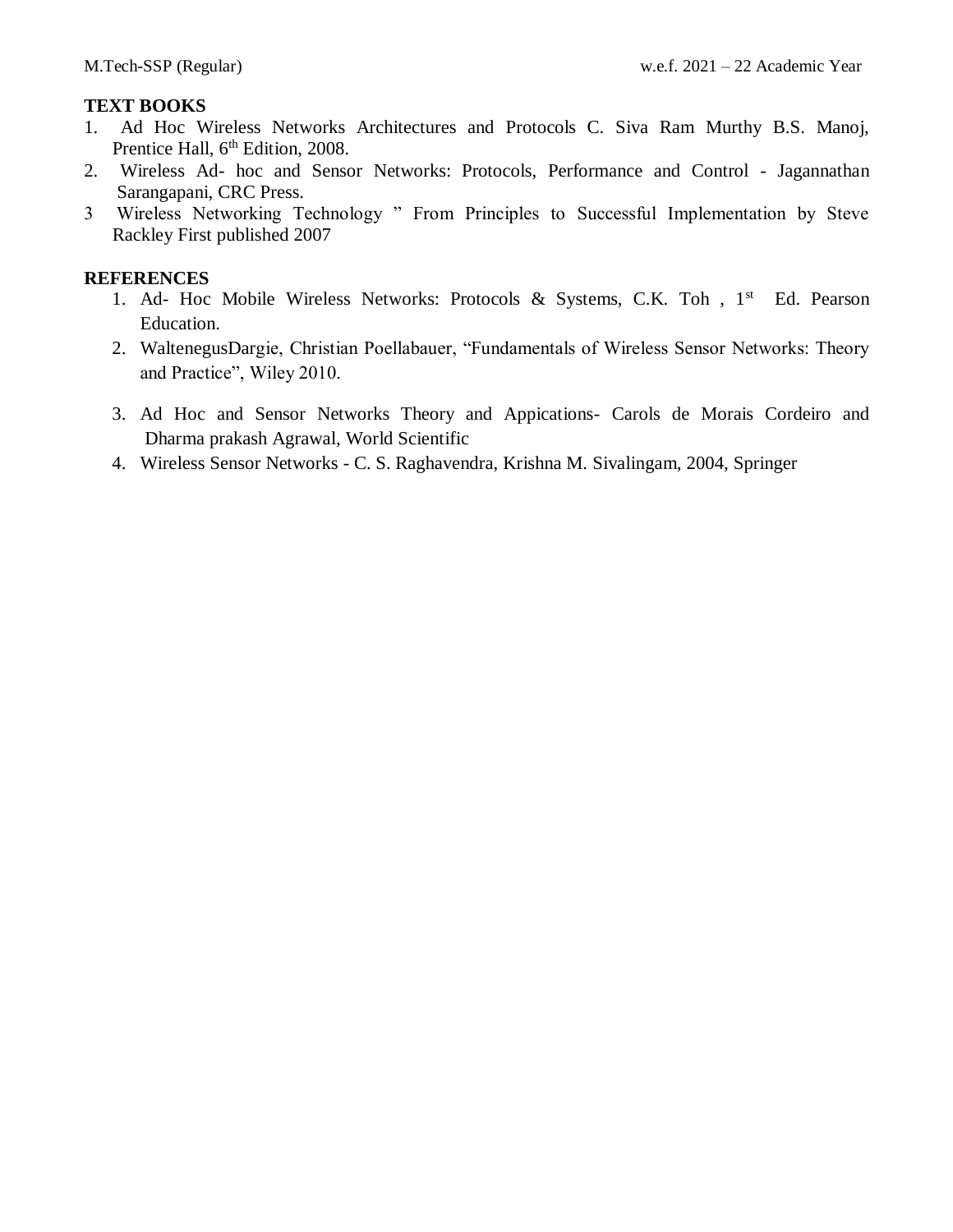# **IMAGE AND VIDEO PROCESSING**

 $(PE - 3)$ 

**M.Tech. I Year II-Semester L T P C**

# **3 0 0 3**

# **Prerequisite:** Digital Signal Processing

# **Course Objectives**

- 1. The student will be able to understand the quality improvement methods of Image.
- 2. To study the basic digital image and video filter operations.
- 3. Understand the fundamentals of Image Compression.
- 4. Understand the Representation of video, principles and methods of motion estimation.

### **Course Outcomes**

On completion of this course student will be able to

- 1. Learn the image representation, and fundamental processing steps of an image.
- 2. Know the different enhancement techniques in both spatial and frequency domains.
- 3. Understand the importance of compression and different compression techniques.
- 4. Learn the representation, modeling and motion estimation of Video.

# **UNIT – I**

# **Fundamentals of Image Processing and Image Transforms**

Basic steps of Image Processing System Sampling and Quantization of an image, Basic relationship between pixels.

# **Image Segmentation**

Segmentation concepts, Point, Line and Edge Detection, Thresholding, Region based segmentation.

# **UNIT – II**

### **Image Enhancement**

Spatial domain methods: Histogram processing, Fundamentals of Spatial filtering, Smoothing spatial filters, Sharpening spatial filters.

Frequency domain methods: Basics of filtering in frequency domain, image smoothing, image sharpening, Selective filtering.

# **UNIT – III**

### **Image Compression**

Image compression fundamentals - Coding Redundancy, Spatial and Temporal redundancy, Compression models: Lossy & Lossless, Huffman coding, , Bit plane coding, Transform coding, Predictive coding, Wavelet coding, Lossy Predictive coding, JPEG Standards.

### **UNIT - IV**

### **Basic Steps of Video Processing**

Analog Video, Digital Video. Time-Varying Image Formation models: Three-Dimensional Motion Models, Geometric Image Formation, Photometric Image Formation, Sampling of Video signals, Filtering operations.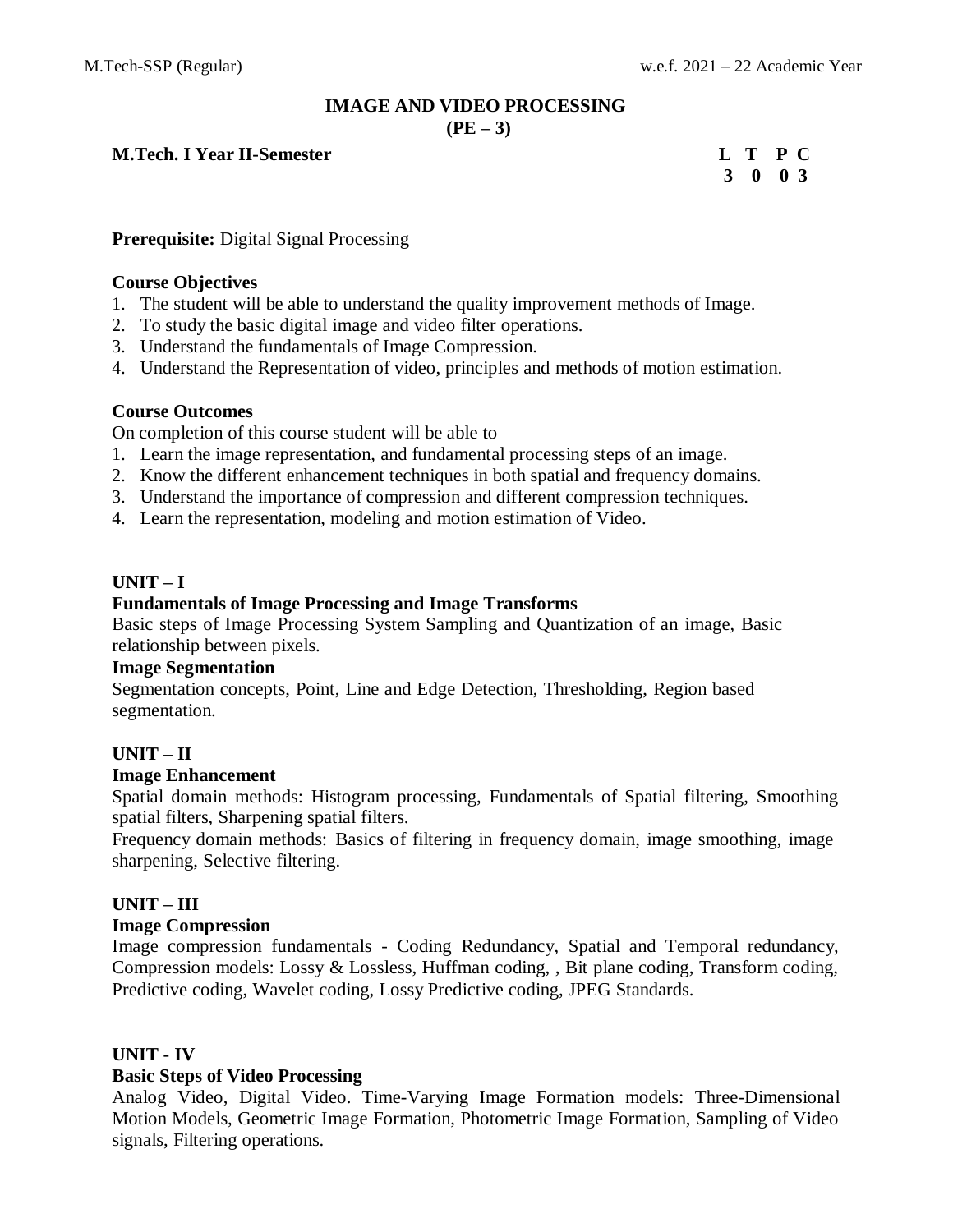#### **UNIT – V 2-D Motion Estimation**

Optical flow, General Methodologies, Pixel Based Motion Estimation, Block- Matching Algorithm, Mesh based Motion Estimation, Global Motion Estimation, Region based Motion Estimation, Multi resolution motion estimation, Waveform based coding, Block based transform coding, Predictive coding, Application of motion estimation in Video coding.

# **TEXT BOOKS**

- 1. Digital Image Processing Gonzaleze and Woods, 4<sup>rd</sup> Ed., Pearson, 2018.
- 2. Digital Video Processing M. Tekalp, Prentice Hall International

# **REFRENCE BOOKS**

- 1. Video Processing and Communication Yao Wang, Joem Ostermann and Ya–quin Zhang.  $1<sup>st</sup> Ed.$ , PH Int.
- 2. Digital Image Processing S.Jayaraman, S.Esakkirajan, T.Veera Kumar –TMH, 2009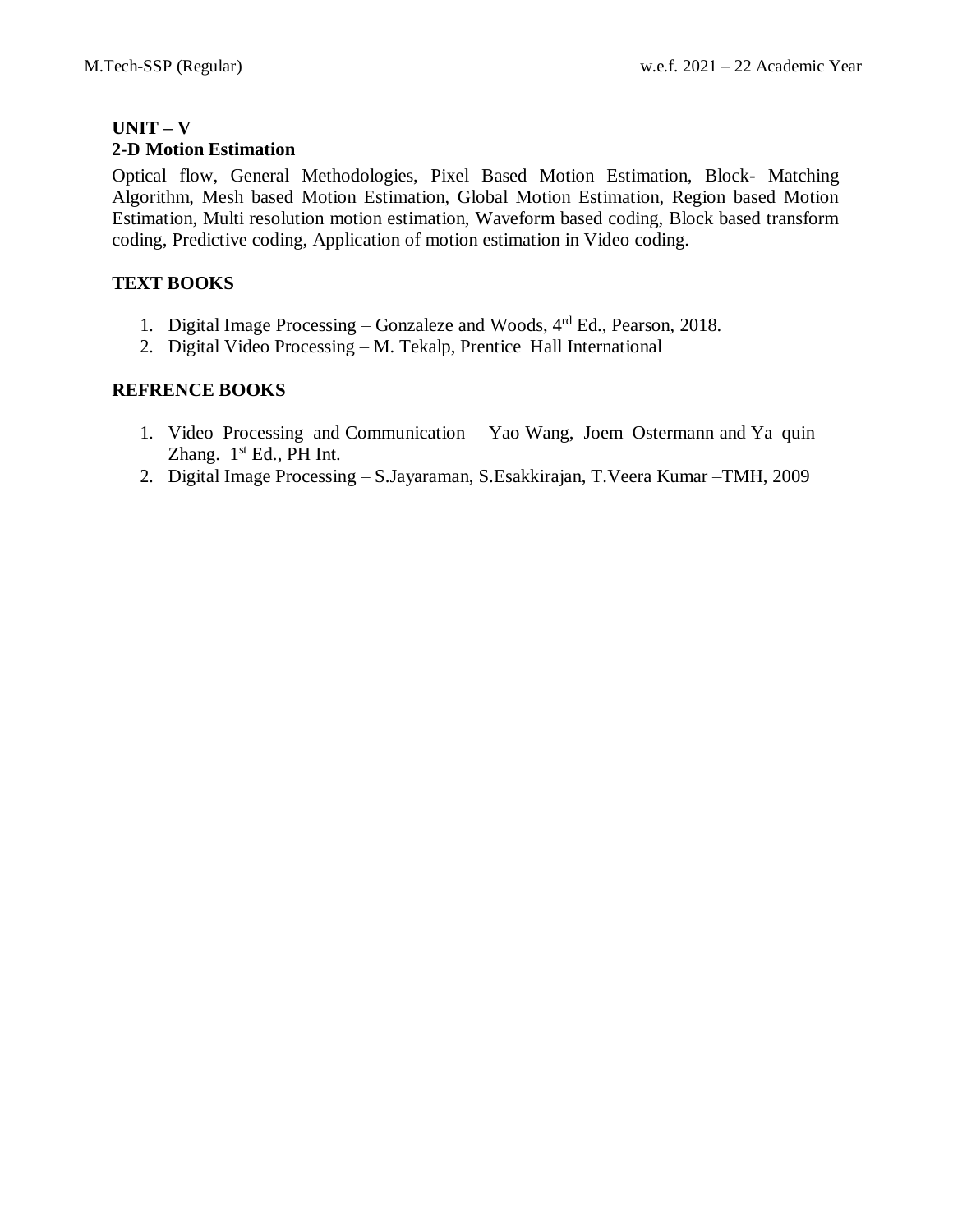# **SOFTWARE DEFINED RADIO**

**(PE-3)**

**M.Tech. I Year II-Semester L T P C**

**3 0 0 3**

**Prerequisite:** TCP/ IP, Digital Signal Processing

# **Course Objectives**

The objectives of this course is

1. To provide fundamentals and state of the art concepts in software defined radio.

# **Course Outcomes**

On completion of this course, the students:

- 1. Understand the design principles of software defined radio.
- 2. Understand the analog RF components as front end block in implementation of SDR.
- 3. Understand digital hardware architectures and development methods.
- 4. Understand the radio recourse management in heterogeneous networks.
- 5. Understand the object oriented representation of radio and network resources.

# **UNIT –I**

### **Introduction**

The Need for Software Radios, What is Software Radio, Characteristics and benefits of software radio- Design Principles of Software Radio, RF Implementation issues- The Purpose of RF Front – End, Dynamic Range- The Principal Challenge of Receiver Design – RF Receiver Front- End Topologies- Enhanced Flexibility of the RF Chain with Software Radios- Importance of the Components to Overall Performance- Transmitter Architectures and Their Issues- Noise and Distortion in the RF Chain, ADC and DAC Distortion.

# **UNIT –II**

### **Profile and Radio Resource Management**

Communication Profiles- Introduction, Communication Profiles, Terminal Profile, Service Profile , Network Profile, User Profile, Communication Profile Architecture, Profile Data Structure, XML Structure, Distribution of Profile Data, Access to Profile Data, Management of Communication Profiles, Communication Classmarks, Dynamic Classmarks for Reconfigurable Terminals, Compression and Coding, Meta Profile Data

### **UNIT –III**

### **Radio Resource Management in Heterogeneous Networks**

Introduction, Definition of Radio Resource Management, Radio Resource Units over RRM Phases, RRM Challenges and Approaches, RRM Modelling and Investigation Approaches, Investigations of JRRM in Heterogeneous Networks, Measuring Gain in the Upper Bound Due to JRRM, Circuit-Switched System, Packet-Switched System, Functions and Principles of JRRM, General Architecture of JRRM, Detailed RRM Functions in Sub-Networks and Overall Systems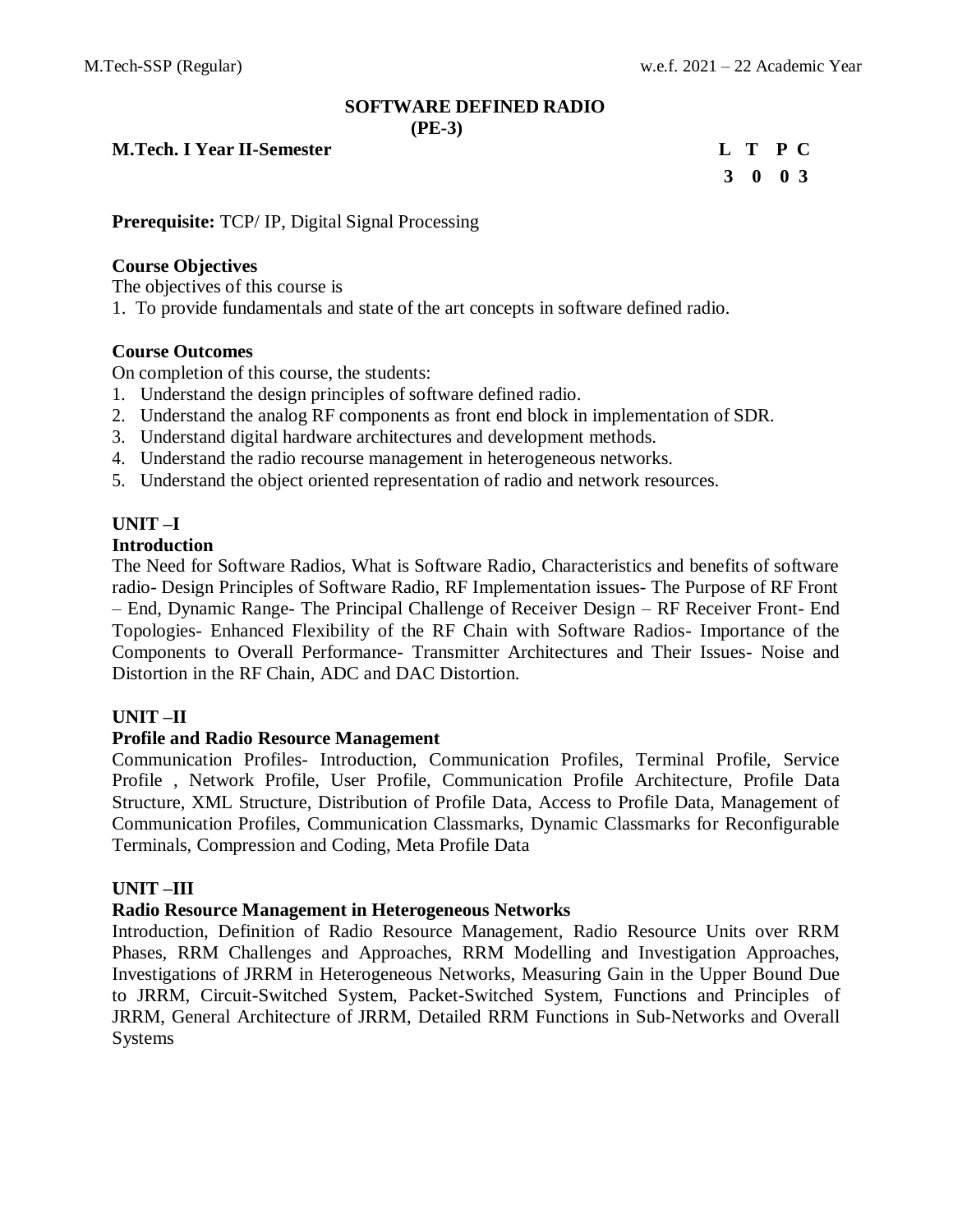# **UNIT –IV**

# **Reconfiguration of the Network Elements**

Introduction, Reconfiguration of Base Stations and Mobile Terminals, Abstract Modelling of Reconfigurable Devices, the Role of Local Intelligence in Reconfiguration, Performance Issues, Classification and Rating of Reconfigurable Hardware, Processing Elements, Connection Elements, Global Interconnect Networks, Hierarchical Interconnect Networks, Installing a New Configuration, Applying Reconfiguration Strategies, Reconfiguration Based on Comparison, Resource Recycling, Flexible Workload Management at the Physical Layer, Optimized Reconfiguration, Optimization Parameters and Algorithms, Optimization Algorithms, Specific Reconfiguration Requirements, Reconfiguring Base Stations, Reconfiguring Mobile Terminals

# **UNIT –V**

# **Object – Oriented Representation of Radios and Network Resources**

Networks- Object Oriented Programming- Object Brokers- Mobile Application Environments-Joint Tactical Radio System.

# **Case Studies in Software Radio Design**

Introduction and Historical Perspective, SPEAK easy- JTRS, Wireless Information Transfer System, SDR-3000 Digital Transceiver Subsystem, Spectrum Ware, CHARIOT.

# **TEXT BOOKS**

- 1. Software Defined Radio Architecture System and Functions- Markus Dillinger, Kambiz Madani, WILEY, 2003.
- 2. Software Defined Radio: Enabling Technologies- Walter Tuttle Bee, Wiley Publications, 2002.

- 1. Software Radio: A Modern Approach to Radio Engineering Jeffrey H. Reed, PEA Publication, 2002.
- 2. Software Defined Radio for 3G Paul Burns, Artech House, 2002.
- 3. Software Defined Radio: Architectures, Systems and Functions Markus Dillinger, Kambiz Madani, Nancy Alonistioti, Wiley, 2003.
- 4. Software Radio Architecture: Object Oriented Approaches to wireless System Enginering – Joseph Mitola, III, John Wiley & Sons, 2000.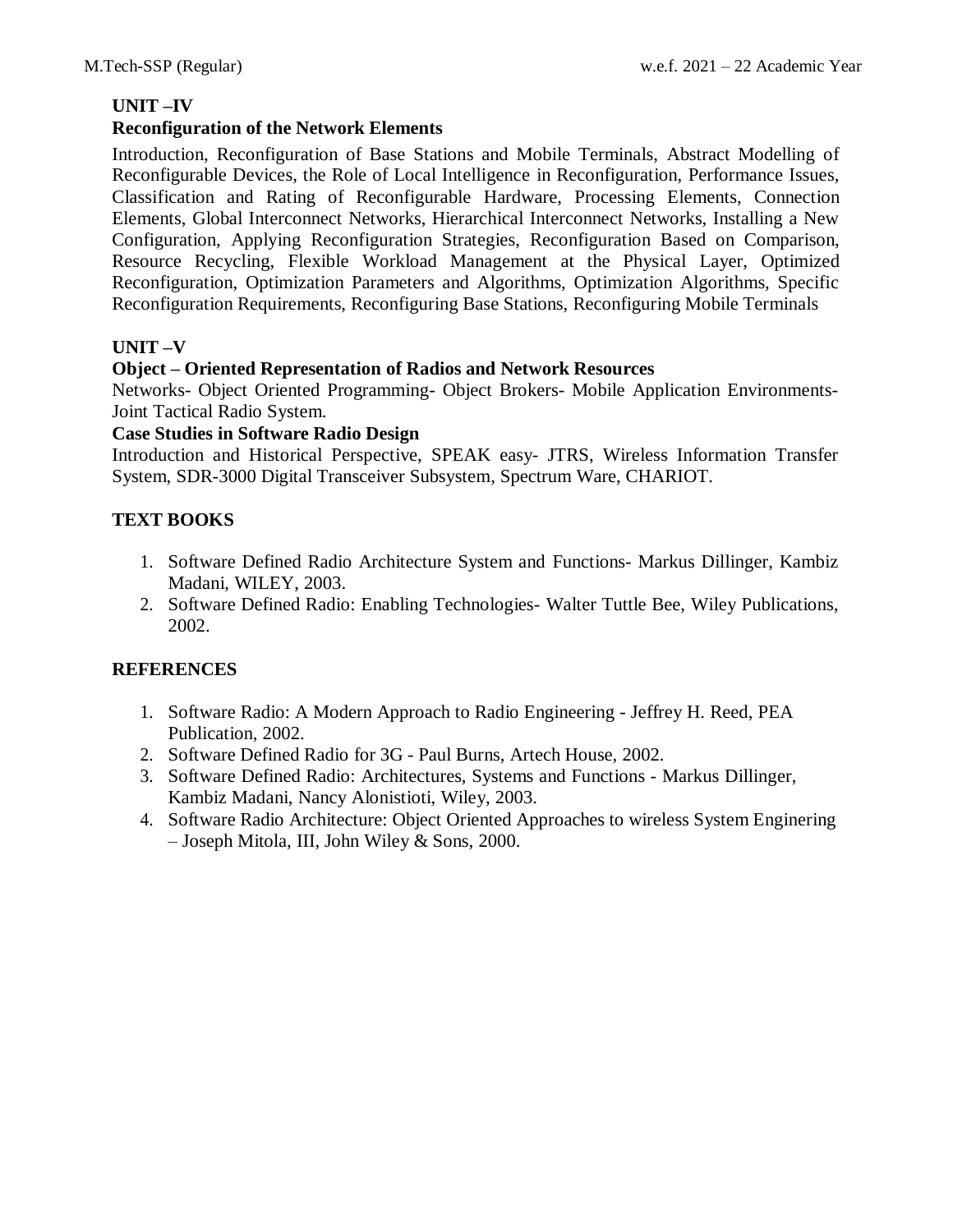#### **PATTERN RECOGNITION AND MACHINE LEARNING**

#### **(PE-3)**

# **M.Tech. I Year II-Semester L T P C**

# **3 0 0 3**

#### **UNIT-I**

**Introduction to Machine Learning:** Human learning and its types; Machine learning and its types; well- posed learning problem; applications of machine learning; issues in machine learning.

**Preparing to model:** Basic data types; exploring numerical data; exploring categorical data; exploring relationship between variables; data issues and remediation; data pre-processing.

**Modelling and Evaluation**: Selecting a model; training model-holdout, k-fold cross-validation, bootstrap sampling; model representation and interpretability – under-fitting, over-fitting, bias-variance tradeoff; model performance evaluation – classification, regression, clustering; performance improvement.

**Feature engineering:** Feature construction; feature extraction; feature selection.

#### **UNIT –II**

**Brief review of probability:** Concept of Probability, Random Variables,Some Common Discrete Distributions:Bernoulli distributions, Binomial distribution, The multinomial and multinoulli distributions, Poission distribution, Some Common Continuous Distributions: Uniform distribution, Gaussian (normal) distribution, The laplace distribution, Multiple Random Variables: Bivariate random variables, Joint distribution Functions, Joint probability density functions, Conditional distributions, Covariance and correlation, Central Limit Theorem, Hypothesis Testing, Monte Carlo Approximation.

**Bayesian Concept Learning:** Bayes Theorem: Prior, Posterior, Likelihood, Bayes Theorem and Concept Learning: Brute-force Bayesian algorithm, Concept of consistent learners, Bayes optimal classifier, Naïve Bayes Classifier, Application of Naïve Bayes classifier, Handling Continuous Numeric Featurs in Naïve Bayes Classifier, Bayesian Belief Network: Independence and conditional independence, Use of the Bayesian Belief network in machine learning.

#### **UNIT –III**

**Supervised learning-Classification:**Examples of Supervised Learning, Classification Model, Classification Learning Steps, Common Classification Algorithms: k-Nearest Neighbour(kNN), Decision tree, Random forest model, Support vector machines.

**Supervised learning-Regression:** Examples of Regression, Common Regression Algorithms: Simple Linear Regression, Multi Linear Regression, Assumptions in Regression Analysis, Main Problems in Regression Analysis, Improving Accuracy of the Linear Regression Model, Polynomial Regression Model, Logistic Regression.

**Unsupervised learning:** Unsupervised vs Supervised Learning, Application of Unsupervised Learning, Clustering: Clustering as a machine learning task, Different types of clustering techniques, Partitioning methods, k-Medoids : a representative object-based technique, Hierarchical clustering, Density-based methods –DBSCAN, Finding Pattern using Association Rule: Definition of common terms, Association rule, The apriori algorithm for association rule learning, Build the apriori principle rules.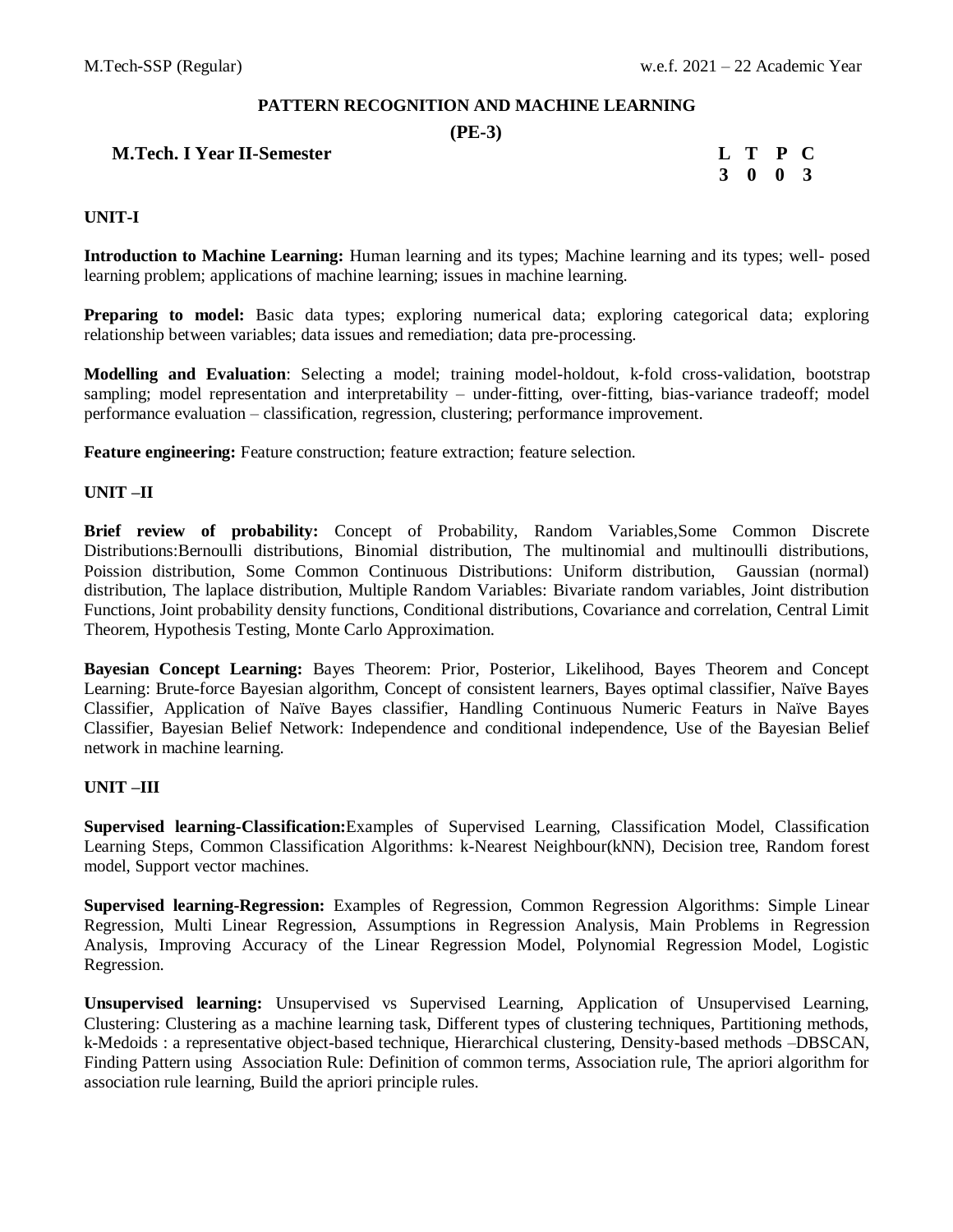#### **UNIT – IV**

**Basics of Neural Network:** Understanding the Biological Neuron, Exploring the Artificial Neuron, Types of Activation Functions: Identity function, Threshold/step function, ReLU(Rectified Linear Unit) function, Sigmoid function, Hyperbolic tangent function, Early Implementations of ANN: McCulloch-pitts Model of Neuron, Rosenblatts perceptron, ADALINE network model, Architectures of Neural Network: Single-layer feed forward network, Multi-layer feed forward ANNs, Competitive netwok, Recurrent network, Learning Process in ANN:Number of layers, Direction of signal flow, Number of nodes in layers, Weight of interconnection between neurons, Backpropagation Algorithm.

**Types of Learning:** Representation Learning :Supervised neural networks and multilayer perceptron, Independent component analysis(Unsupervised),Autoencoders, Various forms of clustering, Active Learning: Heuristics for active learning, Active learning query strategies, Instance –Based Learning(Memory- Based Learning): Radial basis function, Pros and cons of instance- based learning method, Association Rule Learning Algorithm: Aprioro algorithm, Eclat algorithm, Ensemble Learning Algorithm: Bootstrap aggregation, Boosting, Gradient boosting machines(GBM), Regularization Algorithm.

#### **UNIT – V**

Introduction to Simple Deep Feed forward Neural Network, Hidden Units and their Activation Functions, Architecture Design, Regularization Methods for Deep learning: Early Slopping, Drop out.

**Convolutional Neural Networks:** Introduction to CNN, Convolution operation, Pooling, Normalization, Application in Computer Vision-Image Net, Sequence Modeling- VGG Net, LeNet.

**Recurrent Neural Networks:** RNN Topologies, Difficulty in Training RNN, Long Short Term Memory(LSTM):Architecture and Learning Strategy.

#### **TEXT BOOKS:**

1.Machine learning by Saikat Dutt, Subramanian Chandramouli, Amit K.Das Pearson Publishers,2019. 2**.** Ian Good fellow, Yoshva Bengio, Aaron Courville, Deep Learning,MIT Press,2016.

#### **REFERENCE BOOKS:**

1.Machine learning with python for everyoone by Mark E- Fenner, Pearson Publishers, 2020.

2. Introduction Neural Networks using MATLAB 6.0 – S.N. Shivanandam, S. Sumathi, S. N.Deepa, 1/e, TMH,New Delhi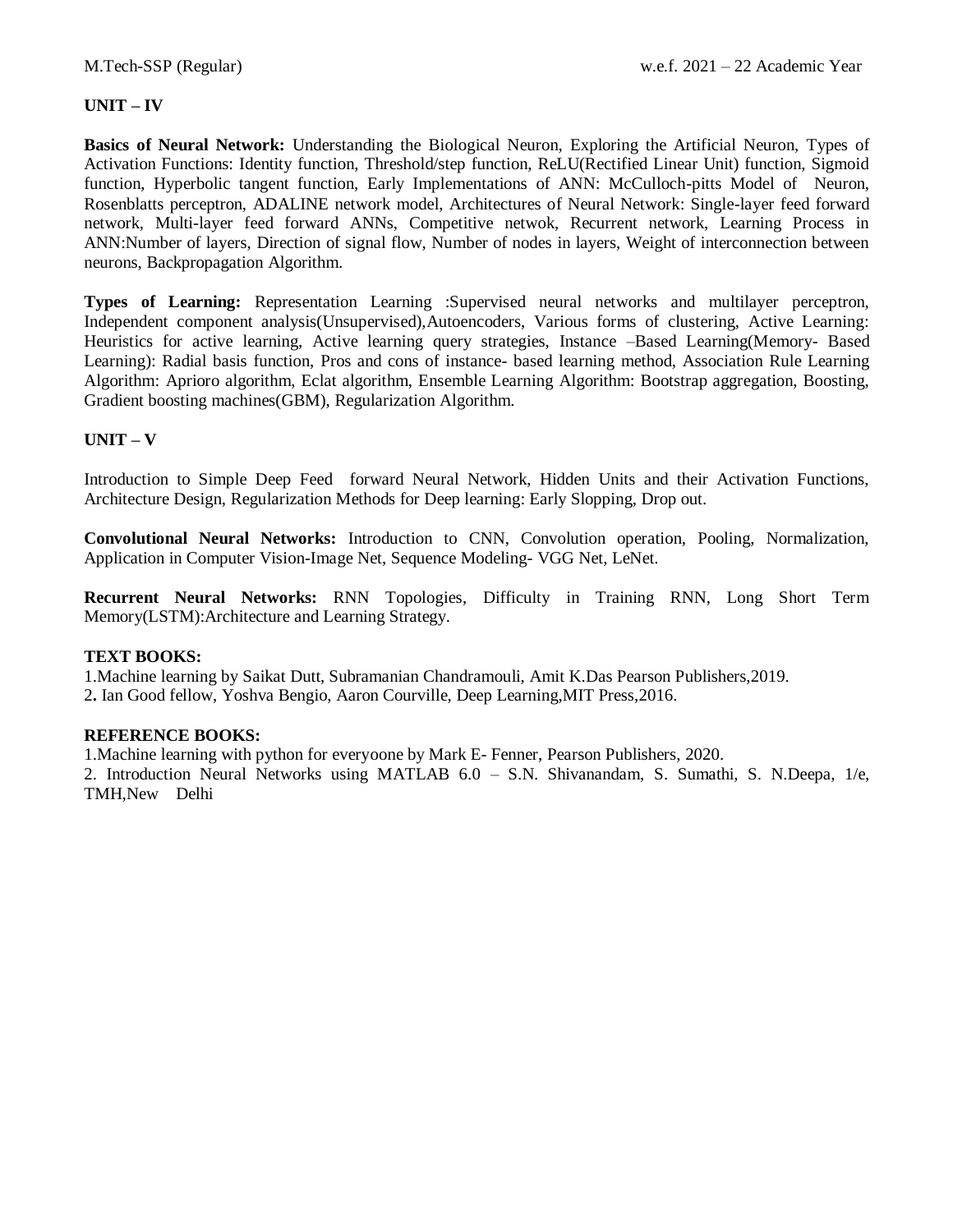# **RF CIRCUIT DESIGN (PE - 3)**

# **M.Tech. I Year II Semester L T P C**

# **3 0 0 3**

# **Pre-requisite: NIL**

# **Course Objectives**

- 1. Learn the concepts of RF frequency analysis and component modelling.
- 2. To give understanding of various types of RF filter circuits.
- 3. To familiarize the Concept of RF amplifiers and oscillators.

# **Course Outcomes**

Upon completing this course, the student will be able to

- 1. Analyze the behavior of high frequency components.
- 2. Calculate the scattering parameters of various RF components and analyze the various filter parameters.
- 3. Understand the concepts of component modelling and biasing networks.
- 4. Design the various RF filters, amplifiers, oscillators and mixers.

# **UNIT I**

# **Introduction**

Importance of RF design dimensions and units frequency spectrum RF behavior of passive components: high frequency resistors, high frequency capacitors, high frequency inductor. chip components and circuit board Considerations chip resistors chip capacitors and surface mount inductors.

# **UNIT II**

# **RF filter design**

Scattering parameters: definition, meaning chain, scattering matrix, conversion between S- and Z-parameters, signal flow chart modeling, generalization basic resonator and filter configurations: low pass, high pass, band pass and band stop type filters-filter implementation using unit element and kuroda's identities transformations-coupled filters

# **UNIT III**

# **Active RF component modeling**

RF diode models: nonlinear and linear models transistor models: large signal and small signal BJT models, large signal and small signal FET models-scattering parameters device characterization.

# **Matching and biasing networks**

Impedance Matching using discrete components: Two component matching networks, Forbidden regions, frequency response and quality factor, T and PI matching networks-amplifier classes of operation and biasing networks: classes of operation and efficiency of amplifiers, biasing networks for BJT, biasing networks for FET.

# **UNIT IV**

# **RF transistor amplifier design**

Characteristics of amplifier-amplifier power relations RF sources, transducers power gain, additional power relations-stability consideration: stability circles, unconditional stability and stabilization methods-unilateral and bilateral design for constant gain noise figure circlesconstant VSWR circles.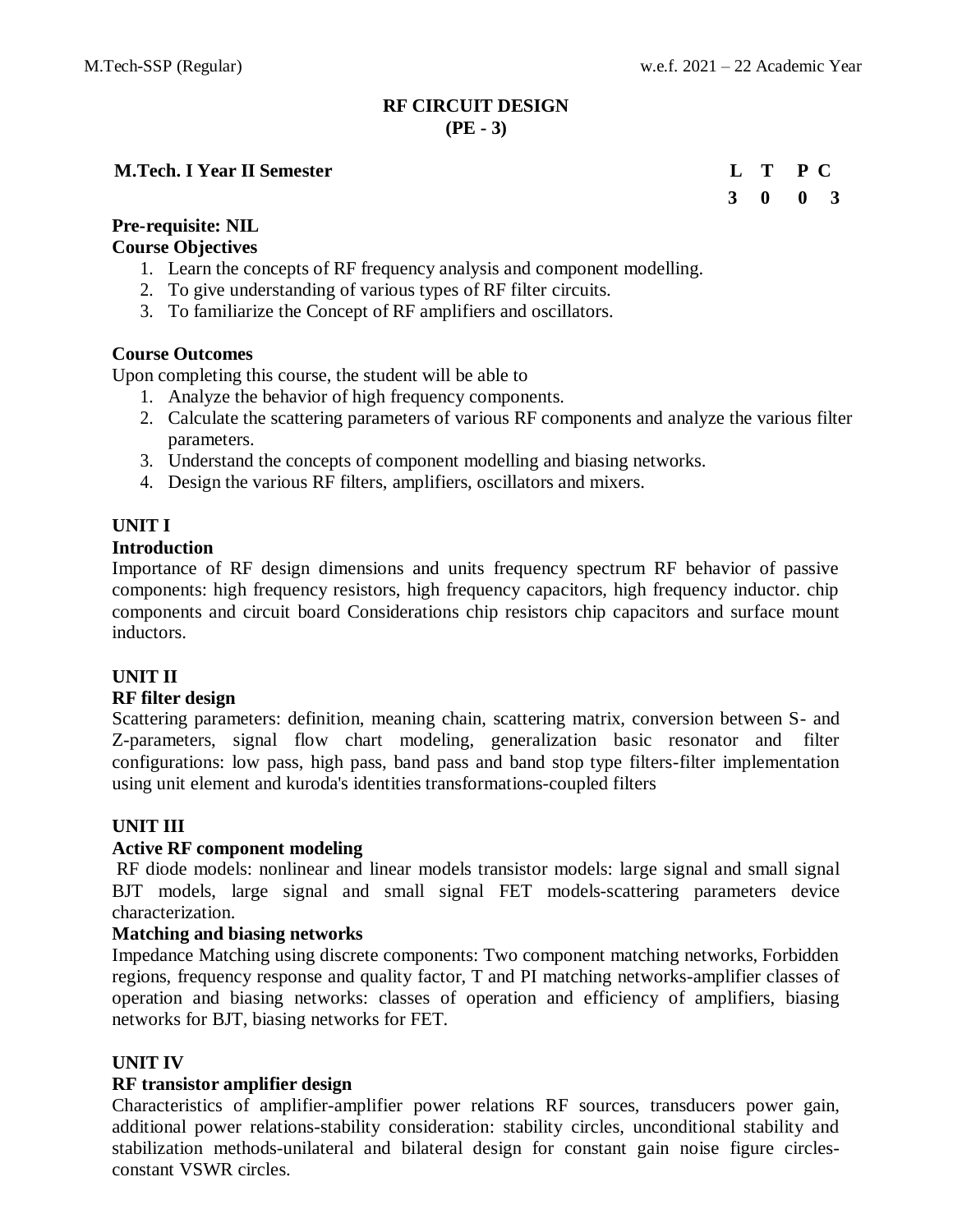# **UNIT V**

# **RF oscillators and mixers**

Basic oscillator models: Negative resistance oscillator, feedback oscillator design, design steps, quads oscillators- fixed frequency, high frequency oscillator- basic characteristics of mixers: concepts, frequency domain considerations, single ended mixer design, single and double balanced mixers.

# **TEXTBOOKS**

- 1. RF circuit design- theory and applications Reinhold Ludwig Pavel bsetchko- pearson education India 2000
- 2. Radio frequency and microwave communication circuits- analysis and design- devendra k Mishra- wiley student edition- john wiley and sons inc

- 1. Radiofrequency and microwave electronics mathew m rarmaneah PEI
- 2. RF circuit design christoper BOWIK Cheryl aijuni and john butler elsevier science 2008
- 3. Secrets of RF circuit design joseph jcarr tmh 2000
- 4. Design of RF and microwave amplifiers and oscillators peter lD
- 7. Madison abrief artech house 2000.
- 5. The design of cMOS radio frequency integrated circuits thomas h Lee 2/e Cambridge University Press 2004.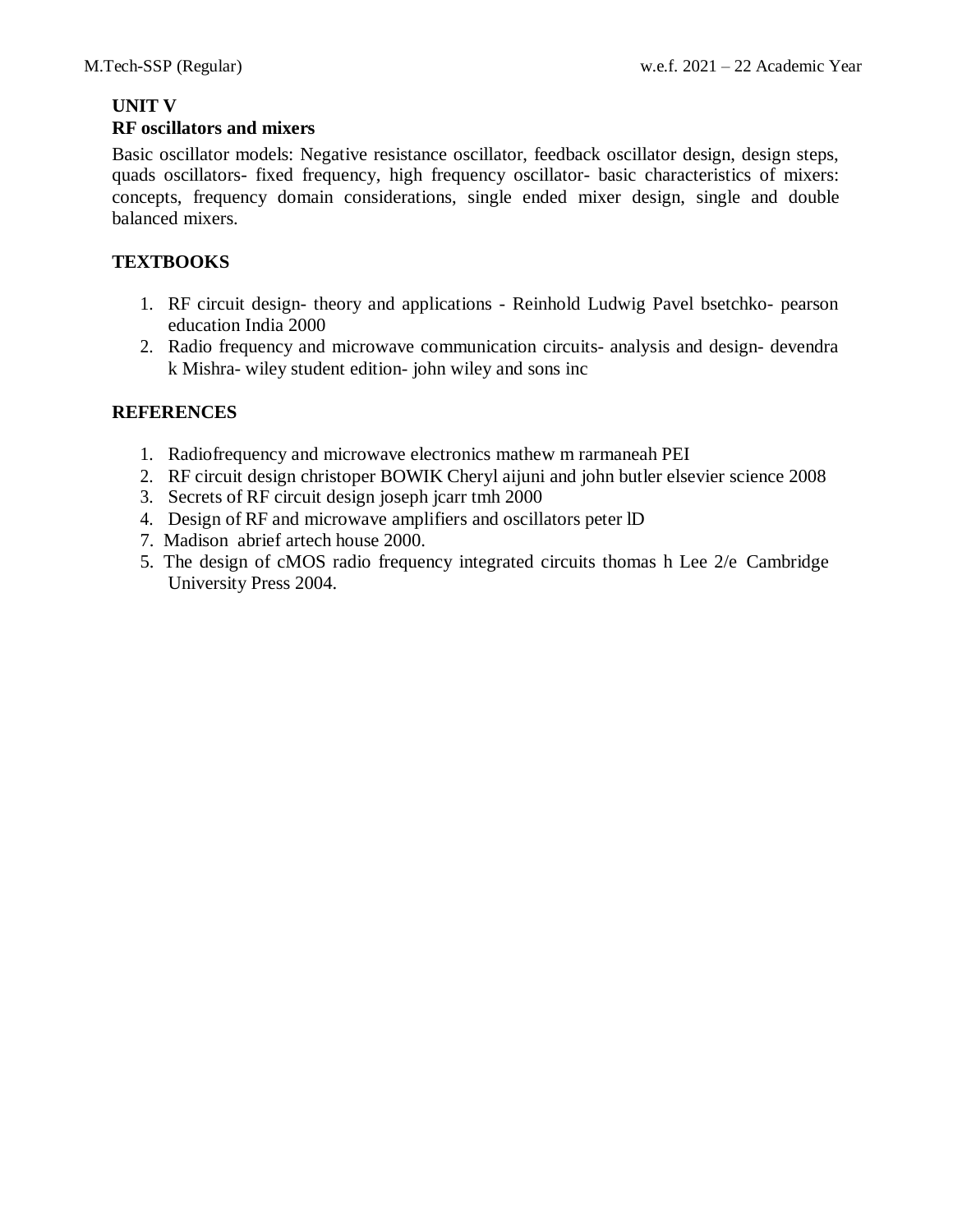# **COMMUNICATION AND NETWORKING TECHNOLOGIES FOR IOT**

#### **(PE-4)**

#### **M.Tech. I Year II-Semester L T P C**

# **3 0 0 3**

# **UNIT-I**

### **Introduction to IoT**

Flavor of the Internet of Things, Technology of the Internet of Things & Enchanted Objects, Design Principles for Connected Devices, Calm and Ambient Technology, Web Thinking for Connected Devices, First-Class Citizens On The Internet, Thinking About Prototyping, Sketching, Familiarity, Prototypes and Production, Open Source versus Closed Source, Closed Source for Mass Market Projects, Tapping into the Community.

# **UNIT-II**

# **IoT Paradigm**,

Why the IoT Is Strategically Sound, Brewing and Blossoming Trends in IT Space, Envisioning the Internet of Things Era, Device-to-Device/Machine-to-Machine Integration Concept, Explaining the Aspect of Device-to-Cloud (D2C) Integration, Describing the Sensor-to-Cloud Integration Concept, Emerging IoT Flavors, Prominent IoT Realization Technologies, Cloud-to-Cloud (C2C) Integration, and Device-to-Cloud (D2C) Integration.

# **UNIT-III**

# **Wireless Technologies for IoT Ecosystem**

Introduction, Architecture for IoT Using Mobile Devices, Mobile Technologies for Supporting IoT Ecosystem, Energy Harvesting for Power Conservation in the IoT System, Mobile Application Development Platforms and Use of IoT, Low Power Wide Area Networking Technologies, Direct & Indirect Device Connectivity Topology of LPWAN, LoRa WaN.

### **UNIT-IV**

### **Protocols for the IoT Ecosystem**

Introduction, Layered Architecture for IoT, Protocol Architecture of IoT, Routing Protocol, IEEE 802.15.4, Bluetooth Low Energy, ZigBee, Protocols for IoT Service Discovery, Prominent IoT Service Discovery Products, IP Addresses, Infrastructure Protocols, Static IP Address Assignment, Dynamic IP Address Assignment, IPV6, TCP and UDP Ports, Application Layer Protocols.

### **Enablement Platforms for IoT Applications**

IoT Building Blocks, IoT or Sensor Data Gateway, Application Enablement Platforms, IoT Application Enablement Platforms, IoT and M2M Sensor Data Platform, IoT Data Analytics Platforms, IoT Data Virtualization Platforms, IoT Edge Data Analytics.

### **UNIT-V**

### **Integration Technologies of IoT**

Introduction, IoT Portion for Smarter Enterprises and Environments, Sensor and Actuator Networks, IoT Device Integration Concepts, Device Profile for Web Services, Open Service Gateway, Scalability, Robustness, openHAB, Remote OSGi, Device Integration Protocols and Middleware, Data Distribution Bus, Message Queue Telemetry Transport, Extensible Messaging and Presence Protocol, Protocol Landscape for IoT.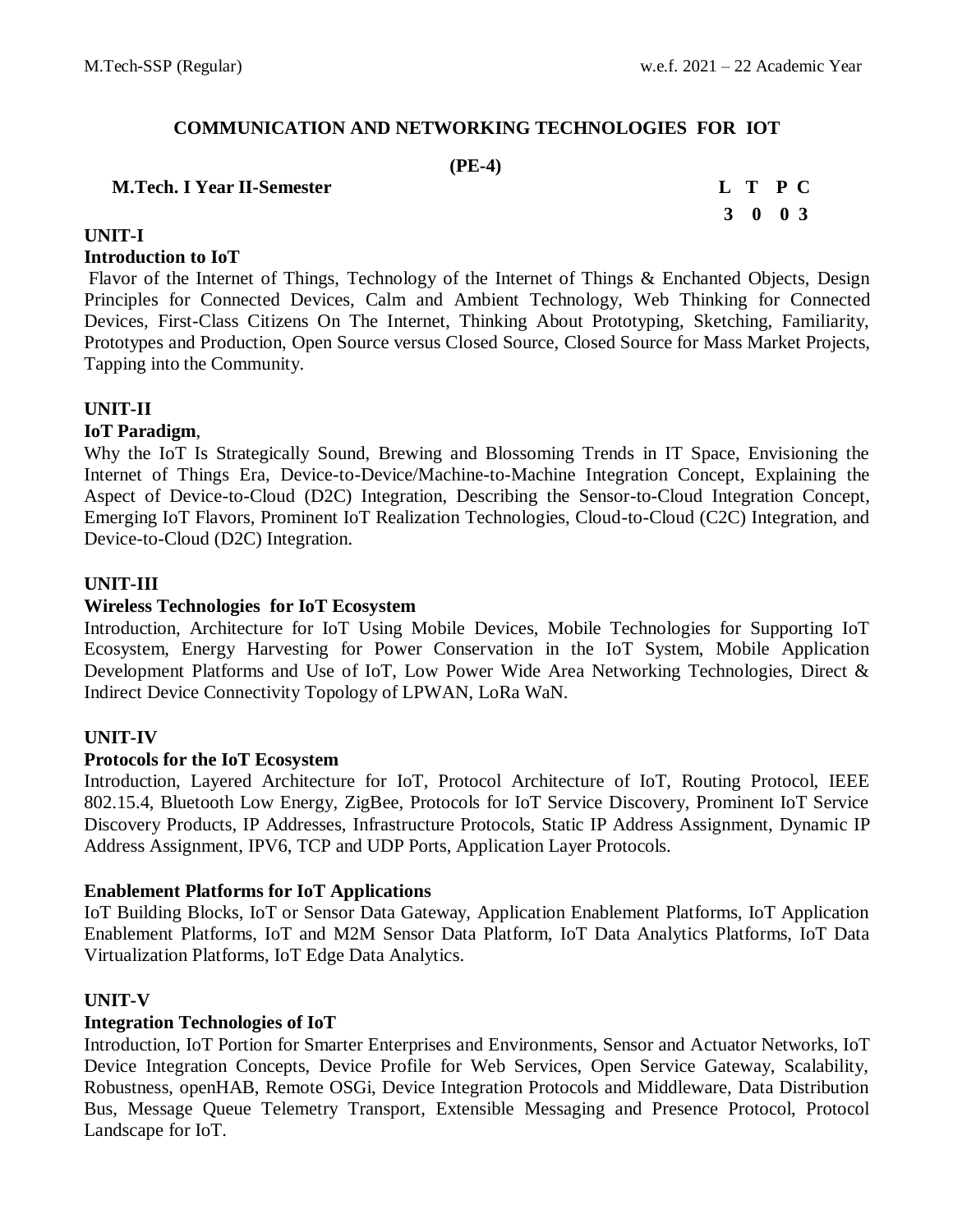#### **Smart Use Cases of IoT**

Introduction, Collaboration Platforms, Geospatial Platforms, Open Access to Public Data, Smart Industrial Use Cases of IoT, Smart Lighting for Energy Conservation, Smart Transportation Systems, Smart Homes/Buildings, Smarter Homes—Middleware Platforms, Smart Education Systems Using Wearable Devices

#### **Text Books**

- 1. "The Internet of Things Enabling, Technologies, Platforms and Applications" by Pethuru Raj and Anupama C.Raman CRC Press Taylor & Francis Group.
- 2. "Designing the Internet of Things" by Adrain McEwen, Hakim Cassimally Wiley 1<sup>st</sup> Edition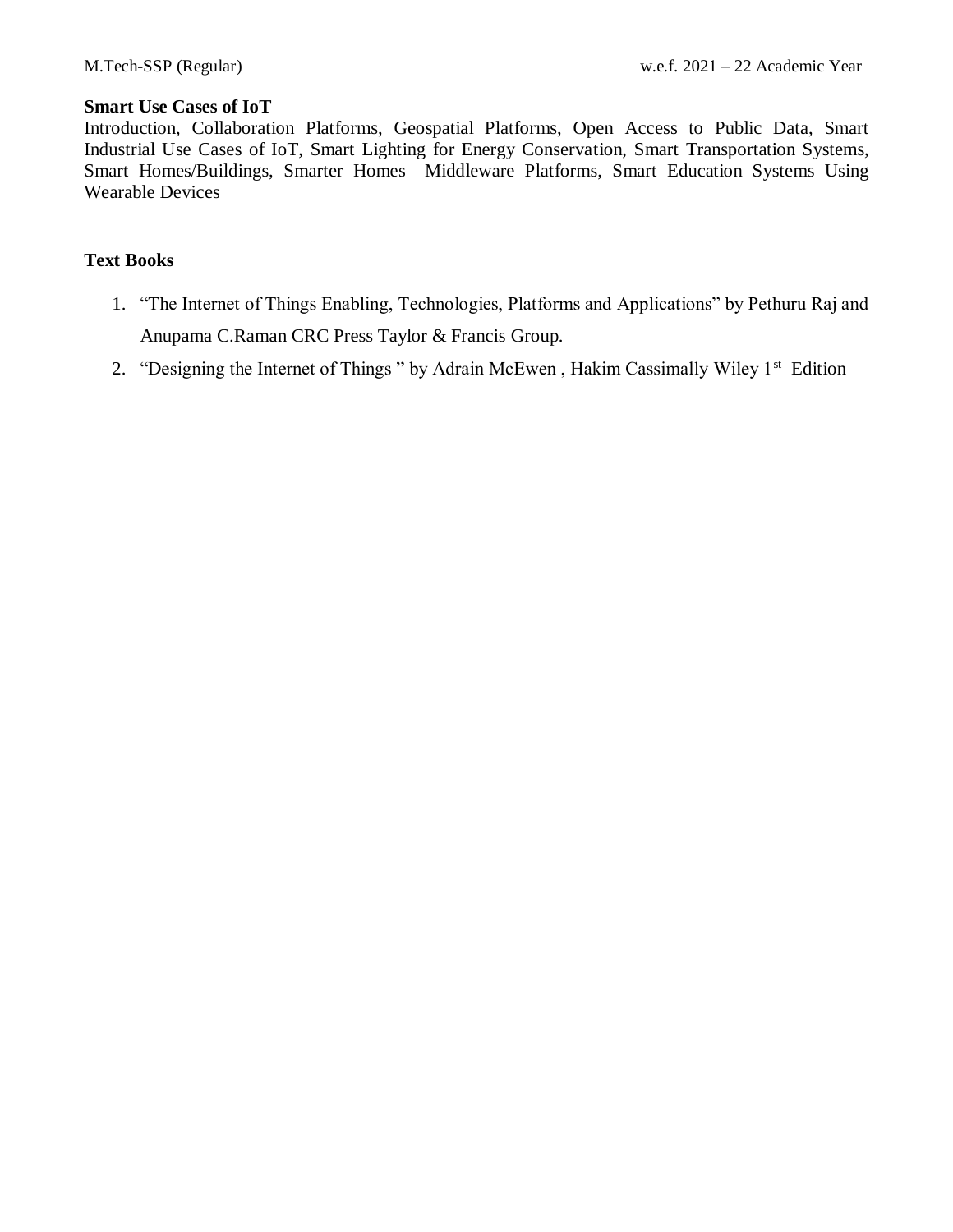# **ARTIFICIAL NEURAL NETWORKS & DEEP LEARNING**

# **(PE-4)**

# **M.Tech. I Year II-Semester L T P C**

# **3 0 0 3**

# **UNIT-I :**

# **Fundamental Concepts, Models & Learning Rules of Artificial Neural Systems**

**Artificial Neuron Models:** Biological Neuron, Mcculloch-pitts Neuron Model, Activation Functions, Boltzman Neuron Model, Models of Artificial Neural Networks : Feed forward Network, Feedback Network, Neural Processing, Learning and Adaption : Supervised, Unsupervised and Reinforcement Learning.

**Neural Network Learning Rules:** Hebbian Learning Rule, Perception Learning Rule, Delta Learning Rule Widrow –Hoff Rule, Correlation Learning Rule, Winner –Take – All Learning Rule, Outstar Learning Rule, Summary of Learning Rules.

### **Single Layer Feed Forward Networks:**

Classification Model, Features and Decision Regions, Discriminant Functions, linear Machine and Minimum Distance Classification, Non – Parametric Training Concept, Training and Classification Using the Discrete Perceptron: Algorithm and Examples. Single Layer Continuous Perceptron Networks for Linearly Separable Classification, Perceptron Convergence Theorem, Multi Category Single Layer Perceptron Networks.

### **UNIT –II**

### **Multi Layer Feed Forward Networks:**

Linearly Non- Separable, Pattern Classification, Delta Learning Rule for Multi Perception, Generalized Delta Learning Rule. Feed Forward Recall and Error Back Propagation Training ; Examples of Error Back Propagation, Training Errors, Learning Factors ; Initial Weights Cumulative Weight Adjustment Versus Incremental Updating, Steepness of Activation Function, Learning Constant, Momentum Method, Network Architecture Versus Data Representation, Necessary Number of Hidden Neurons. Application of Back Propagation Networks in Pattern Recognition and Image Processing.

### **UNIT –III :**

#### **Associative Memories:**

Basic Concepts of Linear Associative, Basic Concepts of Dynamical Systems, Mathematical Foundation of Discrete Time Hop field Networks. Mathematical Foundation of Gradient- Type Hop Field Networks, Transient Response of Continuous Time Networks, Example Solution of Optimization Problems; Summing Networks with Digital Outputs, Minimization of the Traveling salesman tour length, Solving Simultaneous Linear Equations, Boltzman machines, Bidirectional Associative Memory; Multidirectional Associative Memory, Associative Memory of Spatio-temporal Patterns.

### **UNIT – IV :**

### **Matching and Self-Organizing Networks:**

Hamming net and MAXNET Unsupervised learning of clusters, Clustering and similarity measures Winner take all learning, recall mode, initializing of weights, separability limitations, Counter propagation networks, Feature mapping: Self organizing feature maps, Cluster discovery networks (ART1).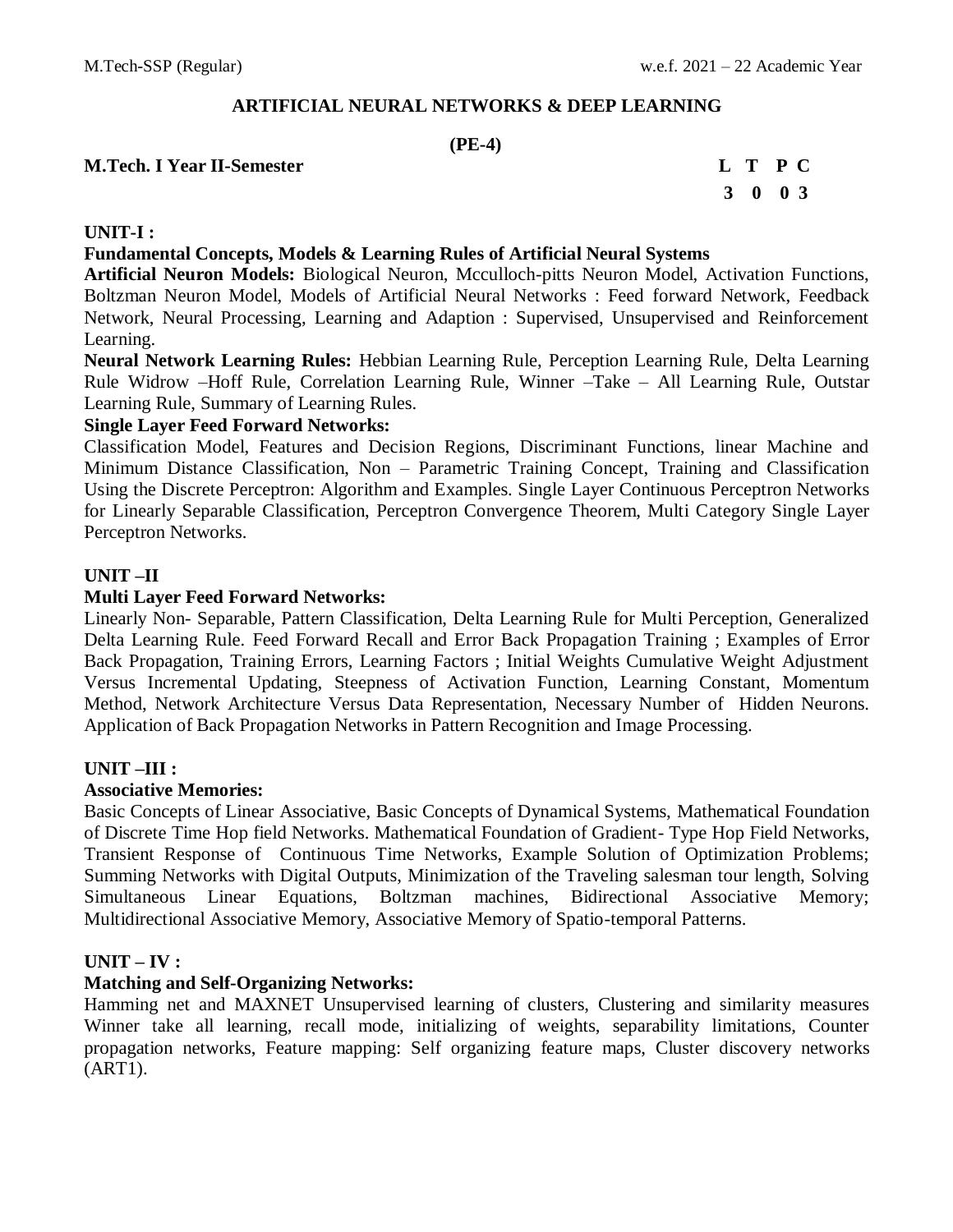# **UNIT – V :**

Introduction to Simple Deep Feed forward Neural Network, Hidden Units and their Activation Functions, Architecture Design, Regularization Methods for Deep learning: Early Slopping, Drop out. **Convolutional Neural Networks:** Introduction to CNN, Convolution operation, Pooling, Normalization, Application in Computer Vision-Image Net, Sequence Modeling- VGG Net, LeNet. **Recurrent Neural Networks:** RNN Topologies, Difficulty in Training RNN, Long Short Term Memory(LSTM):Architecture and Learning Strategy.

# **TEXT BOOKS:**

1. Introduction to Artificial Neural Systems – J.M.Zurada, Jaico Publishers.

2. Ian Good fellow, Yoshva Bengio, Aaron Courville, Deep Learning,MIT Press,2016.

3. Introduction Neural Networks using MATLAB 6.0 – S.N. Shivanandam, S. Sumathi, S. N.Deepa, 1/e, TMH,New Delhi

# **REFERENCE BOOKS:**

- 1. Elements of Artificial Neural Networks Kishan Mehrotra, Chelkuri K. Mohan, Sanjay Ranka, Penram International.
- 2. Artificial Neural Network Simon Haykin, $2<sup>nd</sup>$  Ed., Pearson Education
- 3. Artificial Neural Networks Dr.B. Yagananarayana, 1999,PHI, New Delhi.
- 4. Fundamental of Neural Networks- Laurene Fausett.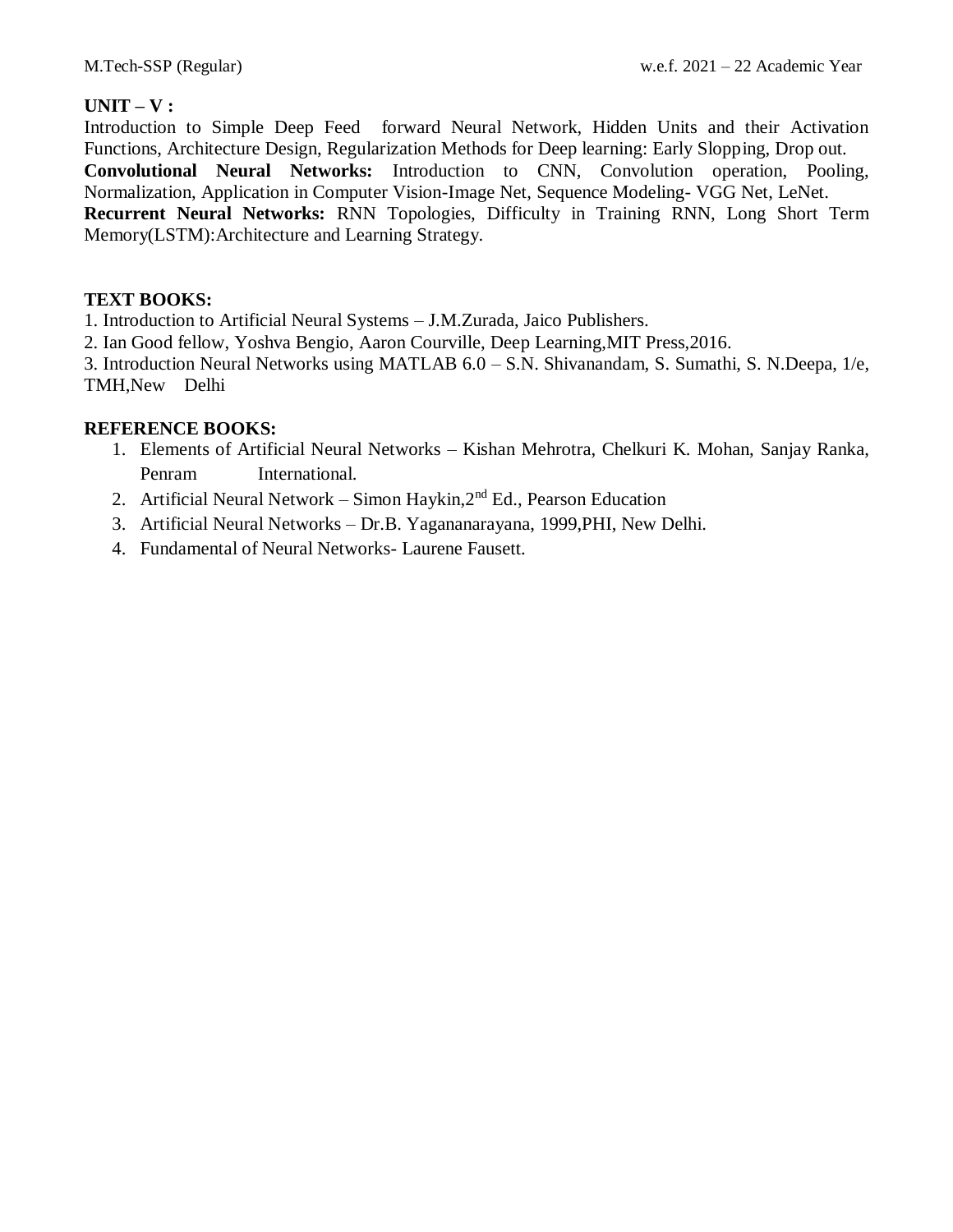# **BIOMEDICAL SIGNAL PROCESSING**

**(PE-4)**

# **M.Tech. I** Year **II-Semester**

| L | Т           | P        | C |
|---|-------------|----------|---|
| 3 | $\mathbf 0$ | $\bf{0}$ | 3 |

**Prerequisite:** Advanced Digital Signal Processing

# **Course Objectives**

The main objectives of the course are:

- 1. To use basic probability theory to model random signals in terms of Random Processes.
- 2. To understand various cardilogical signal processing techniques and noise cancellation techniques.
- 3. To understand estimation of signals using Prony's and least square and linear prediction methods.
- 4. To comprehend EEG signals, modeling and sleep stages.

# **Course Outcomes**

After studying the course, each student is expected to be able to:

- 1. Use probability theory to model random processes.
- 2. Compare various lossless and lossy data compression techniques.
- 3. Compare various ECG processing and noise cancellation techniques.
- 4. Model and estimate EEG signals and various sleep stages.

# **UNIT -I**

**Random Processes:** Stationary random process, Ergodicity, Power spectral density and autocorrelation function of random processes. Noise power spectral density analysis, Noise bandwidth and noise figure of systems.

# **UNIT -II**

**Data Compression Techniques:** Lossy and Lossless data reduction Algorithms. ECG data compression using Turning point, AZTEC, CORTES, Huffman coding, vector quantisation, DICOM Standards

# **UNIT -III**

**Cardiological Signal Processing**: Pre-processing, QRS Detection Methods, Rhythm analysis, Arrhythmia Detection Algorithms, Automated ECG Analysis, ECG Pattern Recognition.

Adaptive Noise Cancelling: Principles of Adaptive Noise Cancelling, Adaptive Noise Cancelling with the LMS Adaptation Algorithm, Noise Cancelling Method to Enhance ECG Monitoring, Fetal ECG Monitoring.

# **UNIT -IV**

**Signal Averaging, Polishing:** Mean and trend removal, Prony's method, Prony's Method based on the Least Squares Estimate, Linear prediction, Yule – Walker (Y –W) equations, Analysis of Evoked Potentials.

# **UNIT -V**

**Neurological Signal Processing**: Modelling of EEG Signals, Detection of spikes and spindles Detection of Alpha, Beta and Gamma Waves. Auto Regressive (A.R.) modelling of seizure EEG. Sleep Stage analysis, Inverse Filtering, Least squares and polynomial modelling.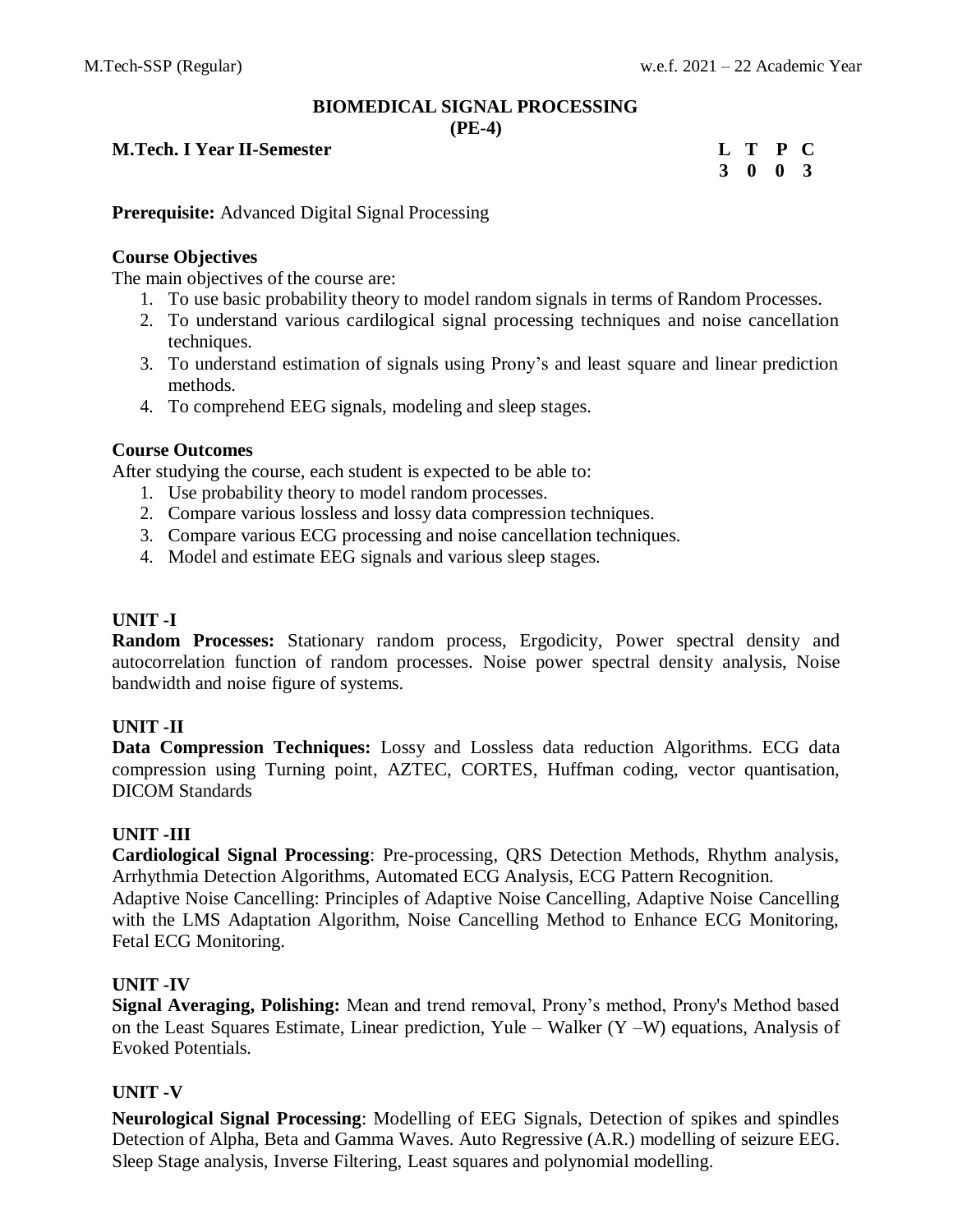# **TEXT BOOKS**

- 1. Probability, Random Variables & Random Signal Principles Peyton Z. Peebles, 4<sup>th</sup> Ed., TMH,2009,.
- 2. Biomedical Signal Processing- Principles and Techniques D. C. Reddy, TMH, 2005.

- 1. Digital Bio Dignal Processing Weitkunat R, Elsevier, 1991,.
- 2. Biomedical Signal Processing -Vol. I Time & Frequency Analysis Cohen.A, , CRC Press, 1986.
- 3. Biomedical Digital Signal Processing: C-Language Experiments and Laboratory Experiments, Willis J.Tompkins, PHI, 1998.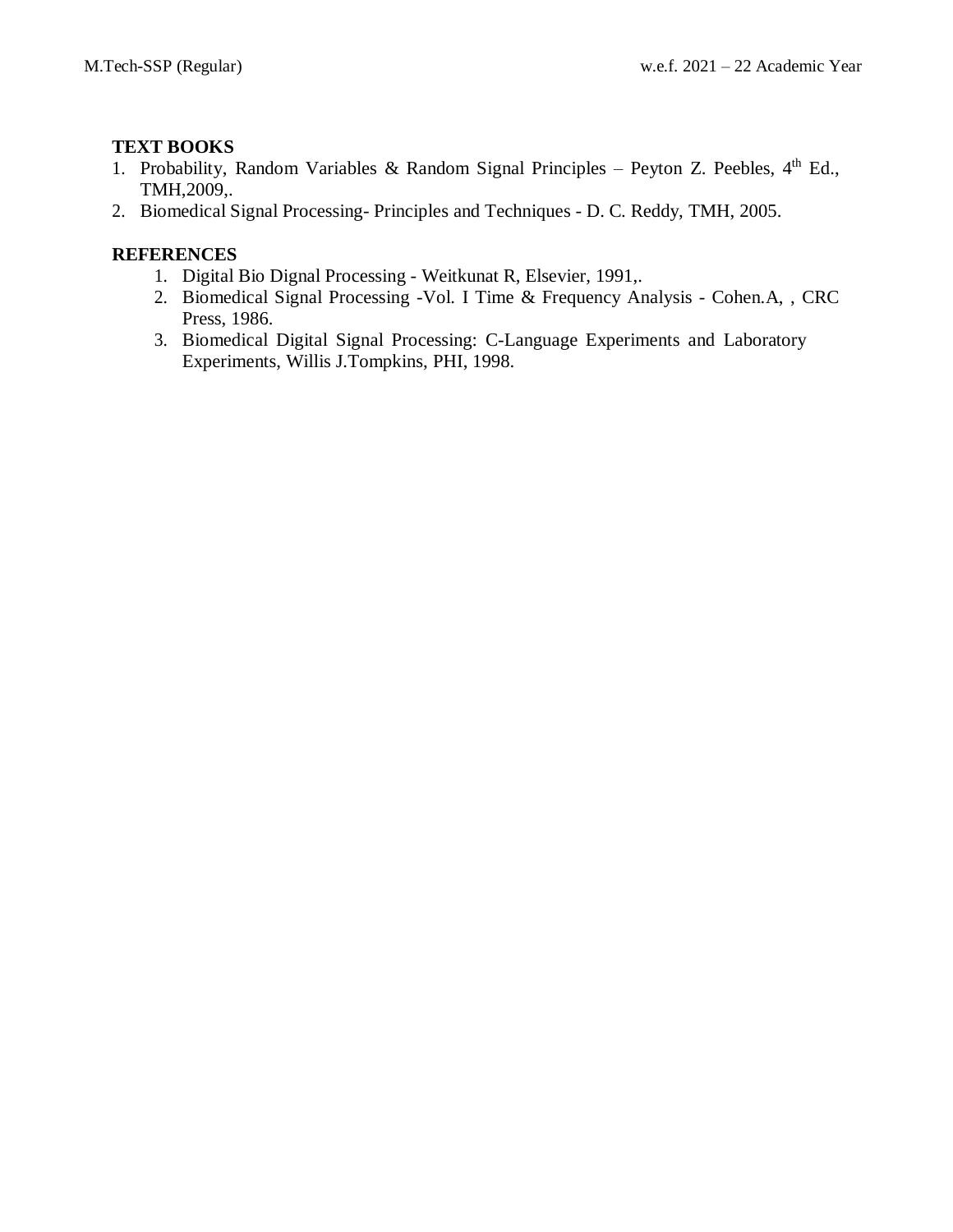# **ADAPTIVE SIGNAL PROCESSING (PE-4)**

**M.Tech. I Year II-Semester L T P C**

**3 0 0 3**

**Prerequisite:** Digital Signal Processing

# **Course Objectives**

The main objectives of the course are:

- 1. This course focuses on problems algorithms and solutions for processing signals in an manner that is responsive to a changing environment.
- 2. To develop systems on recursive, model based estimation methods taking the advantage of the statistical properties of the received signals.
- 3. To analyze the performance of adaptive filters and considers the application of the theory to a variety of practical problems such as beam forming and echo cancellation signal.
- 4. To understand innovation process, Kalman filter theory and estimation of state using the innovation process, concept of Kalman Gain and Filtering.

# **Course Outcomes**

After studying the course, the student is expected to be able to :

- 1. Design and apply optimal minimum mean square estimators and in particular linear estimators.
- 2. Understand and compute their expected performance and verify it.
- 3. Design, implement and apply Wiener Filters (FIR, non-casual, causal) and evaluate their performance.
- 4. To understand innovation process, Kalman filter theory and estimation of state using the Innovation Process, concept of Kalman Gain and Filtering.
- 5. Design, implement and apply LMS, RLS and Kalman filters to given applications.

# **UNIT –I**

### **Introduction to Adaptive Systems**

Definitions, Characteristics, Applications, Example of an Adaptive System. The Adaptive Linear Combiner - Description, Weight Vectors, Desired Response Performance function - Gradient & Mean Square Error.

### **UNIT –II**

### **Development of Adaptive Filter Theory & Searching the Performance surface**

Introduction to Filtering - Smoothing and Prediction – Linear Optimum Filtering, Problem statement, Principle of Orthogonally - Minimum Mean Square Error, Wiener- Hopf equations, Error Performance - Minimum Mean Square Error.

### **UNIT –III**

# **Steepest Descent Algorithms**

Searching the performance surface – Methods & Ideas of Gradient Search methods - Gradient Searching Algorithm & its Solution - Stability & Rate of convergence - Learning Curves Gradient Search by Newton's Method, Method of Steepest Descent, Comparison of Learning Curves.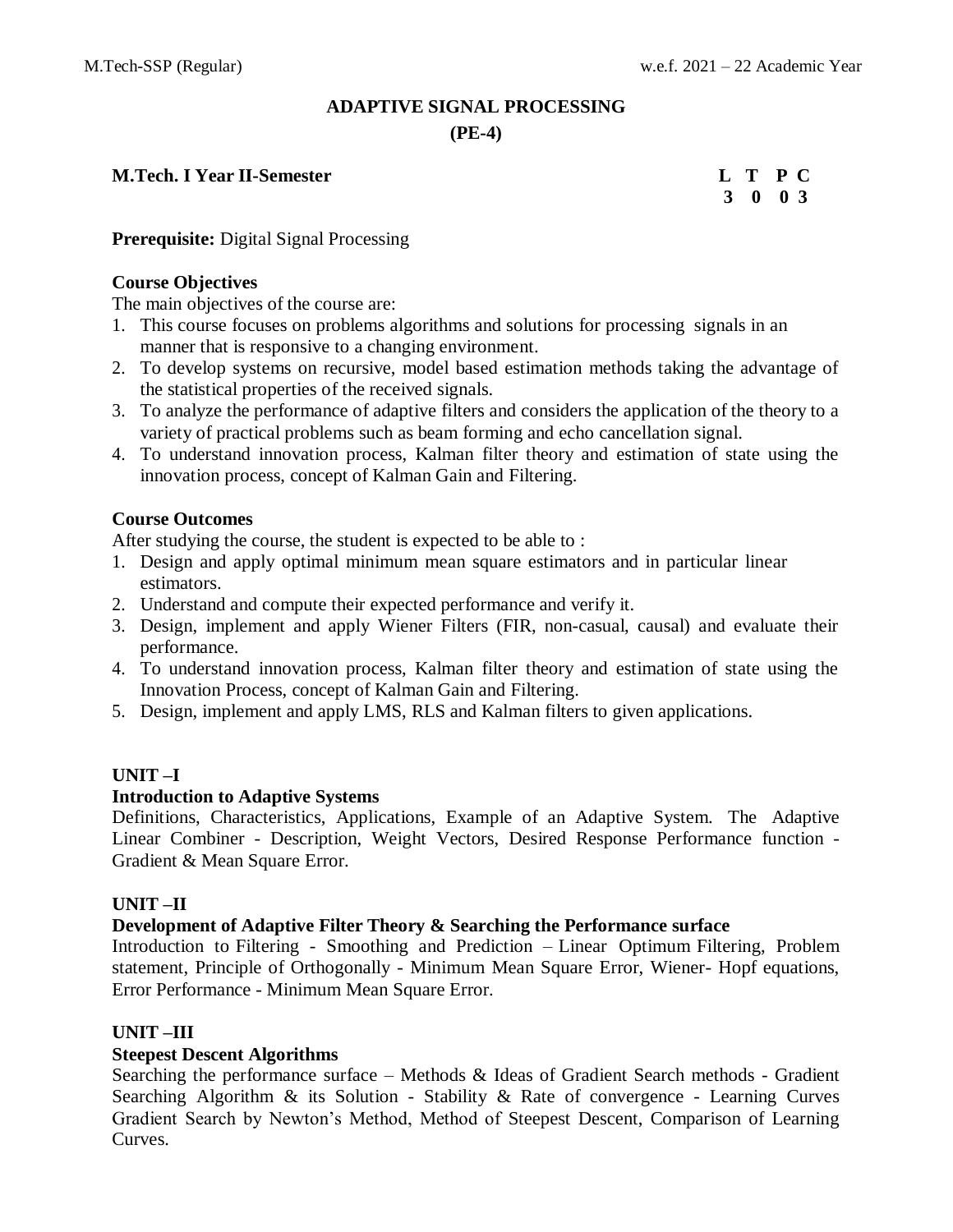# **UNIT –IV**

# **LMS Algorithm & Applications**

Overview - LMS Adaptation algorithms, Stability & Performance analysis of LMS Algorithms - LMS Gradient & Stochastic algorithms - Convergence of LMS algorithm.

**Applications:** Noise cancellation – Cancellation of echoes in long distance telephone circuits, Adaptive Beam forming.

# **UNIT –V**

# **Kalman Filtering**

Introduction to RLS Algorithm, Statement of Kalman filtering problem, The Innovation Process, Estimation of State using the Innovation Process- Expression of Kalman Gain, Filtering Examples using Kalman filtering.

# **TEXT BOOKS**

- 1. Adaptive Signal Processing Bernard Widrow, Samuel D.Strearns, PE, 2005.
- 2. Adaptive Filter Theory Simon Haykin-, 4<sup>th</sup> Ed., PE Asia 2002.

- 1. Optimum signal processing: An introduction Sophocles.J.Orfamadis, 2 Ed., McGraw-Hill, Newyork, 1988.
- 2. Adaptive signal processing-Theory and Applications, S.Thomas Alexander, Springer Verlag, 1986.
- 3. Siganl analysis Candy, Mc Graw Hill Int. Student Edition
- 4. James V. Candy, Signal Processing: A Modern Approach, McGraw-Hill, International Edition, 1988.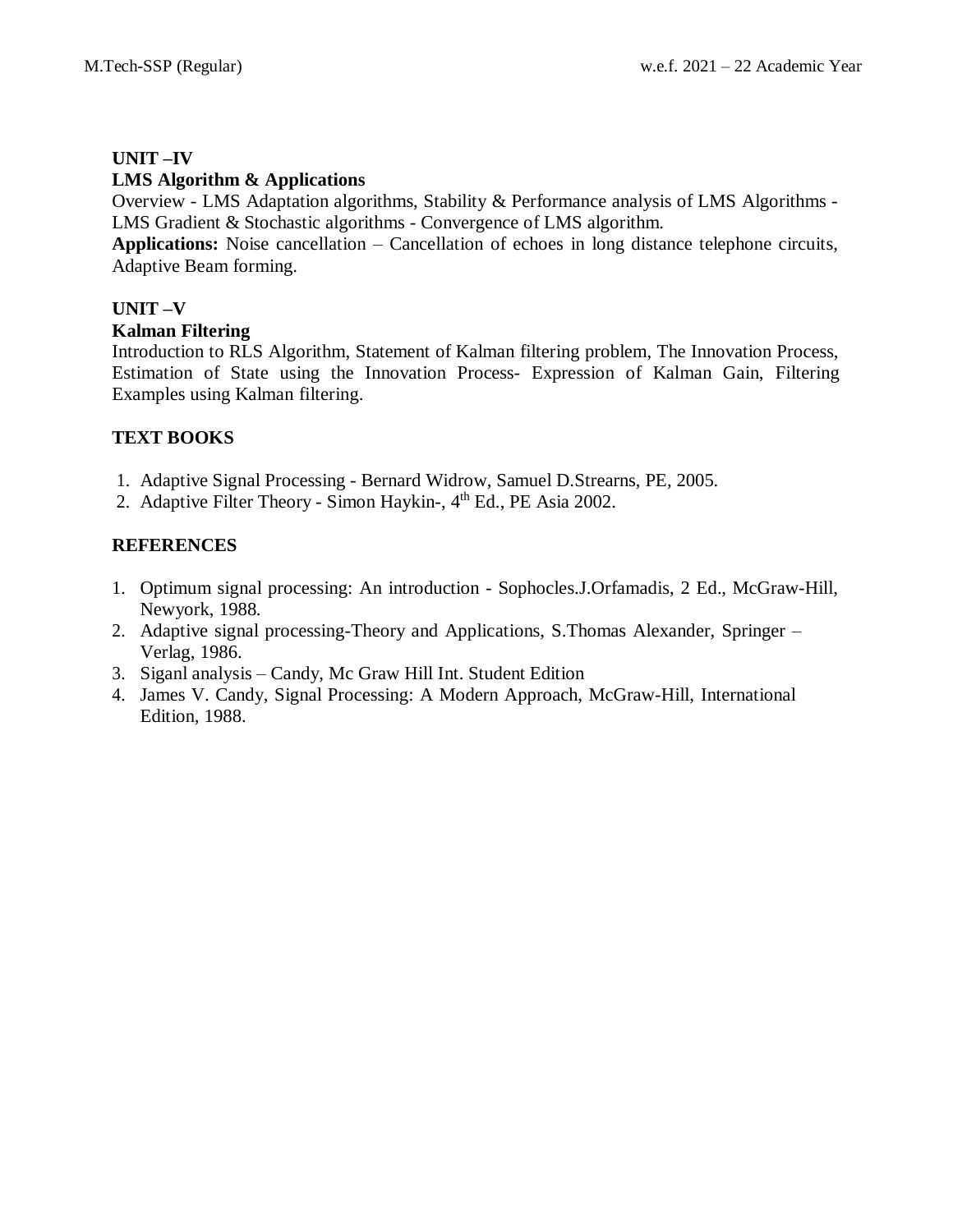**0 0 4 2**

### **ADVANCED COMMUNICATION LAB**

#### **M.Tech. I Year II-Semester L T P C**

#### **Note:**

Minimum of 10 Experiments have to be conducted

- 1. Plotting the Sensor data over a specific time interval
- 2. Simulate spatially separated target signal in the presence of Additive Correlated White Noise.
- 3. Simulate spatially separated target signal in the presence of Additive Uncorrelated White Noise.
- 4. Simulate spatially separated target signal in the presence of Additive Correlated Colored Noise.
- 5. Design a two class classifier using SVM/ Bayes classifier
- 6. Evaluate the performance of Bayes/ MAP estimator.
- 7. Error correcting coding in CDMA Mobile communication system.
- 8. Capturing and tracking of GOLD sequence in CDMA system.
- 9. Study of Satellite Azimuth & Elevation using sky Plot Window.
- 10. Study of Global Positioning System Applications.
- 11. Estimation of data series using Nth order forward predictor and comparing to the original signal.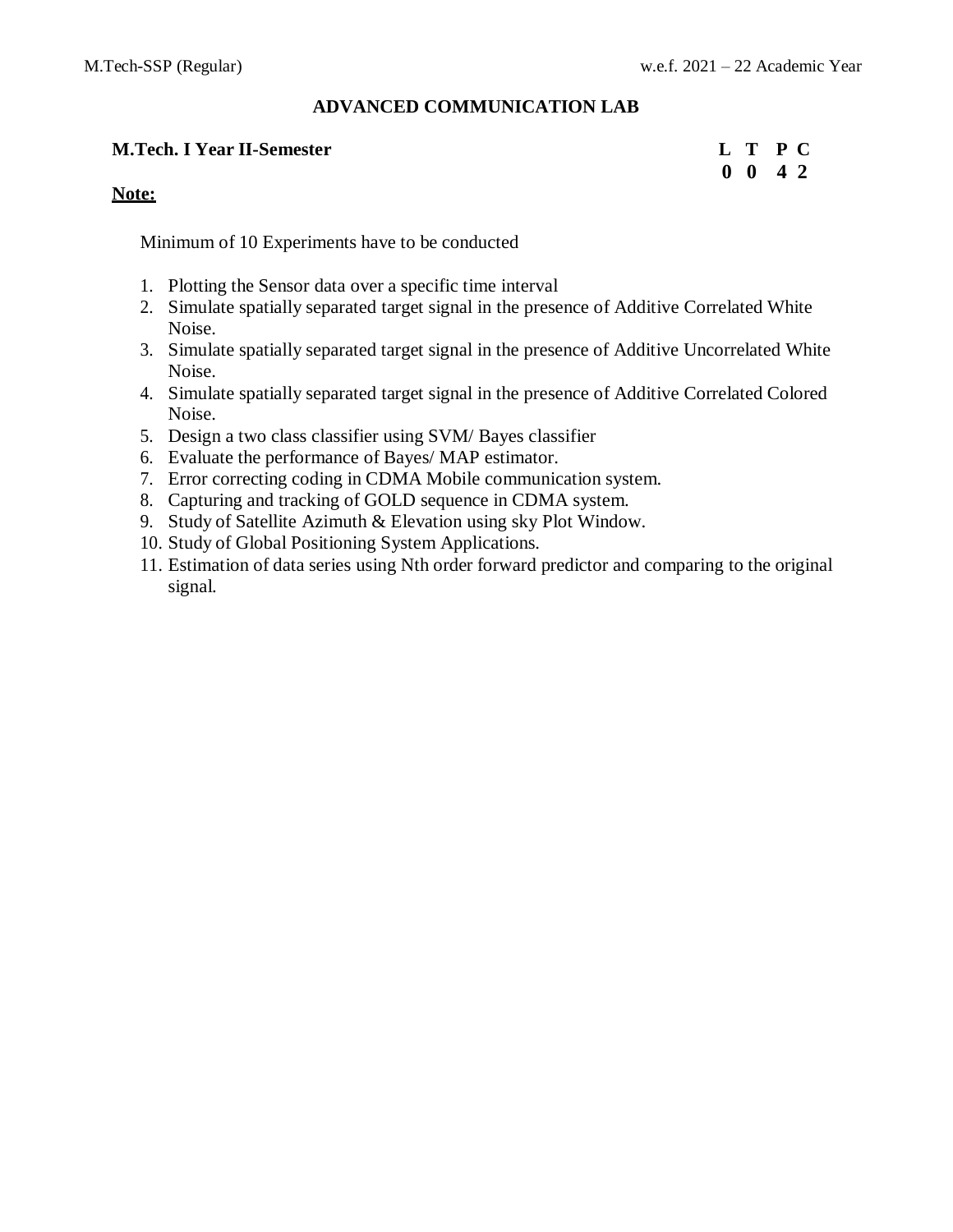# **WIRELESS NETWORKS AND SIMULATION LAB**

#### **M.Tech. I Year II-Semester L T P C**

 **0 0 4 2**

### **List of Programs**

- 1. Simulation and analysis of MAC Layer protocols.
- 2. Simulation and analysis of various topologies.
- 3. Simulation and analysis of wired routing protocols.
- 4. Simulation and analysis of wireless routing protocols.
- 5. Simulation and analysis of various security attacks.
- 6. Analysis of log files and provides the intruder statistics.
- 7. Simulation of Queue Management Schemes.
- 8. Evaluation of DES, AES and Triple-DES.
- 9. Evaluation of Substitution and Transposition ciphers.
- 10. Study of I2C and UART protocols.
- 11. Setting up of node to emulate RPL border router protocol
- 12. Collecting sensor values of remote nodes using RPL border router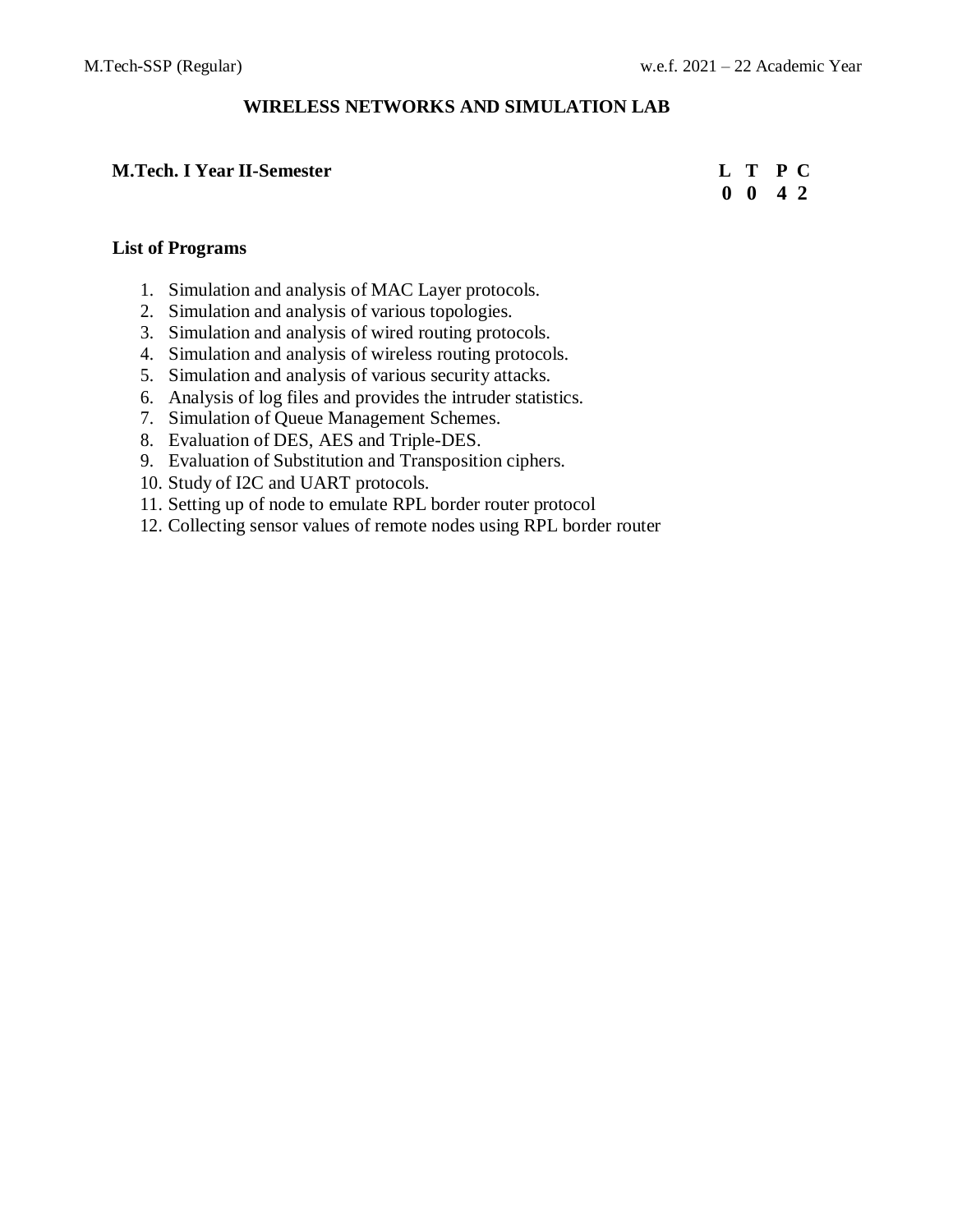# **VALUE EDUCATION (AUDIT COURSE-II)**

# **M.Tech. I Year II-Semester L T P C**

 **2 0 0 0**

**Course Objectives**: To help the students:

- 1. Understand value of education and self- development
- 2. Imbibe good values
- 3. Know about the importance of character

### **Course outcomes:** Students will be able to:

- 1. Acquire knowledge about self-development
- 2. Learn the importance of Human values
- 3. Develop the overall personality

# **Syllabus**

# **Unit1**

Values and Self-development – Social Values and Individual Attitudes. Work Ethics, Indian Vision of Humanism. Ethical Standards and Principles. Value Judgments

# **Unit2**

Importance of Cultivating Values. Sense of Duty. Devotion, Self-reliance, Confidence, Concentration. Truthfulness, Cleanliness. Honesty, Humanity. National Unity. Patriotism. Love for Nature, Discipline **Unit 3**

Personality and Behavior Development - Soul and Scientific Attitude- Integrity and Discipline. Punctuality- Compassion and Benevolence - Positive Thinking- Composure and Equipoise- Dignity of

Labour. Universal Brotherhood and Religious Tolerance. True Friendship. Happiness Vs Suffering-Aware of Self-destructive Habits. Association and Cooperation. Eco-friendly Consciousness

### **Unit4**

Character and Competence – Values of Scriptures- Self-management and Good health. Science of Reincarnation. Equality, Nonviolence, Humility, Role of Women- Secular Thinking- Mind your Mind, Self-control- Non Ethnocentric Behavior

### **Suggested Readings**

- 1. Chakroborty, S.K. "*Values and Ethics for organizations Theory and practice*", Oxford University Press, New Delhi. 1998.
- 2. Dostoyevsky, Fyodor, Constance Garnett, and Ernest J. Simmons. *Crime and Punishment*. New York: Modern Library, 1950. Print.
- 3. Galsworthy, John. *Justice.* Czechia, Good Press, 2019.
- 4. TED Talks

\*\*\*\*\*\*\*\*\*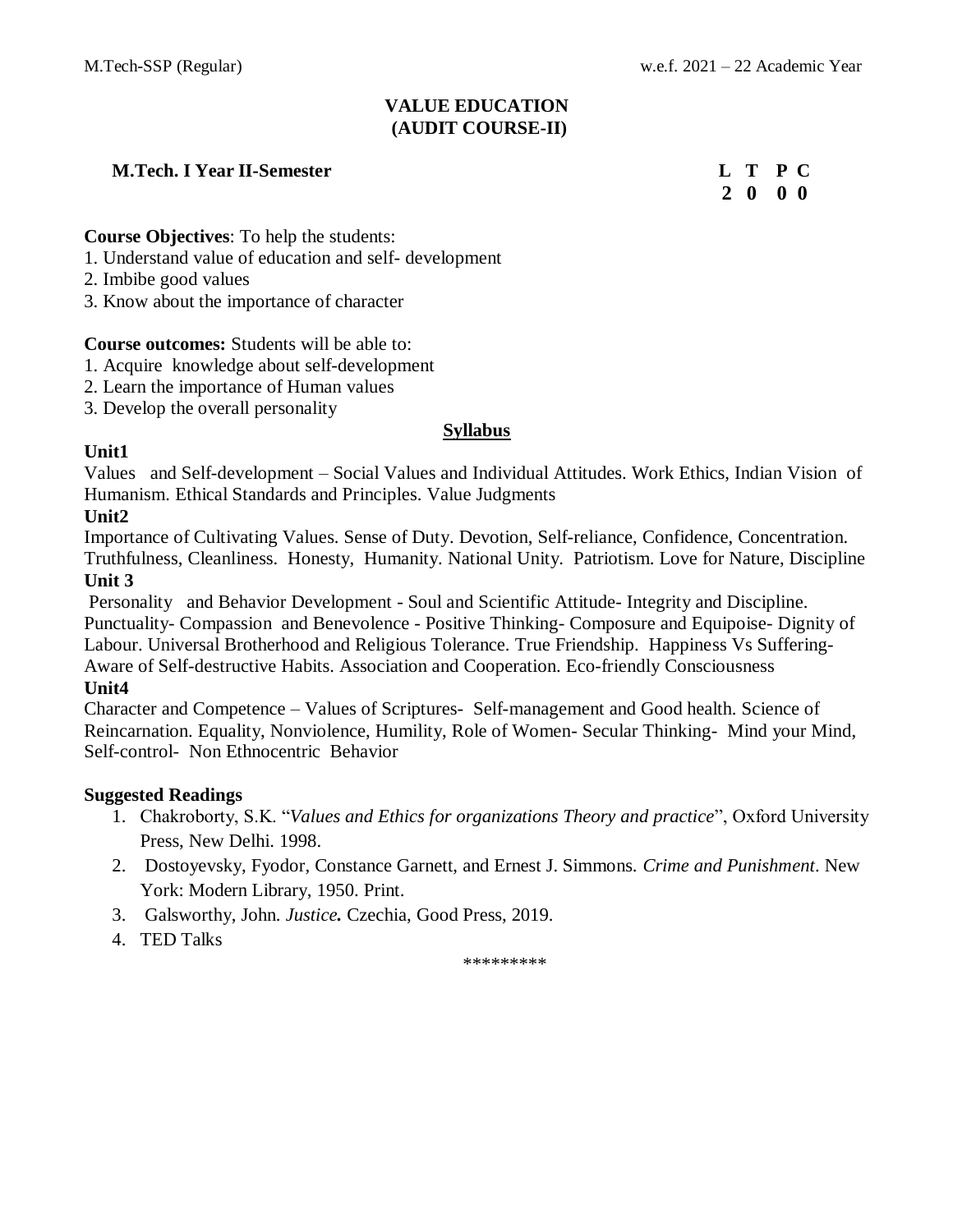### **NEXT GENERATION COMMUNICATION**

# **(PE-5)**

#### **M.Tech. II Year I-Semester L T P C**

 **3 0 0 3**

# **UNIT I**

#### **[Second Generation \(2G\)](http://accessengineeringlibrary.com/browse/3g-wireless-networks/p2000a2039970045001) and (2.5G)**

[Overview,](http://accessengineeringlibrary.com/browse/3g-wireless-networks/p2000a2039970045001#p2000a2039970046001) [Enhancements over 1G Systems,](http://accessengineeringlibrary.com/browse/3g-wireless-networks/p2000a2039970045001#p2000a2039970052001) [Integration with Existing 1G Systems,](http://accessengineeringlibrary.com/browse/3g-wireless-networks/p2000a2039970045001#p2000a2039970052002) [GSM,](http://accessengineeringlibrary.com/browse/3g-wireless-networks/p2000a2039970045001#p2000a2039970059001) [IS-136](http://accessengineeringlibrary.com/browse/3g-wireless-networks/p2000a2039970045001#p2000a2039970082001)  [System Description,](http://accessengineeringlibrary.com/browse/3g-wireless-networks/p2000a2039970045001#p2000a2039970082001) [IS-95 System Description,](http://accessengineeringlibrary.com/browse/3g-wireless-networks/p2000a2039970045001#p2000a2039970091001) [iDEN \(Integrated Dispatch Enhanced Network\),](http://accessengineeringlibrary.com/browse/3g-wireless-networks/p2000a2039970045001#p2000a2039970116001) [CDPD,](http://accessengineeringlibrary.com/browse/3g-wireless-networks/p2000a2039970045001#p2000a2039970129001) [Enhancements over 2G,](http://accessengineeringlibrary.com/browse/3g-wireless-networks/p2000a2039970165001#p2000a2039970167001) [Technology Platforms,](http://accessengineeringlibrary.com/browse/3g-wireless-networks/p2000a2039970165001#p2000a2039970168001) [General Packet Radio Service, \(GPRS\),](http://accessengineeringlibrary.com/browse/3g-wireless-networks/p2000a2039970165001#p2000a2039970169001) [Enhanced Data](http://accessengineeringlibrary.com/browse/3g-wireless-networks/p2000a2039970165001#p2000a2039970195001)  [Rates for Global Evolution \(EDGE\)](http://accessengineeringlibrary.com/browse/3g-wireless-networks/p2000a2039970165001#p2000a2039970195001)[,High-Speed Circuit Switched Data \(HSCSD\),](http://accessengineeringlibrary.com/browse/3g-wireless-networks/p2000a2039970165001#p2000a2039970200001) [CDMA2000](http://accessengineeringlibrary.com/browse/3g-wireless-networks/p2000a2039970165001#p2000a2039970201001)  [\(1XRTT\),](http://accessengineeringlibrary.com/browse/3g-wireless-networks/p2000a2039970165001#p2000a2039970201001) [WAP,](http://accessengineeringlibrary.com/browse/3g-wireless-networks/p2000a2039970165001#p2000a2039970213001) [Migration Path from 2G to 2.5G to 3G,](http://accessengineeringlibrary.com/browse/3g-wireless-networks/p2000a2039970165001#p2000a2039970215001)

# **UNIT II**

### **[Third Generation \(3G\)](http://accessengineeringlibrary.com/browse/3g-wireless-networks/p2000a2039970135001)**

Universal [Mobile Telecommunications Service \(UMTS\),](http://accessengineeringlibrary.com/browse/3g-wireless-networks/p2000a2039970135001#p2000a2039970141001) [UMTS Services,](http://accessengineeringlibrary.com/browse/3g-wireless-networks/p2000a2039970135001#p2000a2039970143001) [The UMTS Air Interface,](http://accessengineeringlibrary.com/browse/3g-wireless-networks/p2000a2039970135001#p2000a2039970145001) [Overview of the 3GPP Release 1999 Network Architecture,](http://accessengineeringlibrary.com/browse/3g-wireless-networks/p2000a2039970135001#p2000a2039970150001) [Overview of the 3GPP Release 4 Network](http://accessengineeringlibrary.com/browse/3g-wireless-networks/p2000a2039970135001#p2000a2039970152001)  [Architecture,](http://accessengineeringlibrary.com/browse/3g-wireless-networks/p2000a2039970135001#p2000a2039970152001) [Overview of the 3GPP Release 5 All-IP Network Architecture,](http://accessengineeringlibrary.com/browse/3g-wireless-networks/p2000a2039970135001#p2000a2039970155001) [Overview CDMA2000,](http://accessengineeringlibrary.com/browse/3g-wireless-networks/p2000a2039970135001#p2000a2039970157001) [Commonality Between, DMA/CDMA2000/CDM](http://accessengineeringlibrary.com/browse/3g-wireless-networks/p2000a2039970135001#p2000a2039970161001)

# **UNIT III**

### **Fourth Generation (4G)**

4G evolution, objectives of the projected 4G, advantages of 4G network technology over 3G, application s of 4G,4G Technologies , Smart antenna technique, 4G software, New technologies in cellular data networks.

### **UNIT IV**

# **5G Targets and Standardization**

Introduction, 5G Targets, 3 5G Technology Components, 5G Spectrum, 5G Capabilities, 5G Capacity Boost, 5G Standardization and Schedule, 5G Use Cases, Evolution Path from LTE to 5G, Mobile Data Traffic Growth. Introduction, ITU, NGMN, 3GPP Schedule and Phasing.

### **UNIT V**

### **5G Technology Components & 5G Architecture**

Introduction, Spectrum Utilization, Beamforming, Flexible Physical Layer and Protocols, Network Slicing, Dual Connectivity with LTE, Radio Cloud and Edge Computing, Introduction, 5G Architecture Options, 5G Core Network Architecture, 5G RAN Architecture, Network Slicing.

### **5G Performance**

Introduction, Peak Data Rates, Practical Data Rates, Latency, Link Budgets, Coverage for Sub-6-GHz Band, Massive MIMO and Beamforming Algorithms, Packet Scheduling Algorithms, Spectral Efficiency and Capacity, Network Energy Efficiency, Traffic and Device Density,

### **LTE-Advanced Evolution**

Introduction, Overview of LTE Evolution, LTE-Advanced Pro Technologies, 5G and LTE Benchmarking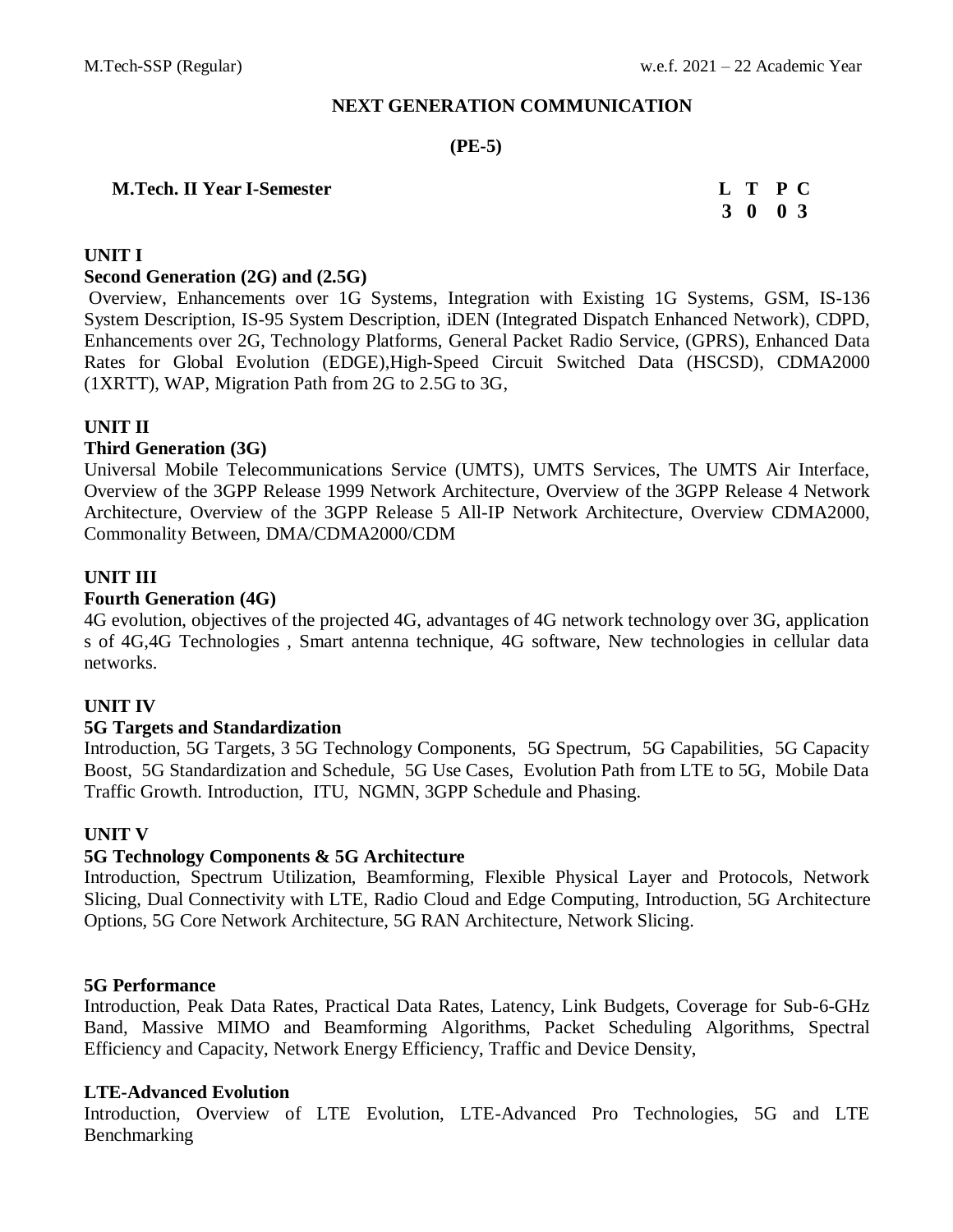# **TEXT BOOKS**

- 1. 3G Wireless Networks- Clint Smith, P.E. Daniel Collins, 2nd Ed., 2013.
- 2. 5G Technologies :3 GPP New Radio Harri Holma, Antti Toskala, Takehiro Nakamura

- 1. 3G Networks Architecture- Protocols and Procedures- Sumith Kaseara, Nishit Narang, MGH, 2004.
- 2. Mobile Cellular Communication , Gottapu Sasibhuhsana Rao, PEARSON, 2013.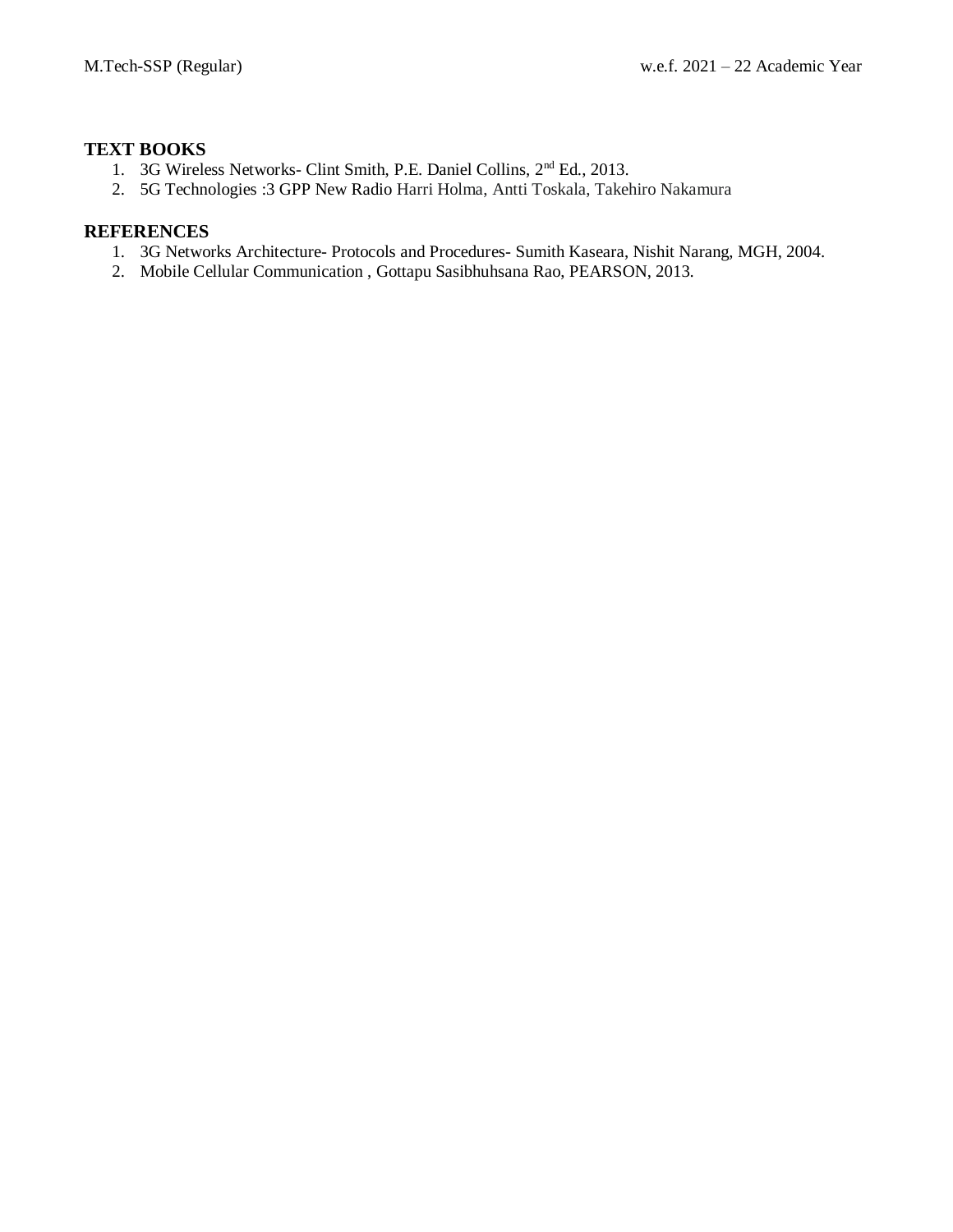# **SPEECH SIGNAL PROCESSING**

# **(PE-5)**

### **M.Tech. II** Year **I-Semester**

| <b>M.Tech. II Year I-Semester</b> | L T P C |  |
|-----------------------------------|---------|--|
|                                   | 3 0 0 3 |  |

**Prerequisite:** Advanced Digital Signal Processing

### **Course Objectives**

The objectives of this course are to make the student

- 1. Understand the anatomy and Physiology of Speech Production system
- 2. To analyze the speech in time domain and extract various time domain parameters
- 3. To study various Speech Signal Processing applications viz: Speech Enhancement, Speech Recognition, Speaker Recognition.
- 4. To study various Audio coding techniques based on perceptual modeling of the human ear.

### **Course Outcomes**

On completion of this course student will be able to

- 1. Model an electrical equivalent of Speech Production system.
- 2. Extract the LPC coefficients that can be used to Synthesize or compress the speech.
- 3. Design a Homomorphic Vocoder for coding and decoding of speech.
- 4. Understand the concepts of Speech and Spreakar Recognization systems.
- 5. Design basic audio coding methods for audio signal.

# **UNIT – I**

**Fundamentals of Digital Speech Processing:** Anatomy & Physiology of Speech Organs, The Process of Speech Production, The Acoustic theory of speech production- Uniform lossless tube model, effect of losses in vocal tract, effect of radiation at lips, Digital models for speech signals. **Perception** : Anatomy and physiology of Ear: Outer Ear, Middle Ear, Inner Ear, BM behavior, Electrical activity in Auditory neurons Adaptation, Sound Perception: Auditory psycho physics,Thresholds JNDs, Pitch perception, Masking, Critical bands Temporal masking, Origins of masking, Release from masking, Sound localization.

### **UNIT – II**

**Time Domain models for Speech Processing:** Introduction – Window considerations, Short time energy, average magnitude, average zero crossing rate, Speech vs Silence discrimination using energy and zero crossing, pitch period estimation using a parallel processing approach, the

short time autocorrelation function, average magnitude difference function, pitch period estimation using the autocorrelation function.

**Linear Predictive Coding (LPC) Analysis :** Basic principles of Linear Predictive Analysis : The Autocorrelation Method, The Covariance method, Solution of LPC Equations : Cholesky Decomposition Solution for Covariance Method, Durbin's Recursive Solution for the Autocorrelation Equations, comparison between the methods of solution of the LPC Analysis Equations, Applications of LPC Parameters : Pitch Detection using LPC Parameters, Formant Analysis using LPC Parameters.

### **UNIT – III**

### **Homomorphic Speech Processing**

Introduction , Homomorphic Systems for Convolution : Properties of the Complex Cepstrum, Computational Considerations , The Complex Cepstrum of Speech, Pitch Detection , Formant Estimation, The Homomorphic Vocoder.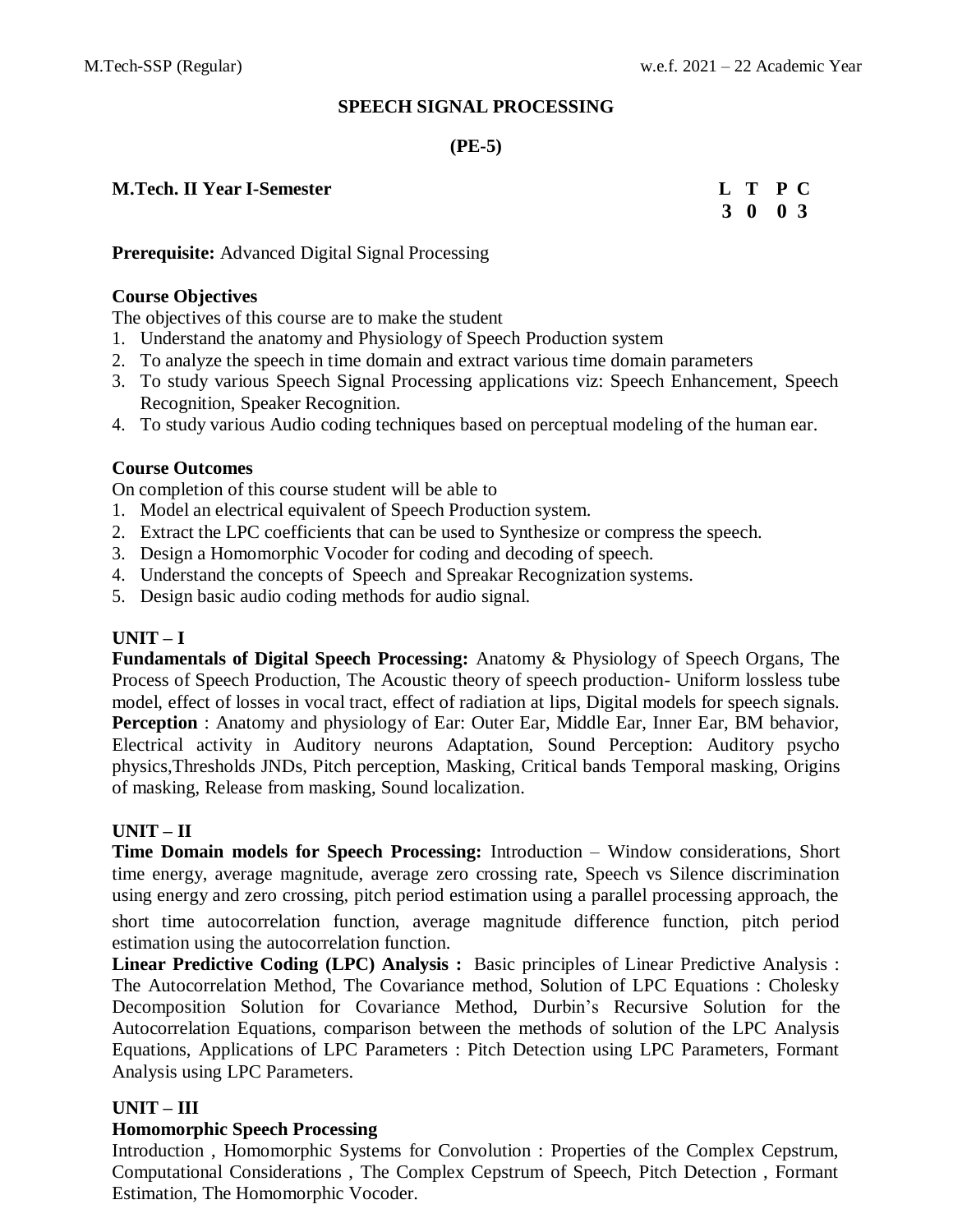### **Speech Enhancement**

Speech enhancement techniques : Single Microphone Approach, Spectral Subtraction, Enhancement by re-synthesis, Comb filter, Wiener filter, Multi Microphone Approach.

### **UNIT – IV**

### **Automatic Speech Recognition**

Introduction, Basic pattern Recognition Approach, Preprocessing, Parametric Representation, Evaluating the similarity of speech patterns, Accommodating Both spectral and temporal variability, Networks for speech recognition, Adapting to variability in speech, Language models, Search design.

### **UNIT – V**

### **Automatic Speaker Recognition**

Verification vs recognition, Recognition techniques, Features that distinguish speakers, MFCC, delta MFCC, Speaker Recognition Systems: Speaker Verification System, Speaker Identification System, Performance Metrics.

# **TEXT BOOKS**

- 1. Digital Processing of Speech Signals L.R. Rabiner and S. W. Schafer. Pearson Education.
- 2. Speech Communications Human & Machine Douglas O'Shaughnessy,  $2<sup>nd</sup>$  Ed., EEE Press.

- 1. Discrete Time Speech Signal Processing: Principles and Practice Thomas F. Quateri, 1 st Ed., PE.
- 2. Digital Processing of Speech Signals. L.R Rabinar and R W Jhaung, PHI, 1978.
- 3. Speech & Audio Signal Processing- Ben Gold & Nelson Morgan,  $1<sup>st</sup>$  Ed., Wiley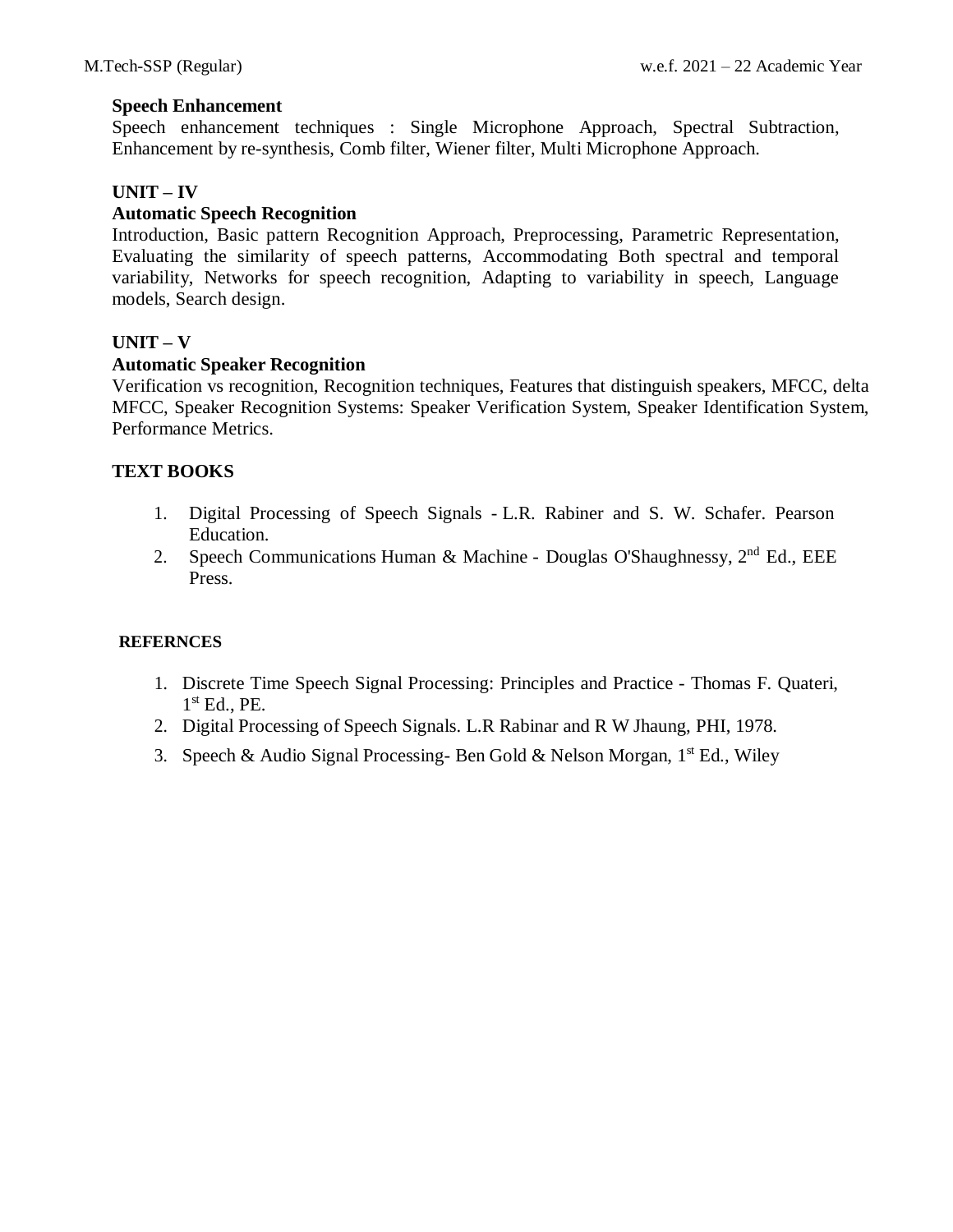# **AD-HOC AND WIRELESS SENSOR NETWORKS**

# **(PE-5)**

# **M.Tech. II** Year **I-Semester**

| <b>M.Tech. II Year I-Semester</b> | L T P C |  |
|-----------------------------------|---------|--|
|                                   | 3 0 0 3 |  |

**Prerequisite:** Wireless Sensor Networks

# **Course Objectives**

The objectives of this course are to make the student

- 1. To study the fundamentals of WLANs & WPANs.
- 2. To study the fundamentals of wireless Ad-Hoc Networks.
- 3. To study the operation and performance of various Ad-Hoc wireless network protocols.
- 4. To study the architecture and protocols of Wireless sensor networks.

# **Course Outcomes**

On completion of this course student will be able to

- 1. Understand the design issues, protocol architecture and functions of various protocols of WLANs & WPANs.
- 2. Understand the design issues of Ad-Hoc networks and operation of MAC, routing and transport protocols.
- 3. Analyze and compare various MAC protocols, Routing protocols and transport layer protocols of Ad-Hoc networks.
- 4. Understand various sensor network architectures, data dissemination and data gathering methods

# **UNIT I**

# **Wireless LANs and PANs**

Introduction, Fundamentals of WLANS, IEEE 802.11 Standards, HIPERLAN Standard, Bluetooth, Home RF.

# **AD HOC WIRELESS NETWORKS**

Introduction, Issues in Ad Hoc Wireless Networks.

# **UNIT II**

# **MAC Protocols**

Introduction, Issues in Designing a MAC protocol for Ad Hoc Wireless Networks, Design goals of a MAC Protocol for Ad Hoc Wireless Networks, Classifications of MAC Protocols, Contention-Based Protocols, Contention-Based Protocols with reservation Mechanisms, Contention–Based MAC Protocols with Scheduling Mechanisms, MAC Protocols that use Directional Antennas, Other MAC Protocols.

# **UNIT III**

# **Routing Protocols**

Introduction, Issues in Designing a Routing Protocol for Ad-Hoc Wireless Networks, Classification of Routing Protocols, Table–Driven Routing Protocols, On–Demand Routing Protocols, Hybrid Routing Protocols, Routing Protocols with Efficient Flooding Mechanisms, Hierarchical Routing Protocols, Power–Aware Routing Protocols.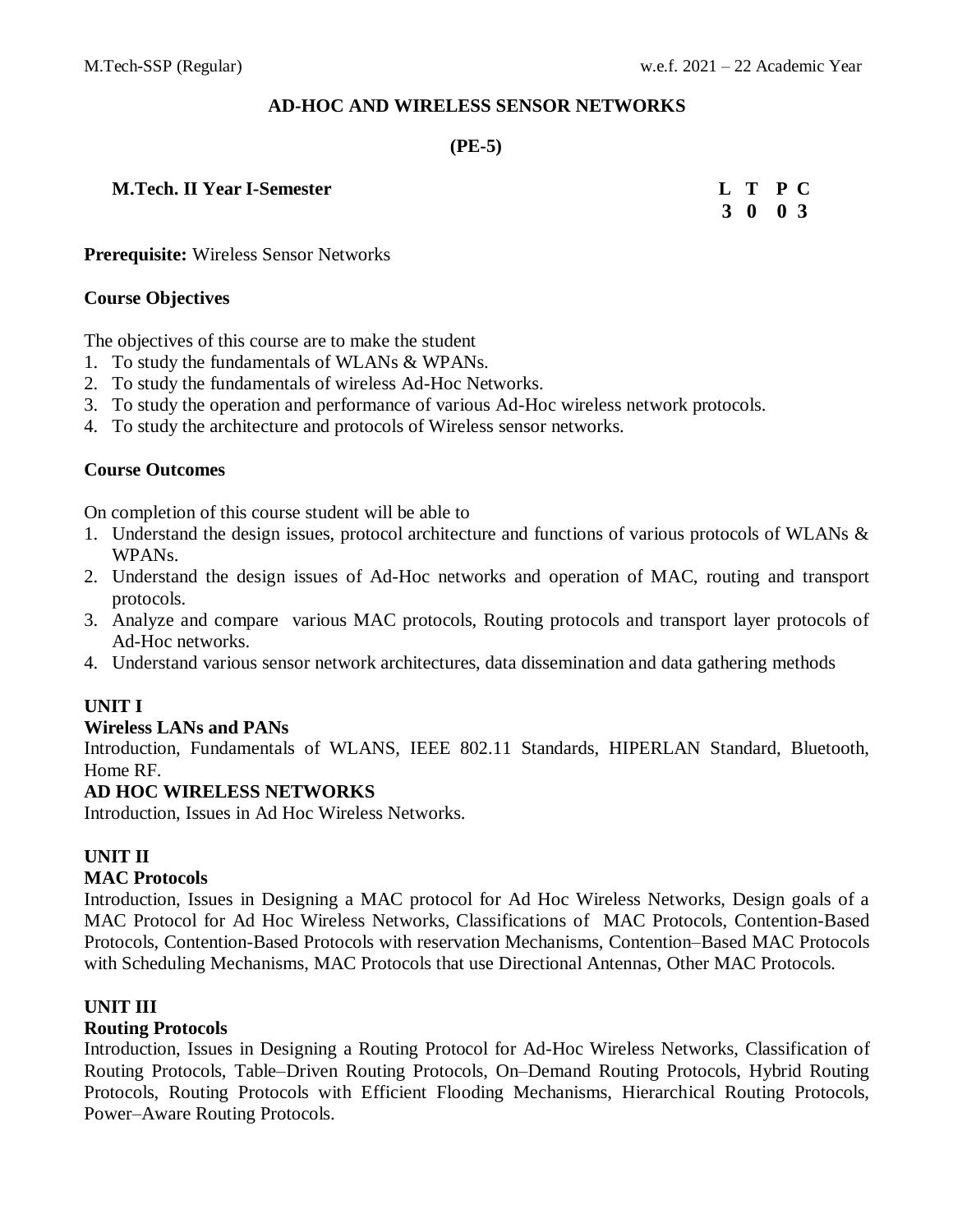# **UNIT IV**

# **Transport Layer Protocols**

Introduction, Issues in Designing a Transport Layer Protocol for Ad Hoc Wireless Networks, Design Goals of a Transport Layer Protocol for Ad Hoc Wireless Networks, Classification of Transport Layer Solutions, TCP Over Ad Hoc Wireless Networks, Other Transport Layer Protocol for Ad Hoc Wireless Networks.

# **UNIT V**

# **Wireless Sensor Networks**

Introduction, Sensor Network Architecture-Layered Architecture, Clustered Architecture, Data Dissemination-Flooding, Gossiping, Rumor Routing, Sequential Assignment Routing, Directed Diffusion, Sensor Protocols for Information via Negotiation, Cost Field Approach, Geographic Hash Table, Small Minimum Energy Communication Network, Data Gathering-Direct Transmission, Power Efficient Gathering for Sensor Information Systems, Binary Scheme, Chain based Three Level Binary Scheme, MAC Protocols for Sensor Networks-Self Organizing MAC for Sensor Networks and Eavesdrop and register, Hybrid TDMA/FDMA, CSMA based MAC protocols, Location Discovery-Indoor localization, Sensor network localization, Quality of a Sensor Network- Coverage, Exposure, Evolving Standards.

# **TEXT BOOKS**

- 1. Ad Hoc Wireless Networks Architectures and Protocols C. Siva Ram Murthy B.S. Manoj, Prentice Hall, 6<sup>th</sup> Edition, 2008.
- 2. Wireless Ad- hoc and Sensor Networks: Protocols, Performance and Control Jagannathan Sarangapani, CRC Press.

- 1. Ad- Hoc Mobile Wireless Networks: Protocols & Systems, C.K. Toh, 1<sup>st</sup> Ed. Pearson Education.
- 2. Ad Hoc and Sensor Networks Theory and Appications- Carols de Morais Cordeiro and Dharma prakash Agrawal, World Scientific
- 3. Wireless Sensor Networks C. S. Raghavendra, Krishna M. Sivalingam, 2004, Springer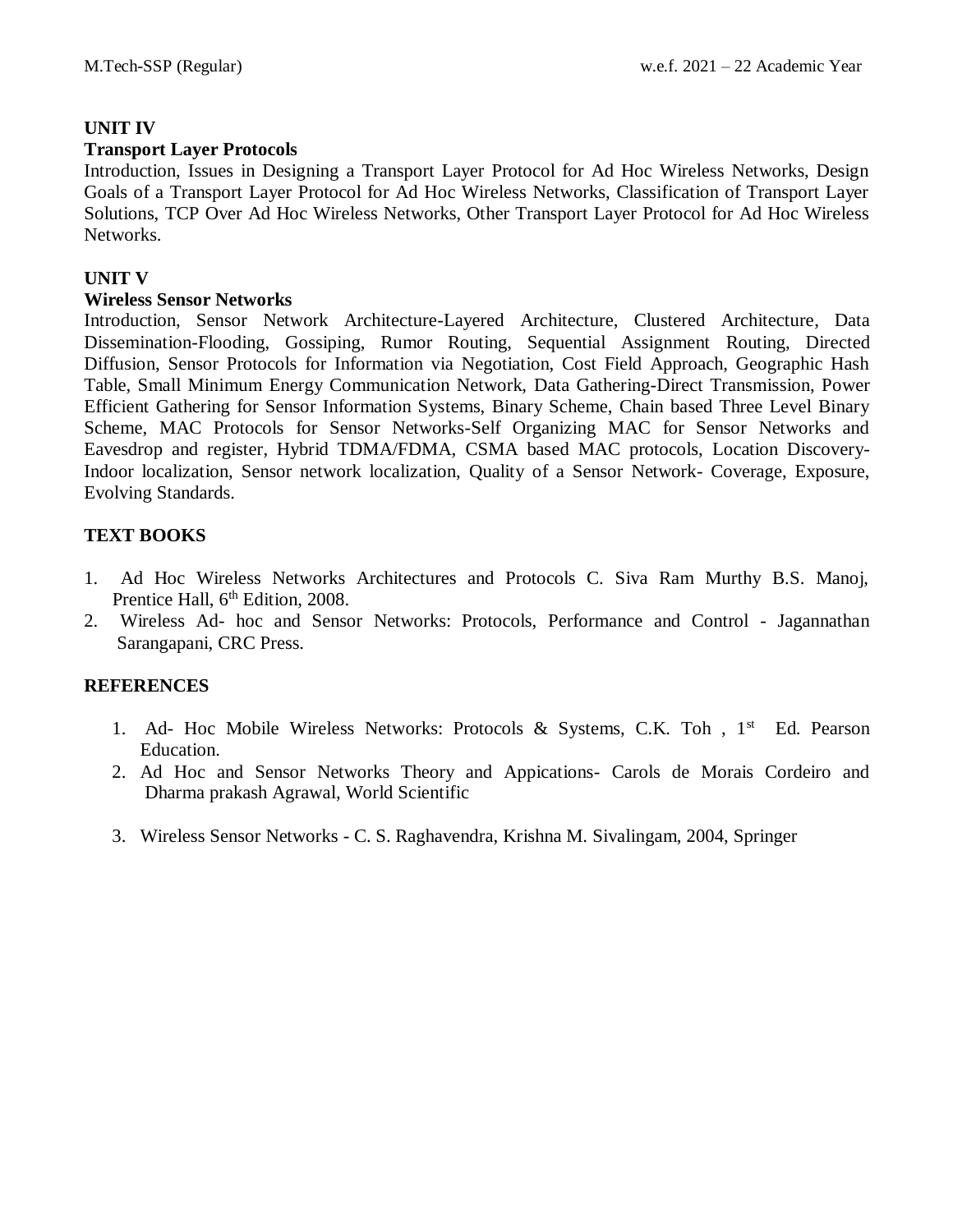# **SYSTEM DESIGN ASPECTS OF IOT**

#### **(PE- 5)**

#### **M.Tech. II** Year **I** -Semester

#### **Pre-requisite:**

#### **Course Objectives**

The objectives of the course are to

- 1. Understand the concepts of Internet of Things and able to build IoT applications.
- 2. Learn the programming and use of Arduino and Raspberry Pi boards.
- 3. Known about data handling and analytics in SDN.

#### **Course Outcomes**

Upon completing this course, the student will be able to

- 1. Known basic protocols in sensor networks.
- 2. Program and configure Arduino boards for various designs.
- 3. Python programming and interfacing for Raspberry Pi.
- 4. Design IoT applications in different domains.

#### **UNIT I**

Definition and Characteristics of IoT, Physical Design of IoT: Things in IOT, IOT Protocols, Logical Design of IoT: IOT functional Blocks, Communication Models, Communication APIs, IOT levels and deployment templates, Sensor Networks, Sensors and Actuators, ADCs and DACs

Machine-to-Machine Communications, Difference between IoT and M2M, Interoperability in IoT, Software defined Network (SDN) and NFV for IoT

#### **UNIT II**

#### **Domain Specific IOTs**

Home Automation: Smart Lighting, Smart Appliances, Intrusion Detection, Smoke/ Gas detector; Smart Cities: Smart Parking, Smart Lighting,Smart Roads, Structural Health Monitoring, Surveillance, Emergency Response, Environment: Weather Monitoring, Air Pollution Monitoring, Noise Pollution Monitoring, Forest Fire Detection, River Floods Detection, Energy: Smart Grids, Renewable Energy Systems, Prognostics, Retail: Inventory Management, Smart Payments, Smart Vending Machines, Logistics: Route Generation and Scheduling, Fleet Tracking, Shipment Monitoring, Remote Vehicle Diagnostics, Agriculture: Smart Irrigation, Green House Control, Industry: Machine Diagnosis and Prognosis, Indoor Air Quality Monitor, Health and Life Style: Health and Fitness Monitoring, Wearable Electronics.

#### **UNIT III**

#### **Arduino and IOT**:

Introduction XBee module, Interfacing with XBee, Pin diagram, updating Firmware: AT Commands and API, Configuring XBee as Coordinator, Router, Building an XBee-ZB Mesh Network and Testing.

Arduino Programming: Arduino models and Clones,Arduino IDE, Integration of Sensors and Actuators with Arduino :Sketch for blinking of LED, Building an Aurdino Temperature and Humidity Sensor,Using an Arduino as a Data Collector for XBee Sensor Nodes

#### **UNIT IV**

**Applied Python Programming with Raspberry Pi**: Introduction to Python programming, Introduction to Raspberry Pi modules, Installing a Boot image in Pi, GPIO pins of Pi, Sketch for blinking of LED using Pi, Building an Raspberry Pi Temperature and Humidity Sensor,Building a Raspberry Barometric Pressure Sensor Node, Creating a Raspberry Pi Data Collector for XBee Sensor Nodes,

| L | Т | P | $\blacksquare$ |
|---|---|---|----------------|
| 3 | 0 | 0 | 3              |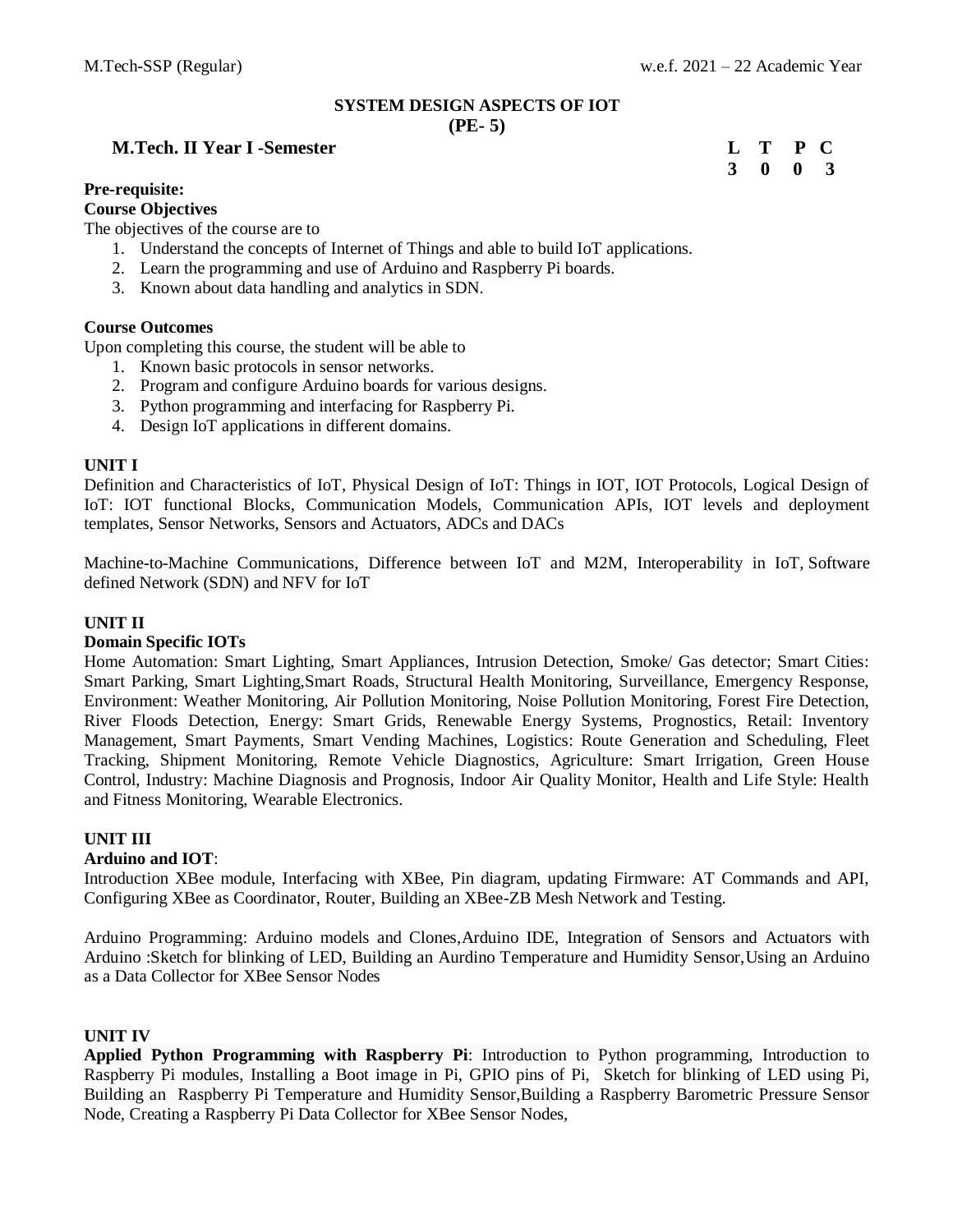### **UNIT V**

#### **Data Analytics for IOT**

Apache Hadoop: Map Reduce Programming Model, Hadoop Map Reduce Job Execution, Map Reduce Job Execution Workflow, Hadoop Cluster Setup, Using Hadoop MapReduce for Batch Data Analysis: Hadoop YARN, Apache Oozie: Setting up Oozie, Oozie Workflows for IoT Data Analysis, Apache Spark, Apache Storm : Setting up a Storm Cluster, Using Apache Storm for Real-time Data Analysis: REST-Based approach, WebSocket-based Approach.

#### **TEXT BOOKS**

- 1. Internet of Things: A Hands-on Approach, by ArshdeepBahga and Vijay Madisetti.
- 2. Beginning Sensor networks with Arduino and Raspberry Pi Charles Bell, Apress, 2013.

- 1. The Internet of Things: Enabling Technologies, Platforms, and Use Cases, by Pethuru Raj and Anupama C. Raman (CRC Press)
- 2. Fundamentals of Wireless Sensor Networks: Theory and Practice WaltenegusDargie, Christian Poellabauer.
- 3. Make sensors: Terokarvinen, kemo, karvinen and villeyvaltokari,  $1^{st}Ed$ , MakerMedia, 2014.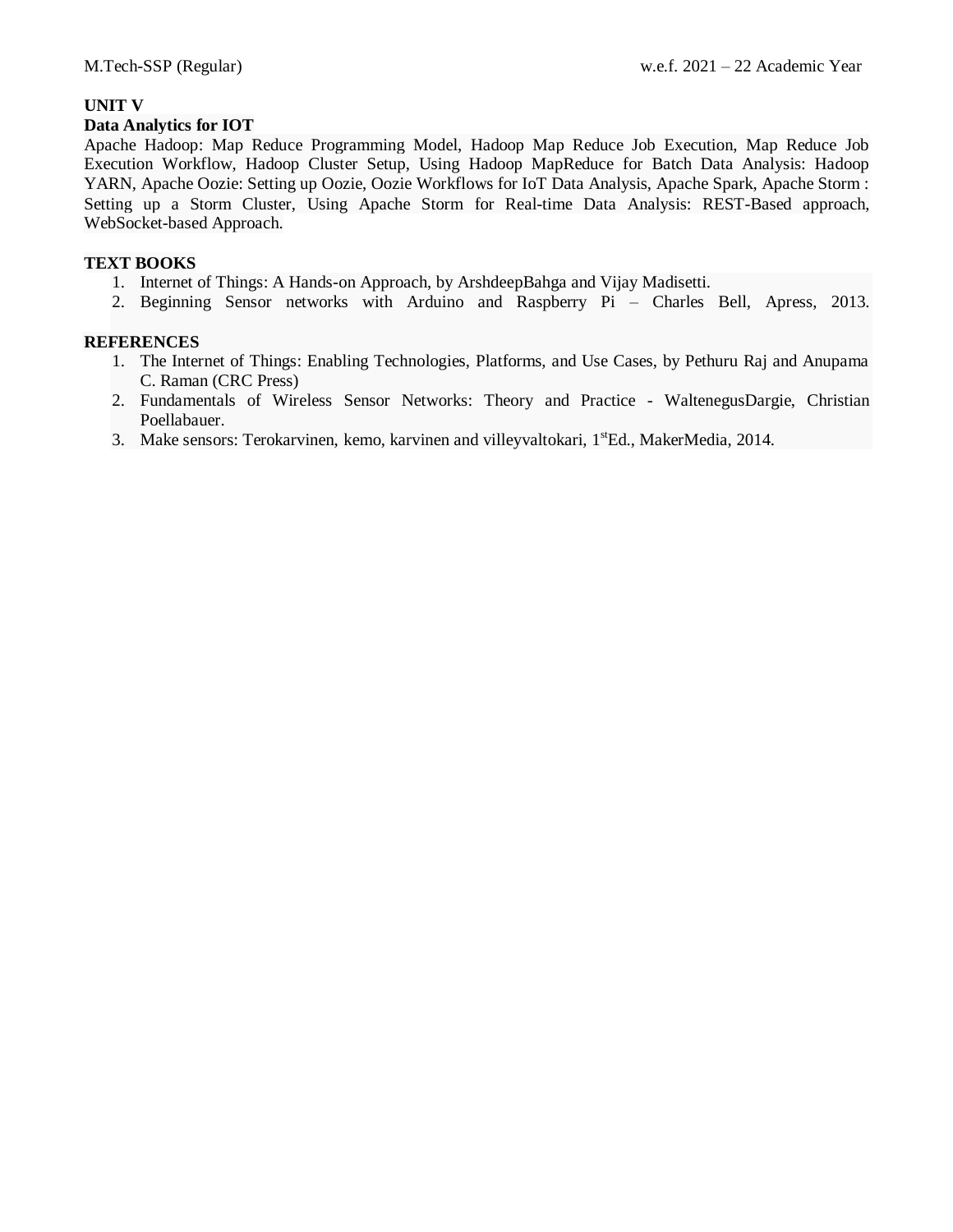# **PRINCIPLES OF SIGNAL PROCESSING (OE- I)**

#### **M.Tech. II Year I Semester L T P C**

# **3 0 0 3**

# **Pre-requisite: NIL**

# **Course Objectives**

- 1. This gives the basics of Signals and Systems required for all Engineering related courses.
- 2. To understand the basic characteristics of LTI systems
- 3. To know the signal transmission requirements.
- 4. This gives basic understanding of signal statistical properties and noise source concepts.

# **Course Outcomes**

Upon completing this course, the student will be able to

- 1. Differentiate various signal functions.
- 2. Understand the characteristics of linear time invariant systems.
- 3. Understand the concepts sampling theorem.
- 4. Determine the Spectral and temporal characteristics of Signals.
- 5. Understand the concepts of Noise in Communication systems.

# **UNIT I**

**Signal Analysis:** Analogy between Vectors and Signals, Orthogonal Signal Space, Signal approximation using Orthogonal functions, Mean Square Error, Closed or complete set of Orthogonal functions, Orthogonality in Complex functions, Classification of Signals and systems, Exponential and Sinusoidal signals, Concepts of Impulse function, Unit Step function, Signum function.

# **UNIT II**

### **Signal Transmission through Linear Systems**

Linear System, Impulse response, Response of a Linear System, Linear Time Invariant(LTI) System, Linear Time Variant (LTV) System, Transfer function of a LTI System, Filter characteristic of Linear System, Distortion less transmission through a system, Signal bandwidth, System Bandwidth, Ideal LPF, HPF, and BPF characteristics, Convolution and Correlation of Signals, Concept of convolution in Time domain and Frequency domain, Graphical representation of Convolution.

# **UNIT III**

**Sampling theorem**: Graphical and analytical proof for Band Limited Signals, Impulse Sampling, Natural and Flat top Sampling, Reconstruction of signal from its samples, Effect of under sampling – Aliasing, Introduction to Band Pass Sampling.

### **UNIT IV**

**Temporal characteristics of signals: C**oncept of Stationarity and Statistical Independence. First-Order Stationary Processes, Time Averages and Ergodicity, Cross Correlation and Auto Correlation of Functions, Properties of Correlation Functions, Cross-Correlation Function and Its Properties. Power Spectrum and its Properties, Relationship between Power Spectrum and Autocorrelation Function.